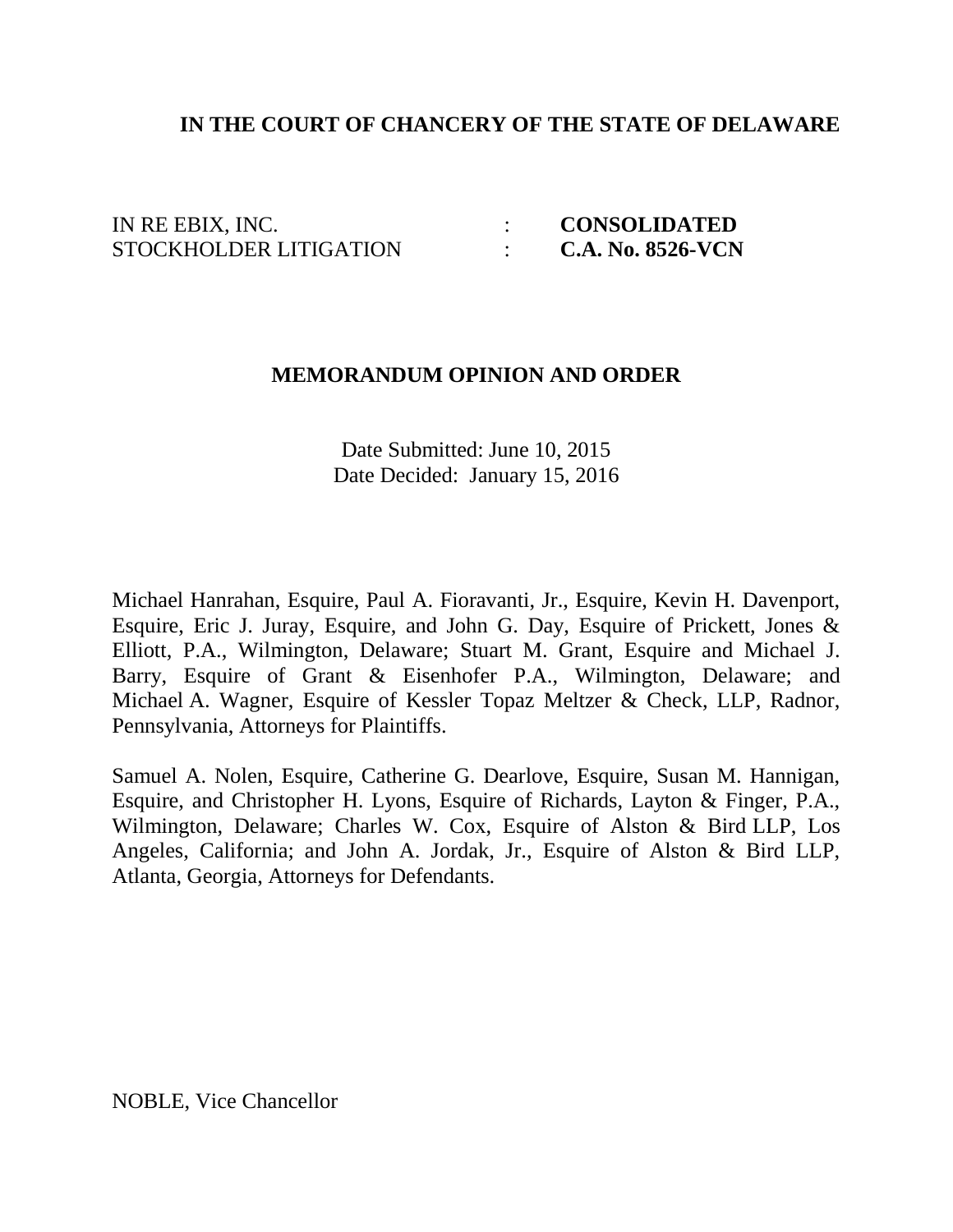### **I. INTRODUCTION**

Over two years ago, a corporation attempted to complete a going-private merger with a financial partner. Within roughly one month of the participants' announcement of a merger agreement, a dozen lawsuits had been filed and consolidated into the present action. Just as the wheels of discovery began to turn, however, the merger was abandoned. With a sort of Darwinian resilience, this litigation survived this development, as well as several motions to dismiss, through persistent evolution.<sup>1</sup> The present motion to dismiss challenges the third iteration of Plaintiffs' consolidated complaint.

This latest complaint asserts claims—some old, some new—based on conduct that occurred both before the abandoned merger and more than a year after it. In particular, plaintiffs challenge three classes of conduct: (1) directors' disclosures about, as well as the adoption and maintenance of, certain executive compensation agreements; (2) a series of corporate actions directors took in 2014 with an alleged intent to entrench; and (3) disclosures made in a proxy statement issued in advance of the corporation's 2014 annual meeting. Defendants have

<sup>&</sup>lt;sup>1</sup> The first consolidated complaint was filed June 17, 2013. In response to two motions to dismiss filed on July 1, 2013, plaintiffs filed a second consolidated complaint ("Amended Complaint") on August 27, 2013. That complaint withstood, in part, a motion to dismiss filed September 26, 2013. The third consolidated complaint, the Verified Second Amended and Supplemented Class Action and Derivative Complaint ("Second Amended Complaint," "Complaint," or "Compl."), the one the present motion challenges, was filed January 16, 2015.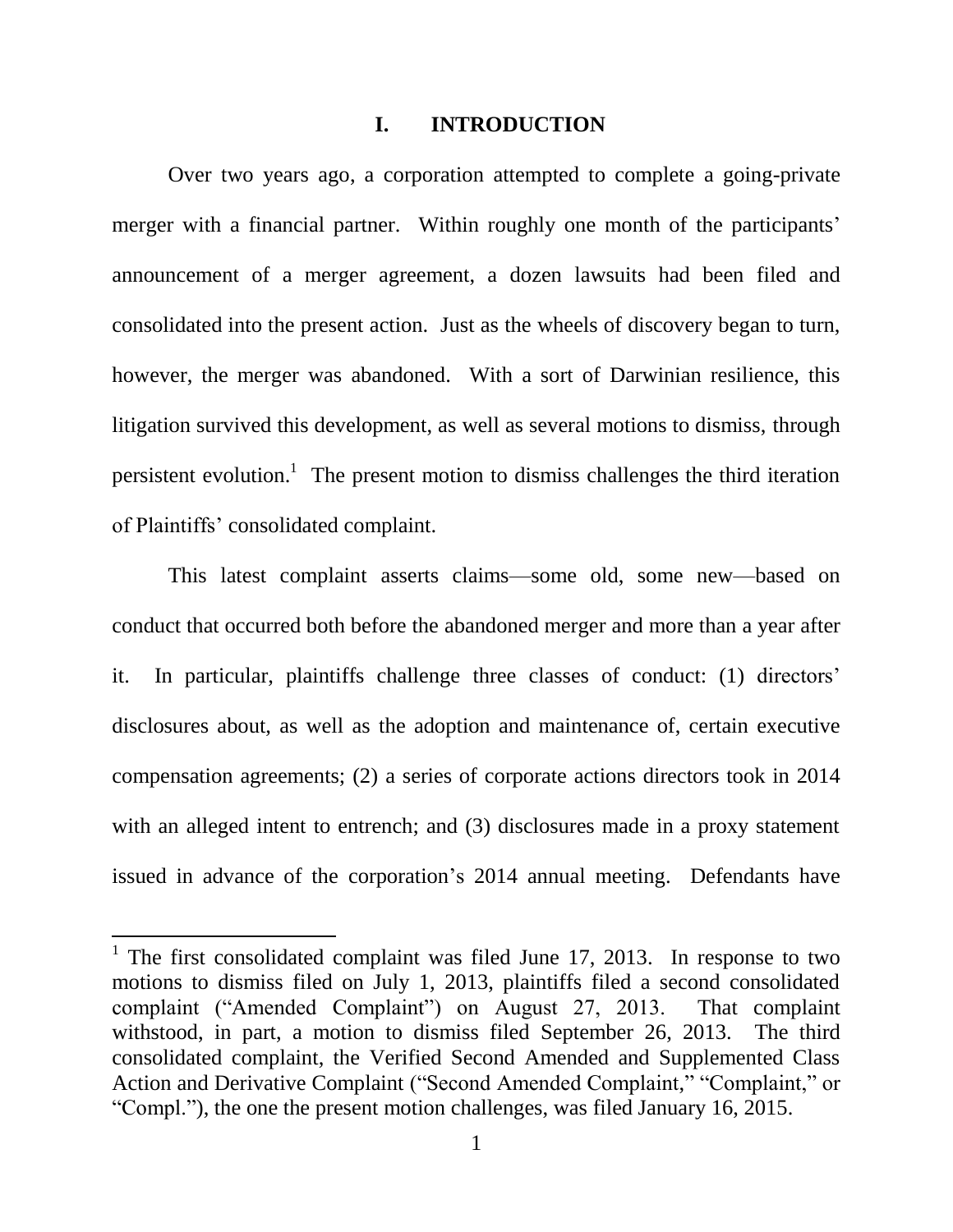moved to dismiss on the grounds that two settlements approved by the United States District Court for the Northern District of Georgia extinguished the Second Amended Complaint's counts related to executive compensation, certain claims are moot, and remaining counts fail under Court of Chancery Rule 12(b)(6). For reasons that follow, the motion is granted in part and denied in part.

#### **II. BACKGROUND**

This section assumes the reader's familiarity with this Court's July 24, 2014 memorandum opinion (the "July 2014 Opinion") that describes an appreciable portion of facts relevant to the present motion.<sup>2</sup> The Court cautions, however, that the facts stated in that opinion derive from an earlier complaint (the "Amended Complaint") that is not the operative complaint that Defendants now attack, the Second Amended Complaint.<sup>3</sup> Further, the Second Amended Complaint updates facts alleged in the Amended Complaint and subsequently described in the July 2014 Opinion.<sup>4</sup> These differences only concern conduct that occurred during and before 2013 and, more importantly, do not affect the following analysis. Accordingly, this section only describes new factual allegations in the Second

<sup>2</sup> *See In re Ebix, Inc. S'holder Litig.*, 2014 WL 3696655 (Del. Ch. July 24, 2014).

 $3$  Co-lead Plaintiffs in this action are Desert States Employers & UFCS Union Pension Plan ("Desert States") and Gilbert C. Spagnola. Compl. at 1; *see id.* ¶¶ 11–12.

<sup>&</sup>lt;sup>4</sup> For example, the July 2014 Opinion states that Robin Raina, Ebix's Chairman and Chief Executive Officer, and Raina's foundation owned approximately 9.3% of Ebix's stock as of June 2013. *Ebix*, 2014 WL 3696655, at \*2. The Second Amended Complaint provides a 9.9% figure accurate as of 2014. Compl. ¶ 14.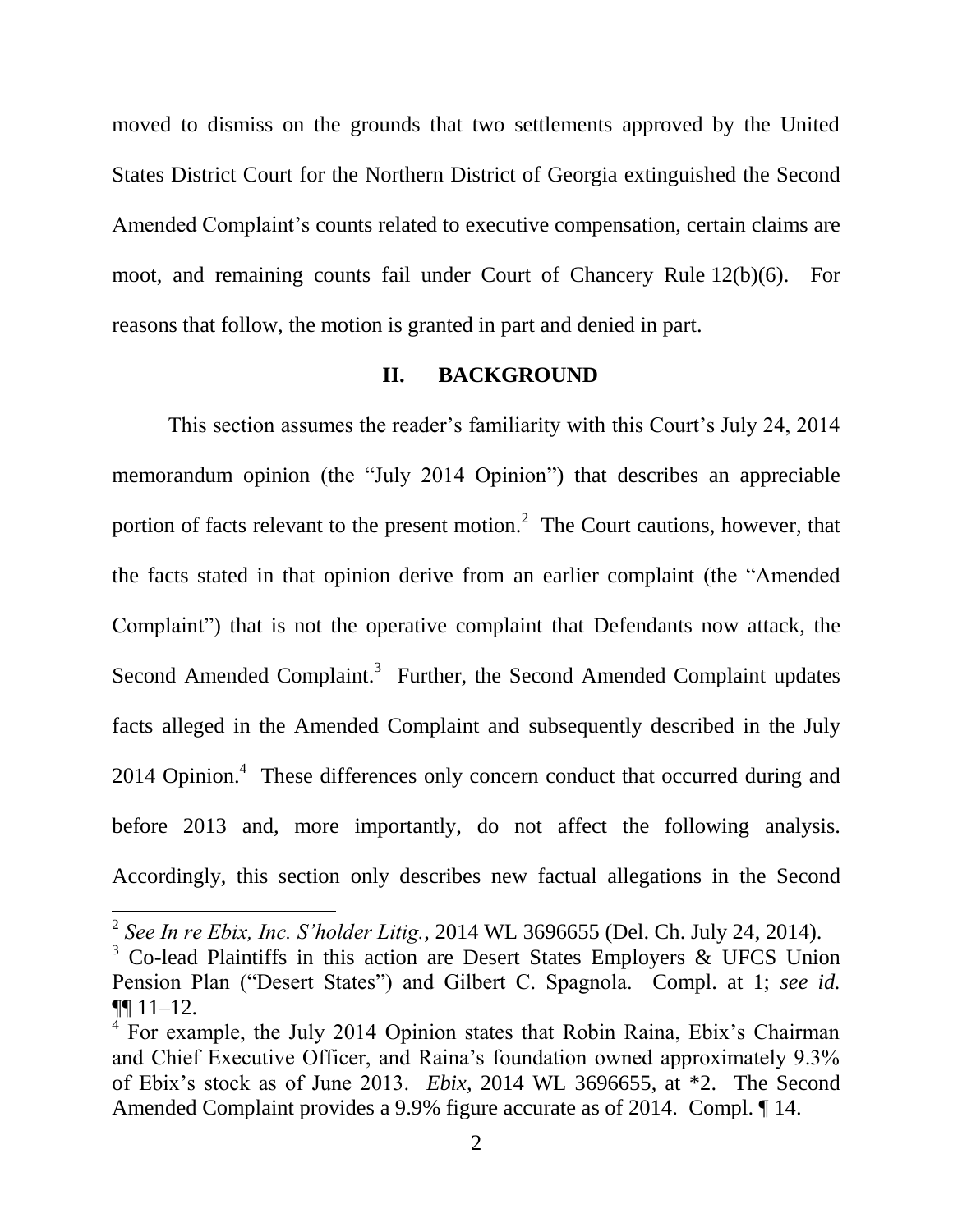Amended Complaint that are not mere updates—*i.e.*, post-2013 facts—as well as new, relevant facts outside the Second Amended Complaint that the Court may properly consider on a motion to dismiss.<sup>5</sup>

## A. *The Federal Securities Class Action Settlement and the Federal Derivative Action Settlement*

 $\overline{a}$ 

The Second Amended Complaint contains six counts: the first three challenge pre-2013 conduct and the following three challenge 2014 conduct. Defendants<sup>6</sup> now argue that two settlements approved by the Northern District of Georgia contain releases that extinguish Counts I–III. This section prefaces discussion of those settlements by briefly summarizing Counts I–III.

The Second Amended Complaint's first three counts concern three documents that either describe or purport to create certain executive compensation arrangements that Ebix, Inc. ("Ebix") entered into in 2009 and 2010: (1) an Acquisition Bonus Agreement ("ABA") authorized in 2009, (2) a 2010 Stock Incentive Plan (the "2010 Plan"), and (3) a proxy statement issued before Ebix's

 $5$  On a motion to dismiss under Court of Chancery Rule 12(b)(6), the Court may consider "allegations in the Complaint, the documents integral to the Complaint, and those matters as to which the Court may take judicial notice under Delaware Uniform Rules of Evidence Rules 201 and 202." *Metro. Life Ins. Co. v. Tremont Gp. Hldgs., Inc.*, 2012 WL 6632681, at \*12 (Del. Ch. Dec. 20, 2012) (taking judicial notice of "documents filed of record in [an action in the United States District Court for the Southern District of New York] that are not likely to be in dispute.").

 $6$  Defendants in this action are Ebix and Ebix's board of directors. Compl.  $\P\P$  13– 19.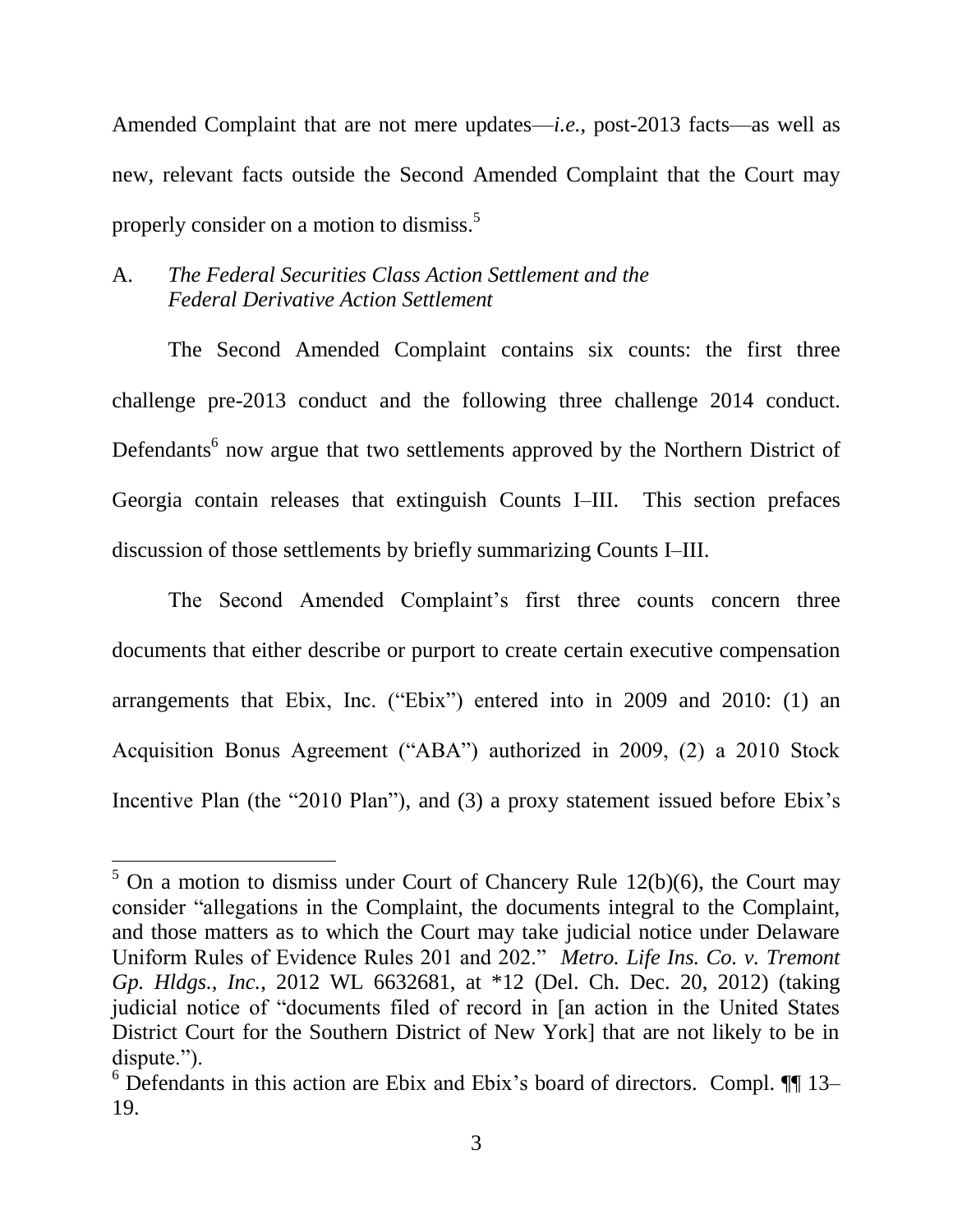2010 annual meeting (the "2010 Proxy Statement") in which Ebix's board of directors (the "Board") recommended approval of the 2010 Plan. In Count I, Plaintiffs challenge the Board members' maintenance of the ABA as a breach of their fiduciary duties because, in Plaintiffs' view, the ABA is an unreasonable antitakeover device by virtue of the payments it authorizes in the event of an acquisition. In Count II, Plaintiffs challenge the 2010 Proxy Statement as materially misleading and incomplete. And in Count III, Plaintiffs challenge the Board members' disbursement of incentive compensation to themselves under the 2010 Plan as a breach of fiduciary duties. These alleged facts and accompanying legal theories overlap with those that animated the two federal actions to some disputed extent.

In the first federal action, filed on November 28, 2011 (the "Federal Securities Class Action"), representative plaintiffs brought class action claims against Ebix and two individuals—Robin Raina, who served as Ebix's CEO, President, and Chairman of the board, and Robert Kerris, who served as Ebix's CFO—for making "materially false and misleading statements [between May 6, 2009 and June 30, 2011] in press releases, analyst conference calls, and filing [sic] with the U.S. Securities and Exchange Commission ("SEC")" in violation of Sections 10(b) and 20(a) of the Securities and Exchange Act of 1934, as well as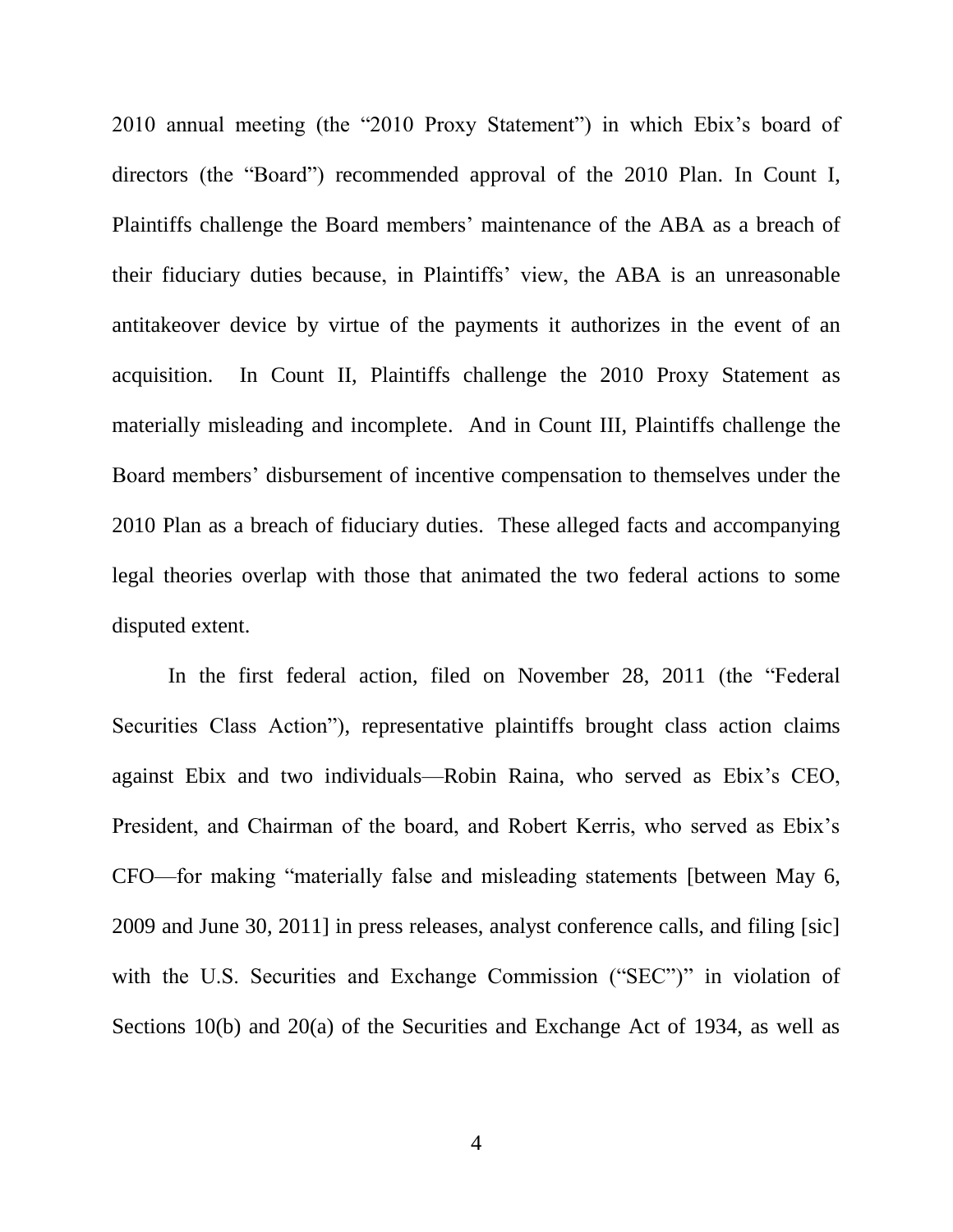Rule  $10b-5$ .<sup>7</sup> In particular, the complaint alleged that defendants had artificially inflated Ebix's stock price by misrepresenting certain financial figures and obscuring both the absence of adequate internal controls and the company's participation in a "sham tax strategy."<sup>8</sup> Accordingly, plaintiffs sought relief for a class of persons who bought Ebix's stock when its price was artificially high and suffered economic harm when the price subsequently fell.<sup>9</sup>

The parties to the Federal Securities Class Action later submitted a stipulation of settlement ("Federal Securities Class Action Settlement") for the district court's approval.<sup>10</sup> On June 11, 2014, the court approved the settlement and certified a class of "all Persons who purchased the common stock of Ebix, between May 6, 2009 and June 30, 2011, inclusive and who were damaged thereby," excluding defendants and certain affiliates, under Federal Rule of Civil Procedure  $23<sup>11</sup>$  Gilbert Spagnola, an Ebix shareholder who is one of the co-lead Plaintiffs in this action,<sup>12</sup> opted out of the Federal Securities Class Action

 $\overline{a}$ 

<sup>&</sup>lt;sup>7</sup> Transmittal Affidavit of Christopher H. Lyons, Esq. ("Lyons Aff.") Ex. F (Federal Securities Class Action Compl.) ¶¶ 1–7, 11–17, 263–77. *See infra* Part III.A.1 for discussion on this Court's ability to consider items in the federal docket in the context of this motion to dismiss.

<sup>8</sup> Federal Securities Class Action Compl. at 18, 45, 53; *id.* ¶¶ 137, 271.

<sup>9</sup> *Id.* at 149–50; *id.* ¶¶ 19–24.

 $10$  Lyons Aff. Ex. C (Federal Securities Class Action Settlement); Lyons Aff. Ex. A (Federal Securities Class Action Order).

 $11$  Federal Securities Class Action Order  $\P$  3–5.

 $12$  Compl. at 1.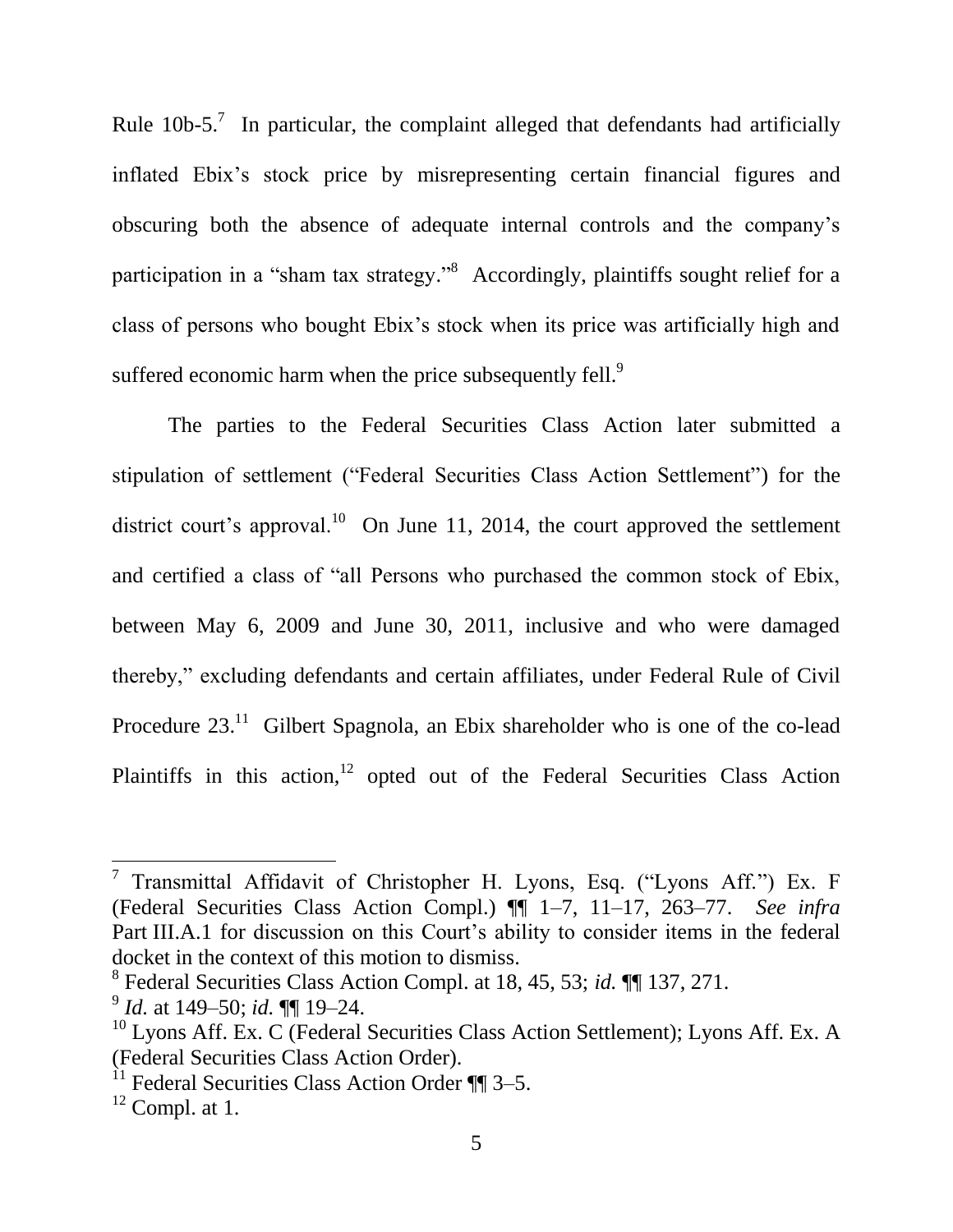Settlement by timely requesting exclusion from the class.<sup>13</sup> As part of the settlement, the court-appointed lead plaintiff and each class member discharged all "Released Claims,"<sup>14</sup> which the stipulation broadly defined as:

[A]ny and all rights, demands, claims (including "Unknown Claims" as defined below), liabilities, suits, debts, obligations, damages, losses, judgments, matters, issues, and causes of action of every nature and description, in law or equity, whether accrued or unaccrued, fixed or contingent, liquidated or un-liquidated, matured or un-matured, known or unknown, discoverable or undiscoverable, concealed or hidden, disclosed or undisclosed, whether arising under federal, state, local, statutory, common law, foreign law, or any other law, rule, or regulation, and whether class and/or individual in nature, that Lead Plaintiff or any Member of the Class asserted, could have asserted, or in the future could or might have asserted in this Litigation or any other action, court, tribunal, proceeding, or forum against any of the Released Persons arising out of, in connection with, or in any way relating to, directly or indirectly, the purchase, acquisition, holding, or sale of Ebix common stock during the Class Period or the acts, facts, matters, allegations, representations, transactions, events, disclosures, statements or omissions that were or could have been alleged or asserted in the Litigation.<sup>15</sup>

In its final judgment and order, however, the district court clarified that "Released

Claims" only include claims that "arise out of the identical factual predicate as the

claims settled in this action." <sup>16</sup> The order cites two cases—*Thomas v. Blue Cross* 

 $^{13}$  Federal Securities Class Action Order ¶ 6, Ex. A.

 $^{14}$  *Id.* ¶ 6.

<sup>&</sup>lt;sup>15</sup> Federal Securities Class Action Settlement ¶ 1.21.

<sup>&</sup>lt;sup>16</sup> Federal Securities Class Action Order  $\P_6$  n.1. Desert States objected to the settlement in the Federal Securities Class Action "on the ground that the Proposed Settlement may release completely unrelated claims currently being litigated in" this action. Lyons Aff. Ex. G 1–2. After conducting a fairness hearing at which Desert States appeared, the Northern District approved the settlement over Desert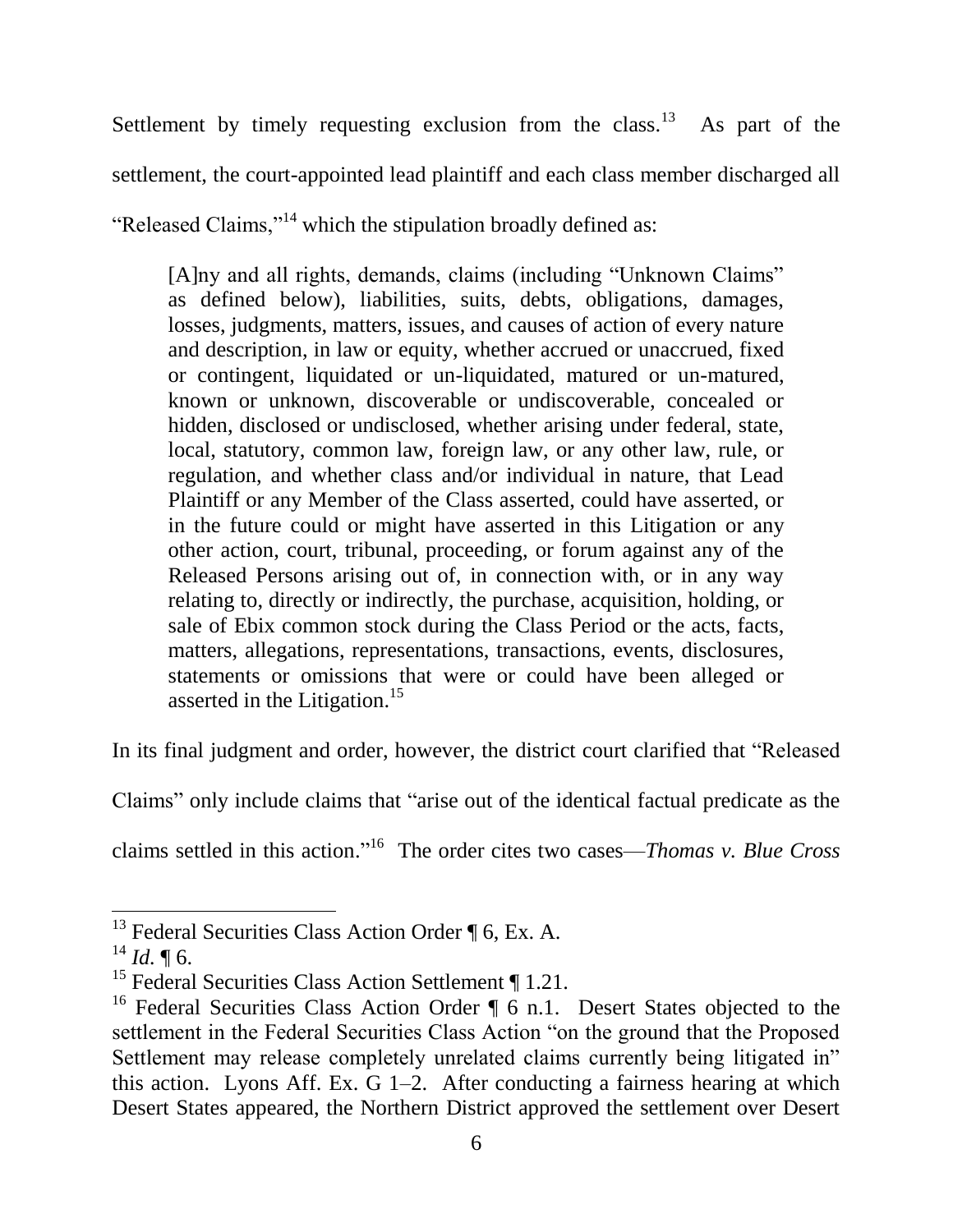*& Blue Shield*<sup>17</sup> and *TBK Partners Ltd. v. Western Union Corp*. <sup>18</sup>—as authority for that proviso. $19$ 

The second federal action, filed in the same court on May 20, 2013 (the "Federal Derivative Action"), brought both derivative and class action claims against Kerris and the Board (including Raina), and on behalf of Ebix as nominal defendant.<sup>20</sup> As with the Federal Securities Class Action, the Federal Derivative Action took issue with certain disclosures transmitted between May 2009 and June 2011 that, in plaintiffs' view, "falsely portrayed the financial condition of the Company." $^{21}$ Further, the complaint asserted that because several proxy statements, including the 2010 Proxy Statement, "contained false and misleading statements regarding Ebix's corporate governance, risk management, and the accuracy of Ebix's financial statements," $22$  equitable relief was appropriate, including "an order invalidating the shareholder vote on the  $[2010 \text{ Plan}]$ ."<sup>23</sup> In

 $17$  333 F. App'x 414, 420 (11th Cir. 2009).

 $\overline{a}$ 

States' objection but modified its terms to add the above-quoted proviso. *See* Lyons Aff. Ex. I; Day Aff. Ex. C 17–18. Desert States did not opt out of that settlement. *See* Federal Securities Class Action Order ¶ 6, Ex. A.

<sup>18</sup> 675 F.2d 456, 460 (2d Cir. 1982).

<sup>&</sup>lt;sup>19</sup> Federal Securities Class Action Order ¶ 6 n.1.

<sup>&</sup>lt;sup>20</sup> Lyons Aff. Ex. E (Federal Derivative Action Compl.)  $\P$  22–30.

 $^{21}$  *Id.* at 4.

<sup>22</sup> *Id.* ¶¶ 137–39.

<sup>23</sup> *Id.* at 72; *see also id.* ¶ 138 ("The misrepresentation [sic] and omissions in the 2010, 2011, and 2012 Proxy Statements were material and were an essential link in the reelection of the Individual Defendants, the ratification of CBH as Ebix's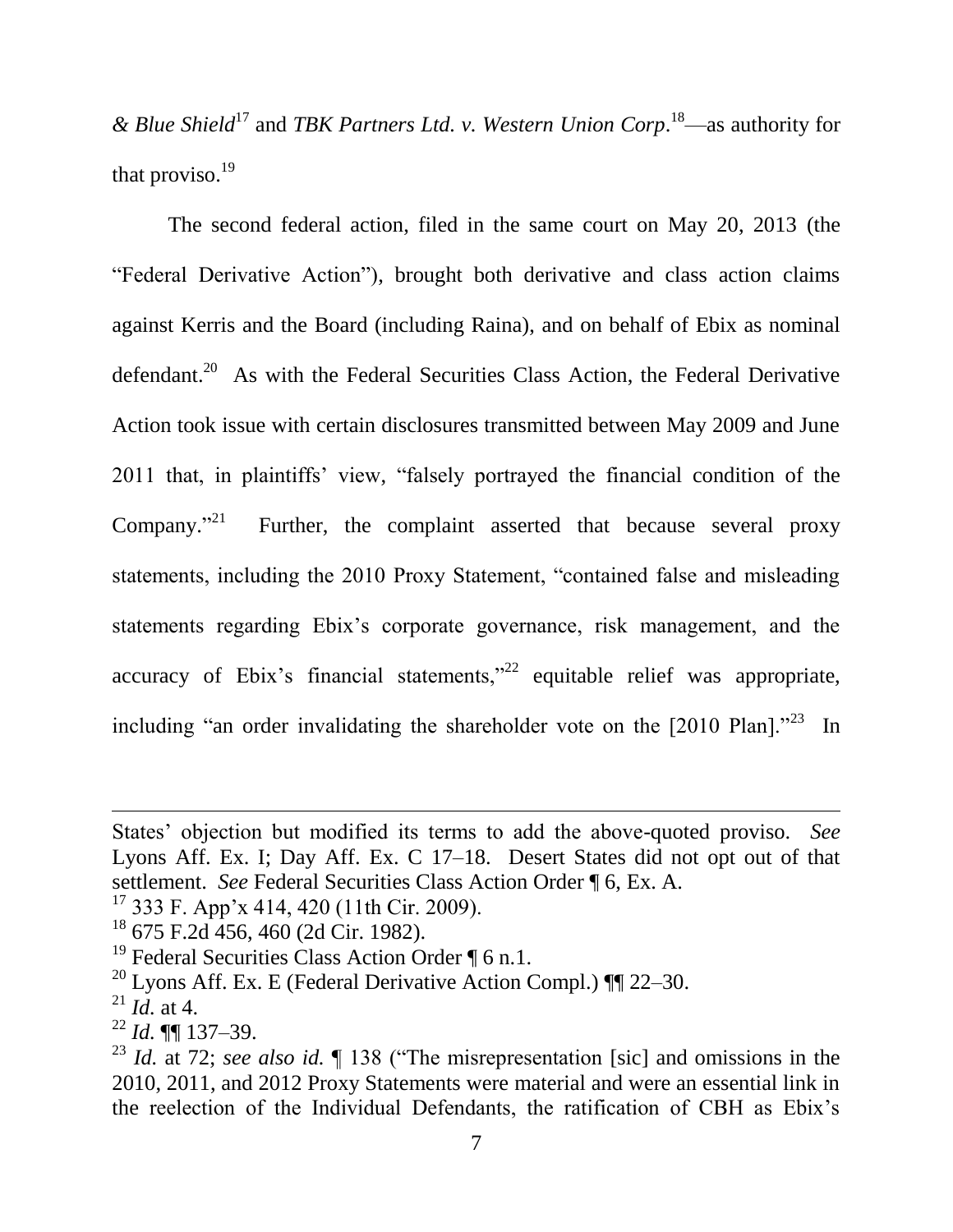addition to disclosure-based claims, the Federal Derivative Action asserted that Ebix's directors breached their fiduciary duties in at least two ways: (1) causing Ebix to commit waste by commencing a stock repurchase while its stock price was artificially inflated<sup>24</sup> and (2) pressing the Abandoned Merger forward for selfinterested purposes, including avoiding "personal liability arising from their participation in the illegal conduct which is at issue in the derivative litigation already pending against the [board]"<sup>25</sup> and "reaping massive financial benefits for themselves."<sup>26</sup> The complaint also noted that Ebix's sale would net Raina "tens of millions of dollars from a change-in-control bonus," a larger ownership stake in Ebix, and continued employment as  $CEO.<sup>27</sup>$ 

Parties to the Federal Derivative Action eventually agreed to a stipulated settlement (the "Federal Derivative Action Settlement")<sup>28</sup> that the district court approved in a final order and judgment issued December 2,  $2014.<sup>29</sup>$  Although plaintiffs had designated several counts in the complaint as class claims, the order expressly approved the settlement pursuant to Federal Rule of Civil Procedure 23.1

 $\overline{\phantom{a}}$ 

 $^{26}$  *Id.* ¶ 13.

auditor, approval of the Stock Incentive Plan, and approval of the 2010 and 2011 executive officer compensation plan, as alleged herein.").

 $^{24}$  *Id.*  $\llbracket$  126.

 $^{25}$  *Id.*  $\P\P$  142–43.

 $^{27}$  *Id.*  $\P\P$  24, 95.

 $28$  Lyons Aff. Ex. D (Federal Derivative Action Settlement).

 $29$  Lyons Aff. Ex. B (Federal Derivative Action Order).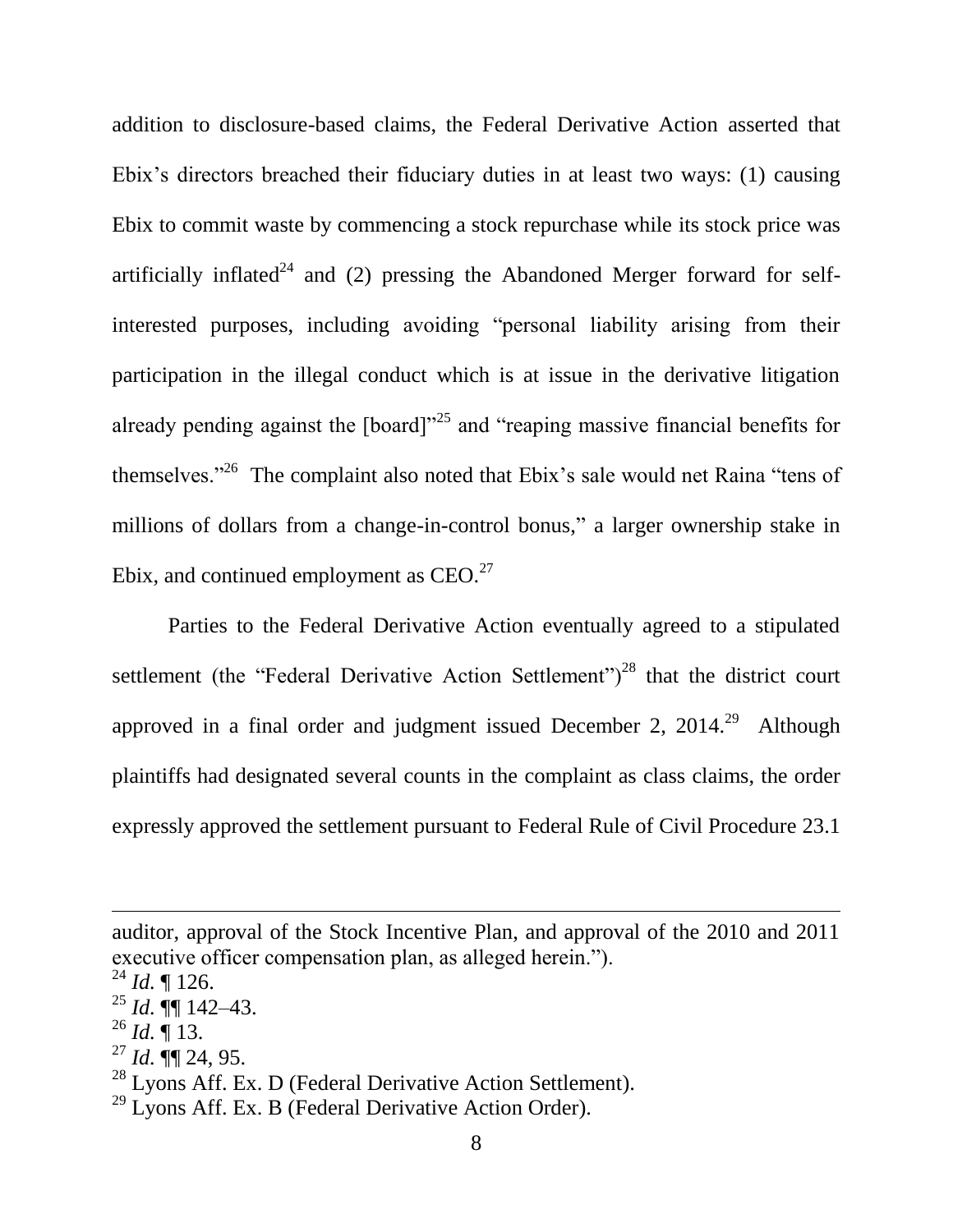and found that notice of the proposed settlement was sufficient under that rule.<sup>30</sup>

Further, the parties discharging the so-termed "Released Claims" were two representative plaintiffs<sup>31</sup> "acting on their own behalf and derivatively on behalf of Ebix," Ebix, and "each Ebix stockholder."<sup>32</sup>

This time, "Released Claims" were defined as:

[A]ny and all claims or causes of action (including Unknown Claims), debts, demands, disputes, rights, suits, matters, issues, damages, obligations, or liabilities of any kind, nature, and/or character whatsoever (including, but not limited to, any claims for damages, interest, attorneys' fees, expert, or consulting fees, and any and all other costs, expenses, or liabilities whatsoever), whether known or unknown, whether under federal, state, local, statutory, common law, foreign law, or any other law, rule, or regulation, whether fixed or contingent or absolute, accrued or unaccrued, liquidated or unliquidated, at law or in equity, matured or unmatured, discoverable or undiscoverable, concealed or hidden, asserted, or that have been could or might have been, or in the future might be asserted by Plaintiffs (both individually and derivatively on behalf of Ebix), Ebix, or Ebix's Stockholders, or any of them, against the Released Persons based upon, arising out of, or related to (a) the facts, transactions, events, occurrences, disclosures, statements, alleged mismanagement and/or misconduct, acts, omissions, or failures to act, statement, concealment, misrepresentation, sale of stock, violation of law, or other matter which was or could have been alleged in or encompassed by the Actions, regardless of upon what legal theory based, including, without limitation, claims for negligence, gross negligence, recklessness, fraud, breach of fiduciary duty, breach of duty of care and/or loyalty, or violations of the common law, administrative rule or

<sup>30</sup> *See id.* ¶¶ 3, 7.

<sup>&</sup>lt;sup>31</sup> *See id.*  $\overline{\P}$  5; Federal Derivative Action Settlement  $\P$  1.9, 1.16, 1.28 (defining the term "Plaintiffs").

 $32$  Federal Derivative Action Order ¶ 5. As is discussed below, however, "Released" Claims" do not include direct claims of Ebix stockholders; only derivative ones. *See infra* Part III.A.2.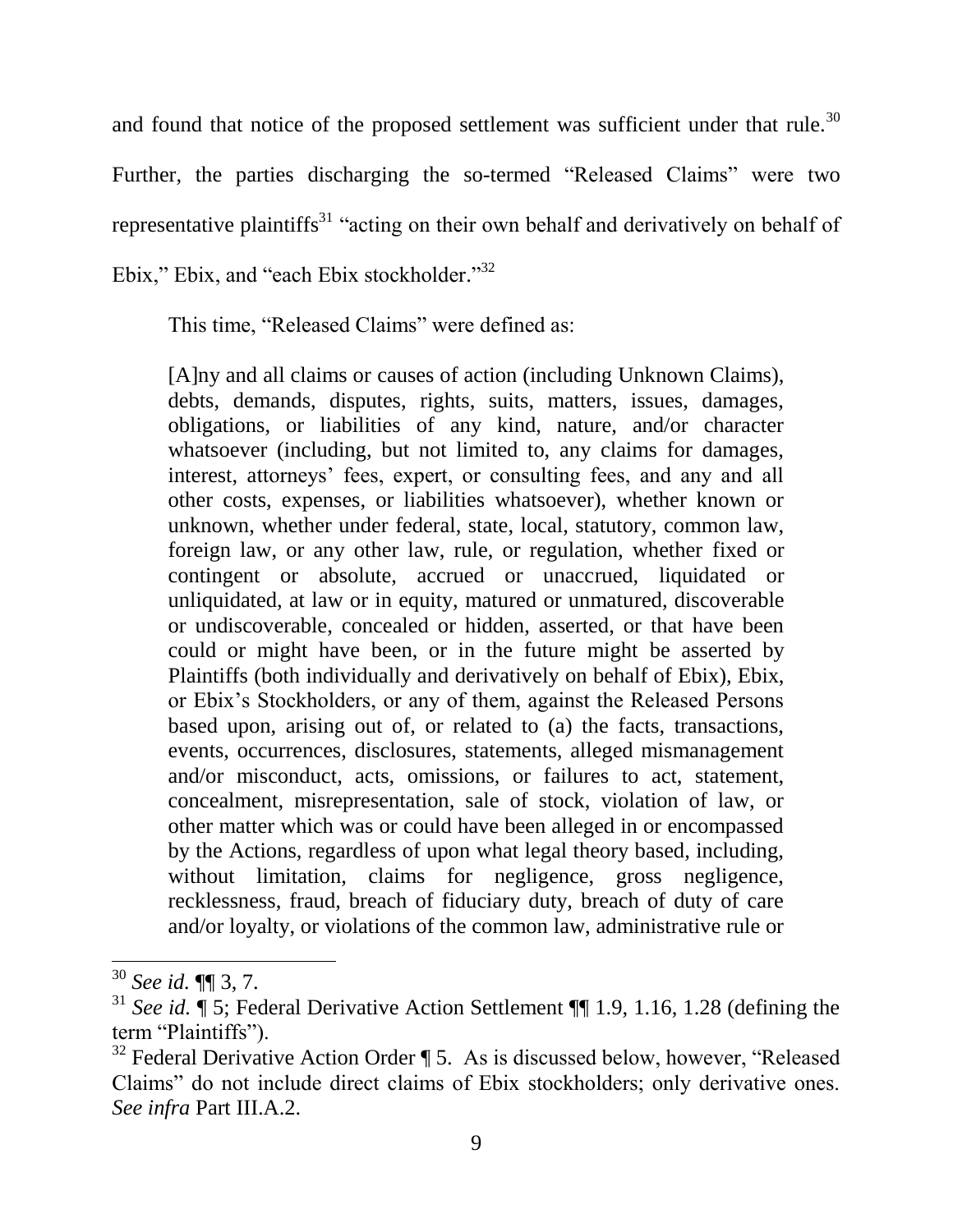regulation, tort, contract, equity, or otherwise of any state or federal statutes, rules, regulations, or common law, or the law of any foreign jurisdiction; or (b) the defense or Settlement of the Actions and or the Released Claims, including the payments provided herein. Nothing set forth herein shall constitute a release by or among the Company and the Individual Defendants or Released Persons of the rights and obligations relating to indemnification and advancement of defense costs arising from the Company's or any of its subsidiary's, division's, or related or affiliated entity's certificate of incorporation or bylaws, Delaware law, or any indemnification agreement or similar agreement. **For purposes of clarity, and without narrowing the scope of the releases provided herein, "Released Claims" only include those claims that can be released under applicable law.**  *See, e.g.***,** *Thomas v. Blue Cross & Blue Shield***, 333 Fed. App'x 414, 420 (11th Cir. 2009).** Nothing set forth herein shall constitute a release by the Settling Parties of any rights or obligations to enforce the terms of the Settlement embodied in this Stipulation.<sup>33</sup>

The Federal Derivative Action Order repeated the stipulation's disclaimer that

"Released Claims only include those claims that can be released under applicable

law," before citing the same *Thomas v. Blue Cross & Blue Shield* case.<sup>34</sup>

### B. *The 2014 Corporate Actions*

After this Court's July 2014 Opinion constrained Plaintiffs' ability to challenge pre-2014 conduct by dismissing certain claims, Plaintiffs amended their complaint to include two new counts (Counts IV and V) based on actions Defendants took between August and December, 2014, and a third new count (Count VI) based on disclosures made in a proxy statement issued in advance of Ebix's 2014 annual meeting (the "2014 Proxy Statement"). Counts IV and V

 $33$  Federal Derivative Action Settlement  $\P$  1.20 (emphasis added).

<sup>&</sup>lt;sup>34</sup> Federal Derivative Action Order  $\P$  5 n.1.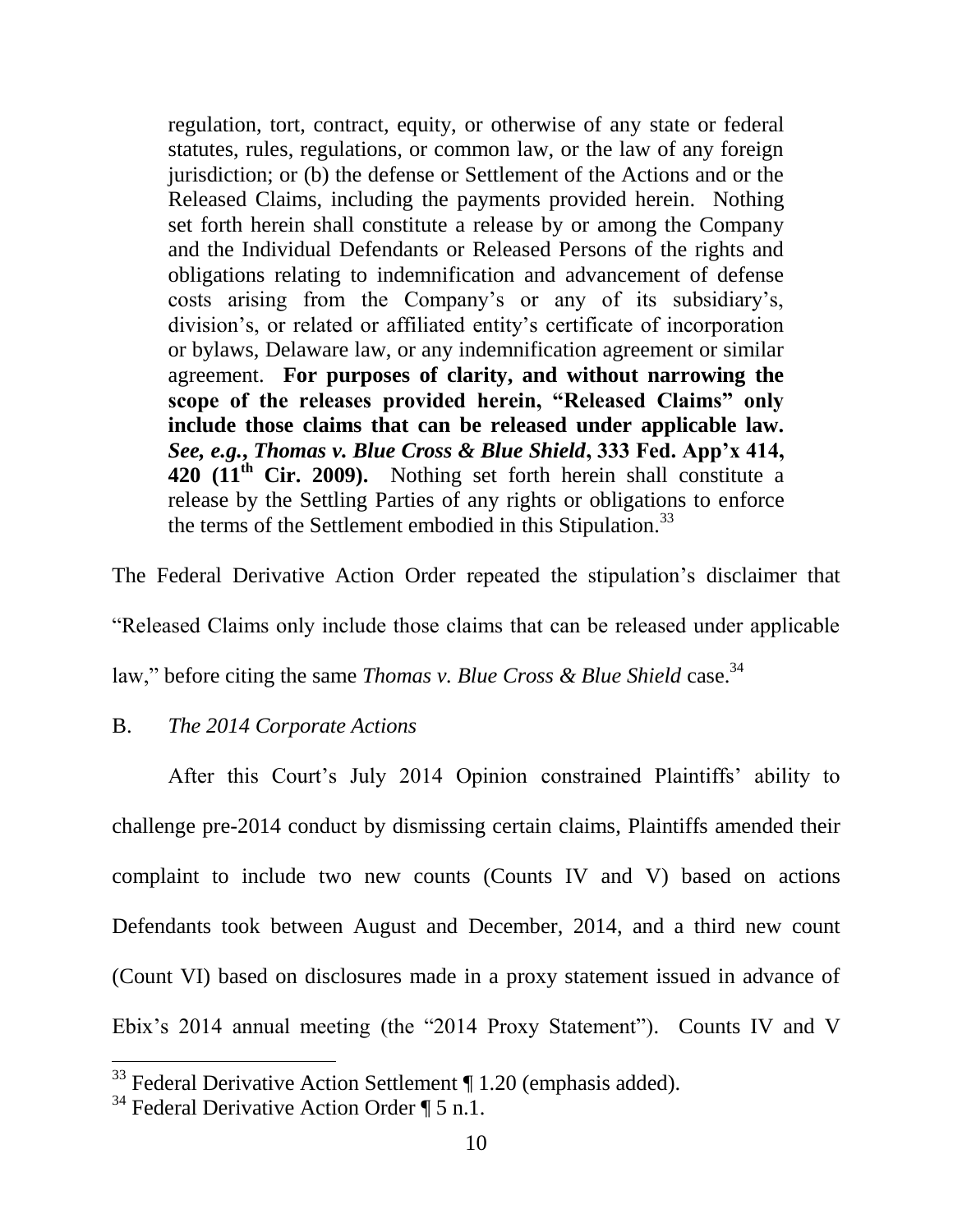challenge three actions in particular: (1) Ebix's execution of a Credit Agreement containing a "proxy put" provision (the "Proxy Put"), (2) Ebix's entry into a Director Nomination Agreement with a dissenting shareholder, and (3) the Board's unilateral adoption of a bundle of bylaws (together, the "2014 Corporate Actions"). Plaintiffs characterize each action as an "entrenchment device"<sup>35</sup>—that is, a mechanism the directors endorsed *because of* its functional capacity to help them maintain control of the company or otherwise keep their jobs. This conjecture drives Count IV's assertion that the Board's approval of each 2014 Corporate Action amounts to a breach of fiduciary duty.<sup>36</sup> Count V asserts that the Bylaw Amendments are invalid.<sup>37</sup>

The first 2014 Corporate Action Plaintiffs challenge is the Board's adoption of the Credit Agreement containing the Proxy Put. On August 5, 2014, Ebix, certain Ebix subsidiaries, and various lenders executed a Credit Agreement for a \$150 million credit facility.<sup>38</sup> A Proxy Put provision in that agreement enabled lenders to accelerate repayment if a majority of incumbent directors were replaced with persons either the incumbents did not approve or who received a nomination

<sup>35</sup> *E.g.*, Compl. ¶ 73.

<sup>&</sup>lt;sup>36</sup> *Id.* If 133 (asserting that the board's "adoption of additional anti-takeover devices warrants strict scrutiny").

 $37$  *Id.* 136.

<sup>38</sup> *Id.* ¶ 74.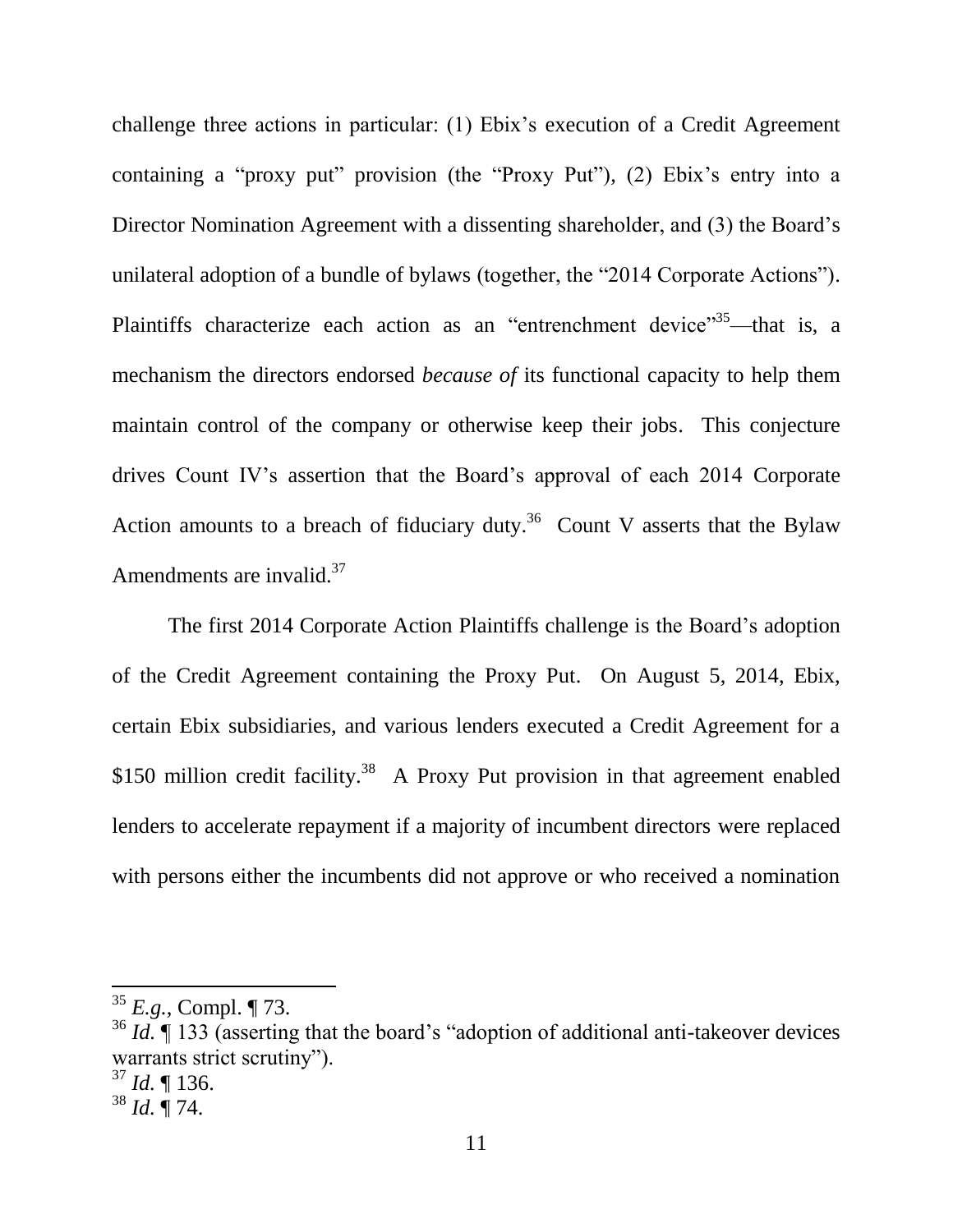due to an actual or threatened proxy contest.<sup>39</sup> Recent amendments to the Credit Agreement, however, removed the Proxy Put.<sup>40</sup>

The second challenged action took place shortly after November 11, 2014, the date on which an activist shareholder, Barrington Capital Group, L.P. ("Barrington"), conveyed an intent to replace four of Ebix's six directors.<sup>41</sup> That shareholder sent a letter to Raina attributing Ebix's low stock price to pending

<sup>41</sup> *See* Compl. ¶¶ 78, 81, 103. Relevant passages in the Second Amended Complaint do not clearly indicate whether Barrington's plan was to replace four incumbents, place four new directors on the board by adding seats, or otherwise gain control of four board seats through some combination of the two. This detail matters, of course, because the first scenario would win Barrington majority control of Ebix's six-member Board, while the second would not and third might not. The ambiguity arises because the Second Amended Complaint describes Barrington's announcement as conveying a plan to "propose four new directors" or "place four independent directors to the Ebix Board"—neither of which clearly denotes replacement. *Id.* ¶¶ 78, 103. The Complaint does, however, state that Barrington had "announced a proxy contest" and characterizes Barrington's actions—albeit in conclusory fashion—as amounting to a "threat to [the Board's] control of Ebix." *See id.*  $\P$  10, 81. These allegations, viewed in a light most favorable to Plaintiffs, permit a logical inference that Barrington planned to win majority control of Ebix's Board by replacing incumbents with independent nominees. *See In re Gen. Motors S'holder Litig.*, 897 A.2d 162, 168 (Del. 2006) (stating the well-established rule that, in the context of a Rule 12(b)(6) proceeding, a trial court need not accept "every strained interpretation of the allegations proposed by the plaintiff," but rather must "draw reasonable inferences in the plaintiff's favor").

 $\overline{a}$ <sup>39</sup> *Id.* ¶¶ 74–75.

 $40$  Lyons Aff. Ex. J (Feb. 2015 Form 8-K) Ex. 10.1 § 2(a). This fact is not in dispute. *See* Opening Br. in Supp. of Defs.' Mot. to Dismiss the Second Am. Compl. (Opening Br.) 25–27; Pls.' Answering Br. in Opp'n to Defs.' Mot. to Dismiss (Answering Br.) 8 (conceding that "Defendants have since mooted this claim by removing the proxy put"). On a motion to dismiss, the Court may consider "uncontested factual admissions of the parties contained in the record." *Berger v. Intelident Solutions, Inc.*, 911 A.2d 1164, 1166 n.1 (Del. Ch. 2006).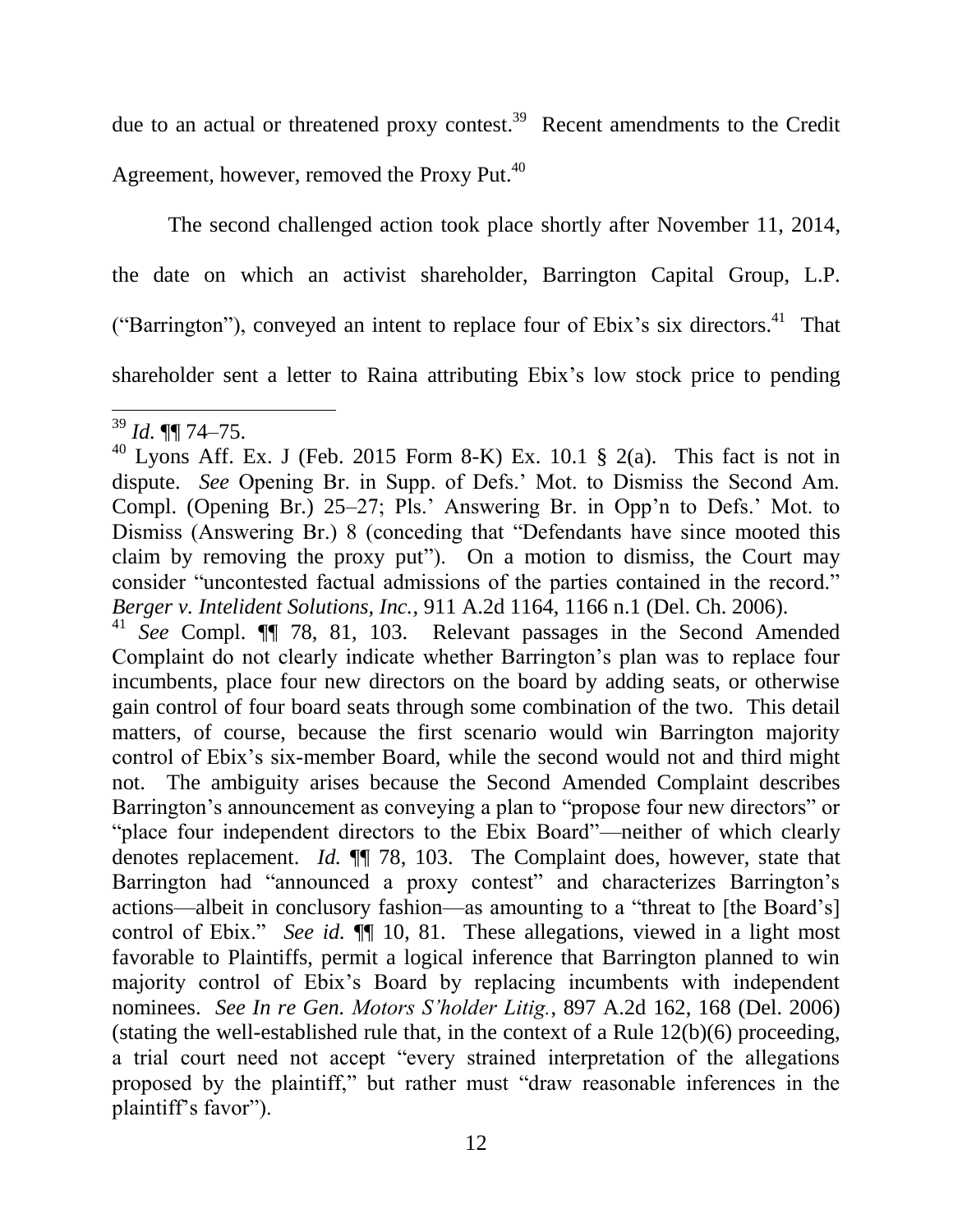litigation and investigations, poor financial reporting, substandard corporate governance and a lack of independent directors, and the Abandoned Merger. $42$ Further, Barrington recommended termination of the ABA, which the letter characterized as "egregious."<sup>43</sup> Barrington indicted the ABA's "extremely depressed base price," capacity to be triggered whether or not Raina remained employed by Ebix, functional grant to Raina of a *de facto* "personal veto" over acquisition offers, and contribution to Raina's ability to negotiate favorable terms for himself before the 2013 merger was abandoned.<sup>44</sup>

On November 26, 2014, Ebix entered into a Director Nomination Agreement with Barrington that contemplated expanding Ebix's six-member board to eight, filling the two new seats with Barrington designees, and renominating all six incumbents. It further obligated the Board to support the two Barrington designees and pay Barrington \$140,000, and required Barrington to withdraw its prior nominees and vote its shares in favor of Ebix's six renominated incumbents.<sup>45</sup> Further, Barrington relinquished the ability to engage in certain forms of dissenting conduct during an extendable "standstill period."<sup>46</sup> During this period, Barrington must vote all of its stock for the Board's nominees and in harmony with Board

<sup>43</sup> *Id.* ¶ 79.

- $^{44}$  *Id.*  $\P$  79–80.
- $^{45}$  *Id.*  $\overline{9}$  81.

 $42$  Compl.  $\P$  78.

<sup>46</sup> *Id.* ¶¶ 81, 83.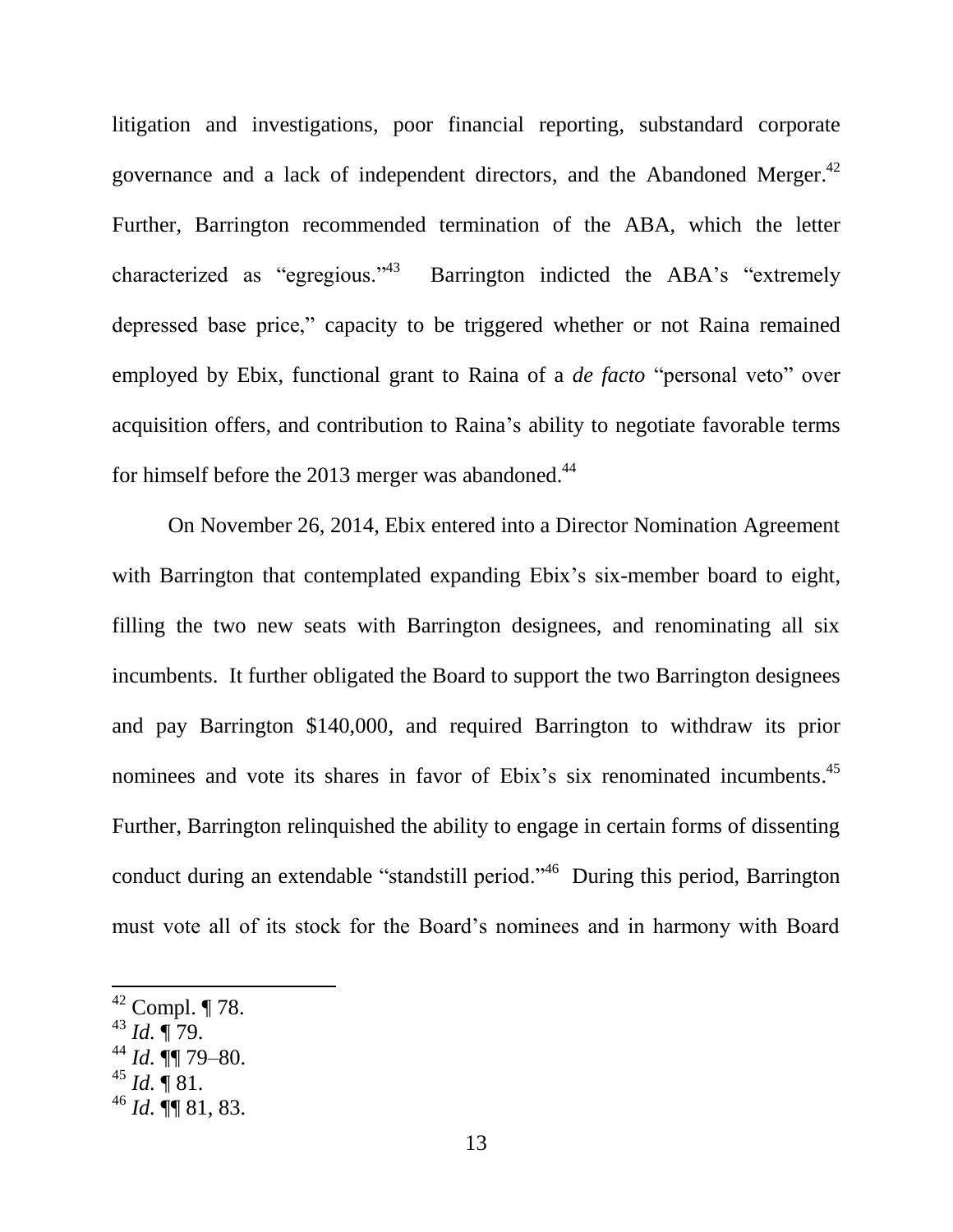recommendations on matters that include advisory executive compensation votes, as well as refrain from soliciting proxies, presenting proposals, or initiating litigation.<sup>47</sup> The standstill period lasted until the earlier of ninety days before Ebix's 2015 annual meeting and ten days before any advance notice deadline for making director nominations.<sup>48</sup> Ebix could extend this period to an equivalent time frame surrounding the 2016 annual meeting, however, by recommending or committing to recommend re-election of Barrington's designees.<sup>49</sup>

The third subset of challenged conduct is Defendants' adoption of a series of bylaws (the "Bylaw Amendments") that had been prepared on November 17, 2014 and adopted on December 19, 2014.<sup>50</sup> A December 1, 2014 Form 8-K discloses Ebix's entry into the Director Nomination Agreement, but no "other planned defensive measures."<sup>51</sup> Nor did a number of other intermediate disclosures mention the Bylaw Amendments, including a December 1, 2014 Joint Press Release of Barrington and Ebix, a December 16, 2014 notice of annual meeting, and the 2014 Proxy Statement.<sup>52</sup> The disclosure revealing the amendments, a

 $\overline{\phantom{a}}$ <sup>47</sup> *Id.*

- <sup>48</sup> *Id.* ¶ 83.
- <sup>49</sup> *Id.*
- <sup>50</sup> *Id.* ¶ 84.
- $^{51}$  *Id.*  $\overline{9}$  85.
- <sup>52</sup> *Id.* ¶¶ 84–85.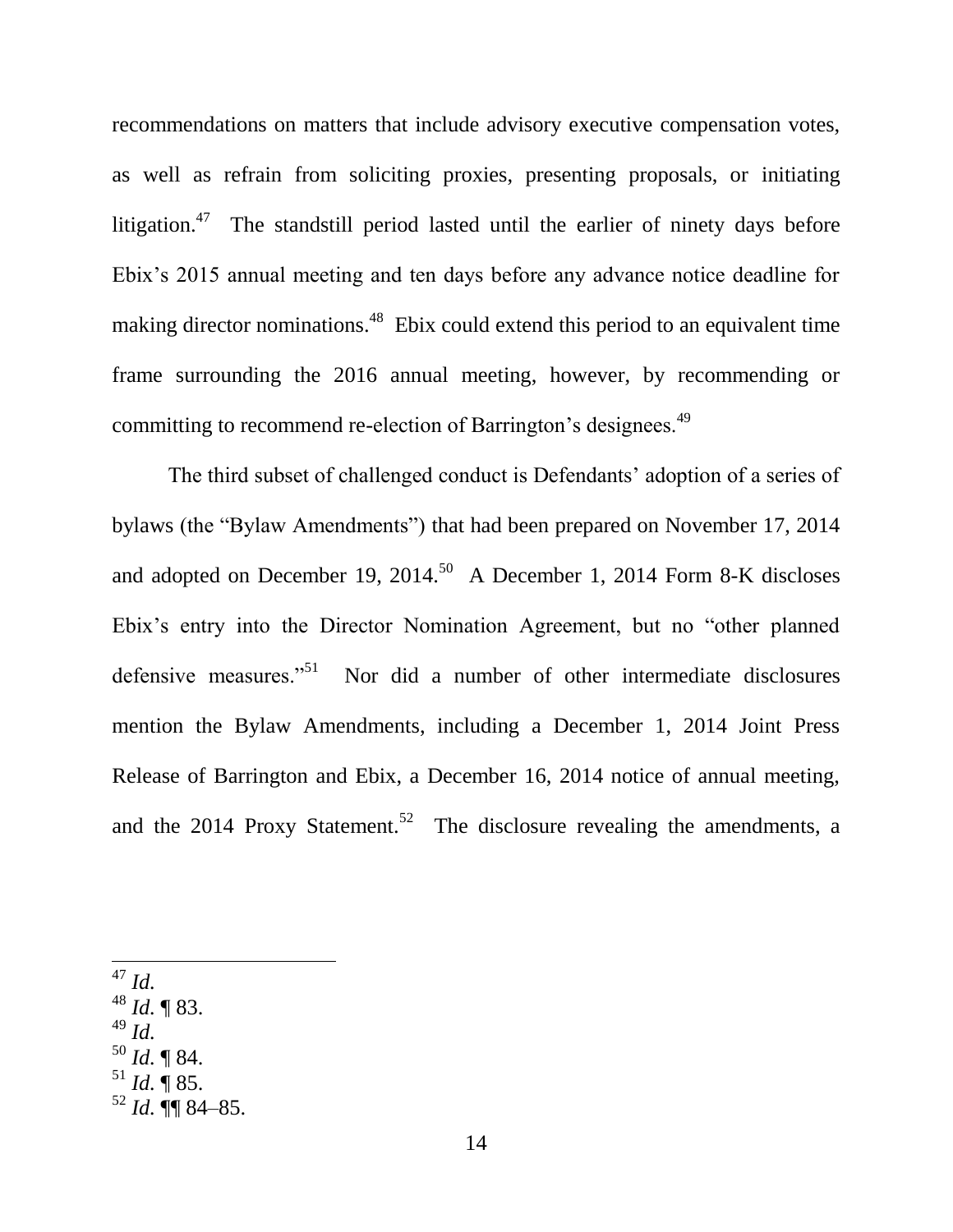December 24, 2014 Form 8-K, was not sent to stockholders.<sup>53</sup> The bylaws implement various reforms as described below.

A "Special Meeting Bylaw" regulates stockholders' ability to call and conduct business at special meetings. It provides that, in the event stockholders owning 10% of Ebix's stock request a special meeting, Ebix's Board will determine the meeting's location and schedule the meeting for a date no later than 120 days after the request.<sup>54</sup> Stockholders submitting the request must describe the business to be conducted, provide the text of any resolutions, agree that disposition of shares before the record date "revokes the special meeting request as to those shares," update information previously provided within five days of the record date, and provide other information reasonably requested by Ebix.<sup>55</sup> The Board may add its own matters to the agenda and a Board member sitting as the special meeting's chairman conducts the meeting, decides what business is properly before the meeting, and decides whether to adjourn.<sup>56</sup> Finally, the Board can deny a special meeting request for seven reasons, including (1) if the request is made "during the period from 120 days prior to the anniversary of the last annual meeting through the earlier of the next annual meeting or 30 days after that anniversary"; (2) if, in the Board's judgment, a "Similar Item" not including the

- <sup>54</sup> *Id.* ¶ 86.
- <sup>55</sup> *Id.*
- <sup>56</sup> *Id.*

<sup>53</sup> *Id.*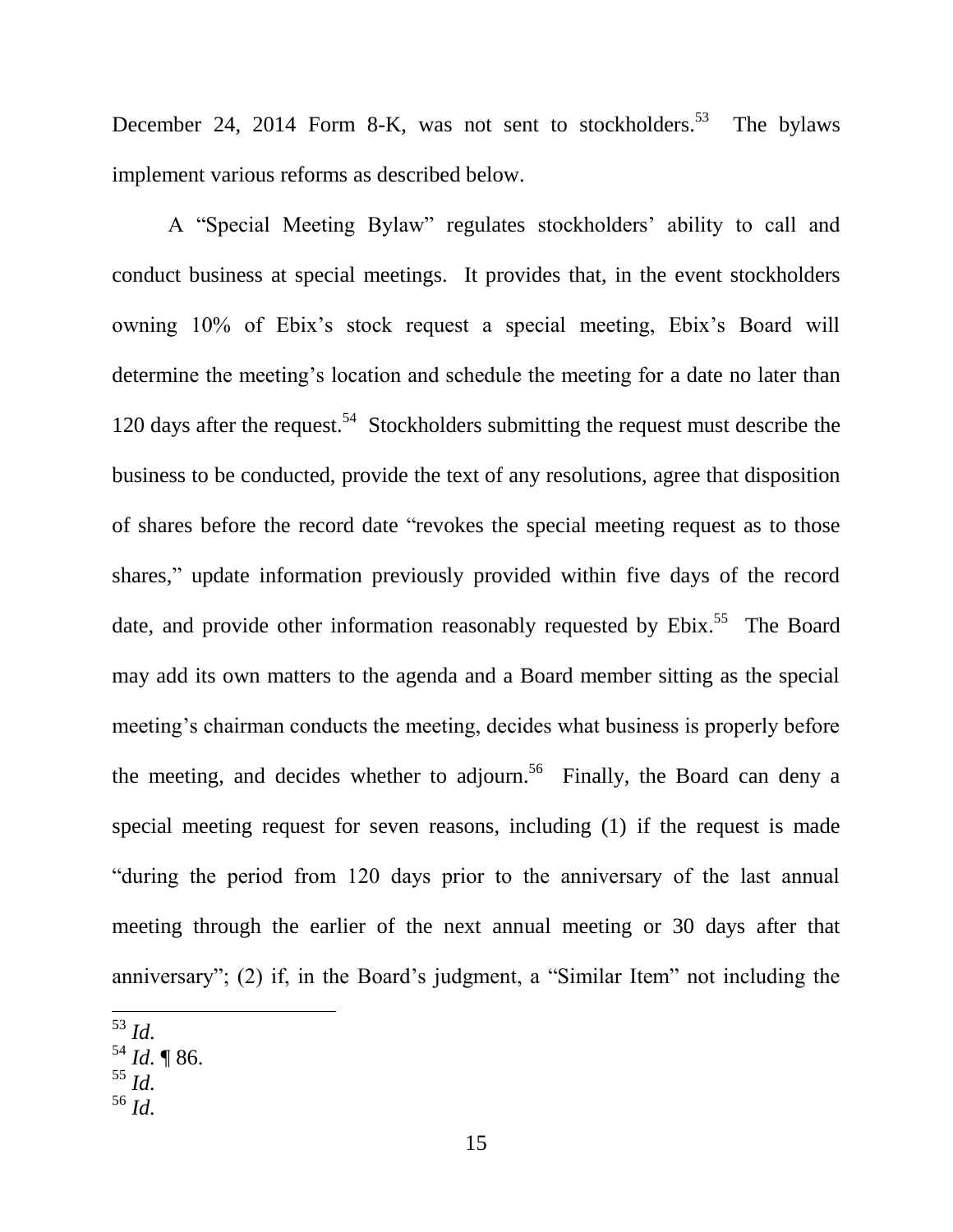election of directors was raised at a meeting within twelve months before the request or a "Similar Item" including an election of directors was presented within 120 days before the request; and (3) if a "Similar Item" appears in the notice "of an annual or special meeting that has been called but not yet held or that is called for a date within 120 days of the request."<sup>57</sup> These requirements are said to enable the Board to prevent stockholders from ever electing directors at a special meeting.<sup>58</sup>

The "Control of Meeting Bylaw" gives a meeting chairman—either the Chairman of the Board or the Board's designee—discretionary authority over how the meeting is run.<sup>59</sup> The meeting chairman has authority over who may attend, as well as opening and closing of the polls. $60$ 

The "Advance Notice Bylaws" impose certain conditions on a stockholder's ability to make a proposal or nominate a director. Two features of these bylaws are noteworthy: timing requirements and information requirements. First, the Advance Notice Bylaws create, in certain circumstances, a 30-day window during which stockholders must give notice of proposals and nominations. That is, if the annual meeting is called to occur on a date within 25 days of the 1-year

<sup>57</sup> *Id.* ¶ 87 (internal quotation marks omitted).

<sup>58</sup> *Id.* ¶ 89. This result does not automatically obtain. However, Plaintiffs allege that it might if the Board implements the Special Meeting Bylaw's terms, as stated in the Second Amended Complaint, in a strategic manner. The pleadings can be reasonably read as supporting that comparatively modest inference. <sup>59</sup> *Id.* ¶ 95.

<sup>60</sup> *Id.*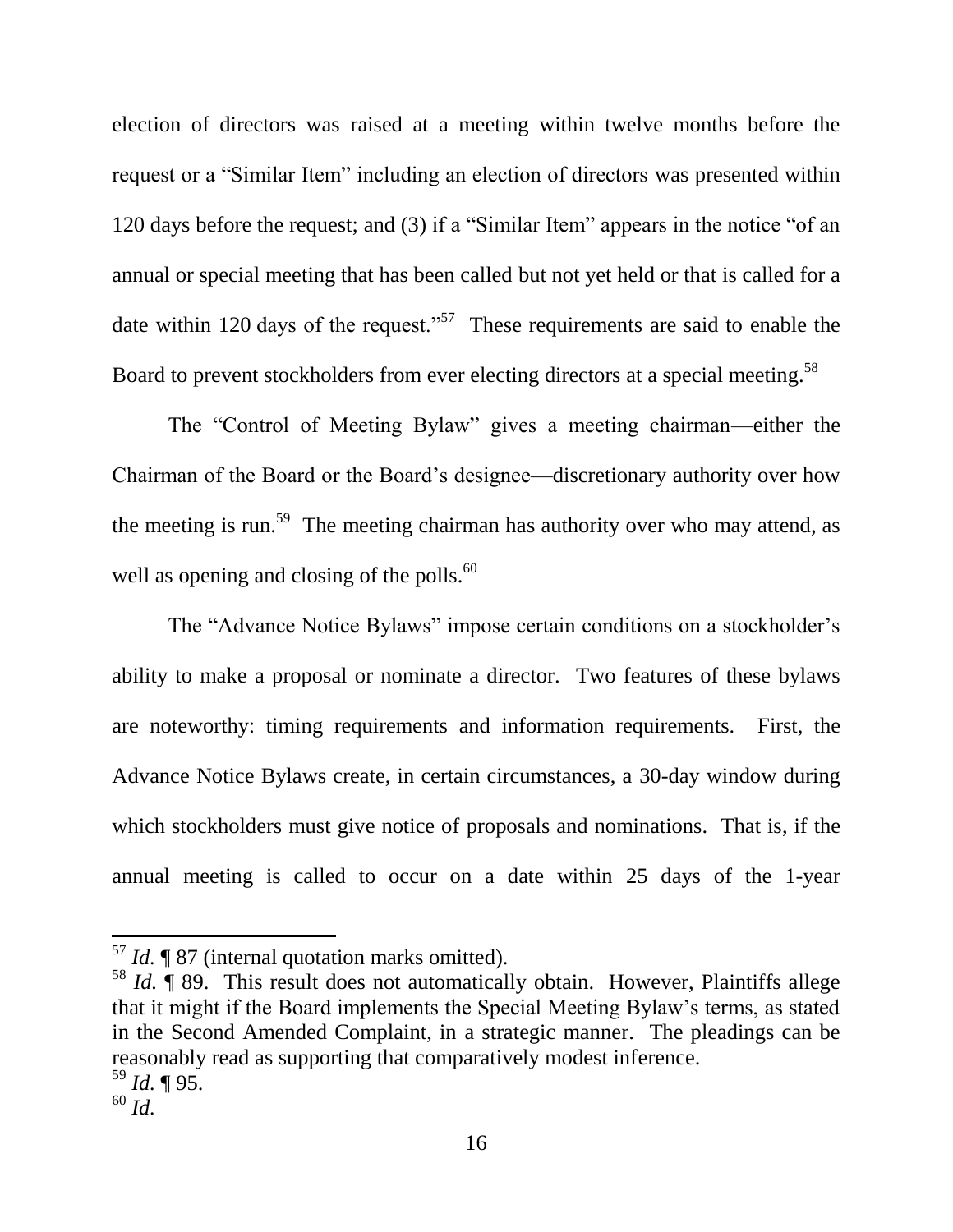anniversary of the previous annual meeting, a stockholder's notice of a proposal or director nomination "must be received not fewer than 90 days nor more than 120 days prior to that anniversary.<sup> $561$ </sup> Ebix may then postpone or adjourn the meeting.<sup>62</sup> Second, a stockholder seeking to make a proposal or nomination must disclose certain information about whether and the extent to which that stockholder, its nominee, and/or certain affiliated parties have (i) entered into any transaction, such as an option or short interest, "with respect to" Ebix stock, or (ii) any other arrangement, such as a short position, made to manage risk or increase or decrease voting power or economic interest.<sup>63</sup> Further, stockholders providing such notice must update and supplement information they provide.<sup>64</sup> The chairman of the meeting may decide to bar presentation of a stockholder proposal or nominee, as well as decide whether the bylaws are satisfied.<sup>65</sup>

The "Consent Bylaw" requires a stockholder seeking action by consent to request the Board to specify a record date. The Board then has 10 days from receipt of that request to set a record date.<sup>66</sup> Because the Board may fix a record date occurring up to 10 days after it decides to pass the resolution setting that date,

- $^{61}$  *Id.* ¶ 93.
- <sup>62</sup> *Id.*

- <sup>63</sup> *Id.* ¶ 94.
- $^{64}$  *Id.* ¶ 95.
- <sup>65</sup> *Id.*
- <sup>66</sup> *Id.* ¶ 97.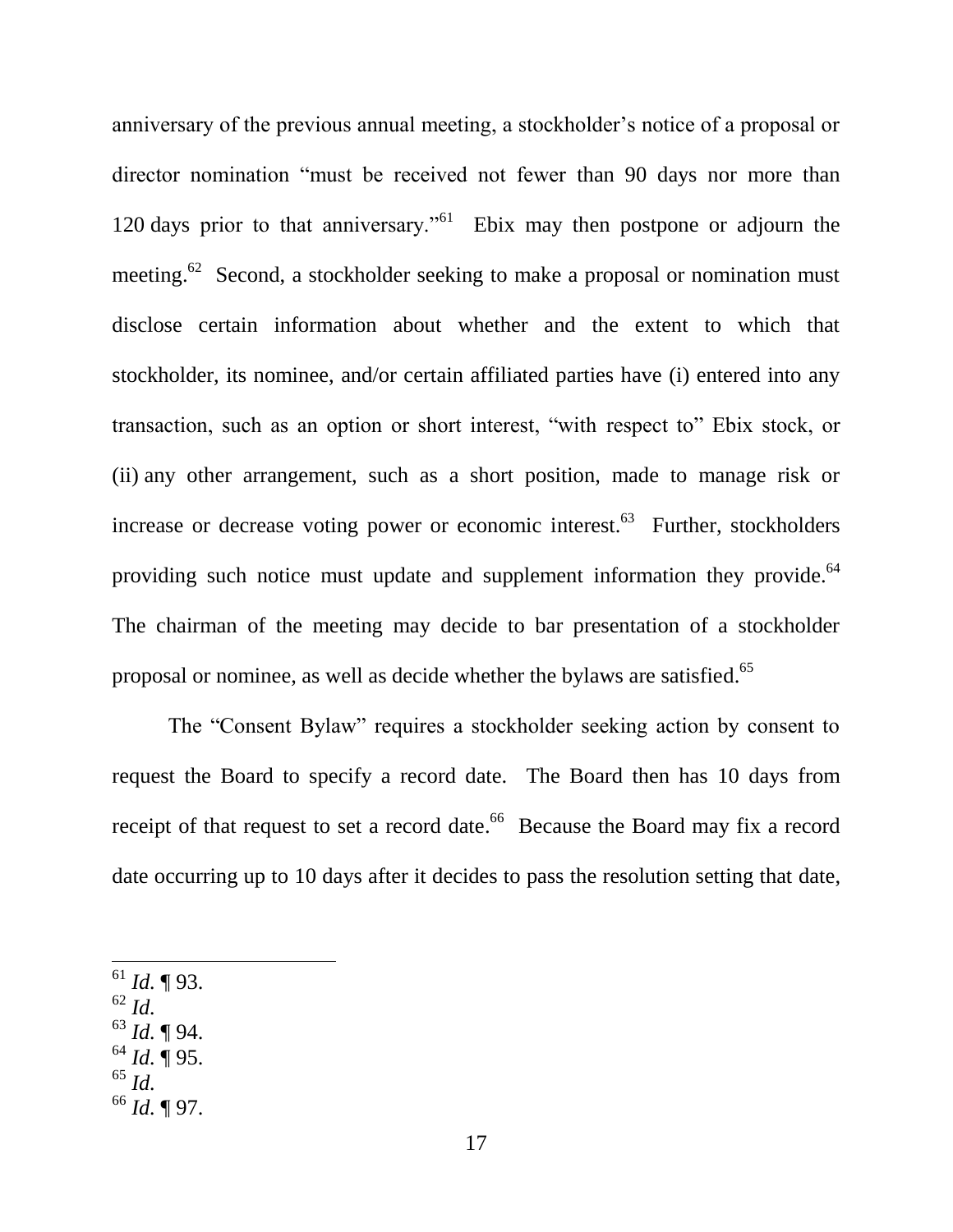the Consent Bylaw allows action by stockholder consent to be delayed up to 20 days. 67

The "Indemnification Bylaw" bars "advancement or indemnification of any director who brings an action against the Corporation, including a counterclaim for contribution."<sup>68</sup>

### C. *The 2014 Proxy Statement*

The last new claim the Second Amended Complaint levies is Count VI's assertion that the Board members breached their fiduciary duties by "issuing the materially misleading and incomplete 2014 Proxy Statement.<sup>"69</sup> The 2014 Proxy Statement was issued on December 16, 2014 (three days before the Board adopted the Bylaw Amendments) and set a record date of November 13, 2014 for the next annual meeting (the "2014 Annual Meeting"), which was scheduled for January 9,  $2015<sup>70</sup>$  At the 2014 Annual Meeting, Ebix stockholders were to vote on certain issues, including the proposed reelection of directors and advisory say-on-pay.<sup>71</sup>

The 2014 Proxy Statement allegedly makes the following misstatements and omissions:

- <sup>68</sup> *Id.* ¶ 98.
- <sup>69</sup> *Id.* ¶ 139.
- $^{70}$  *Id.*  $\P\P$  84, 99.

<sup>67</sup> *Id.*

<sup>71</sup> *See id.* ¶¶ 99, 104; *id.* at 2, 68.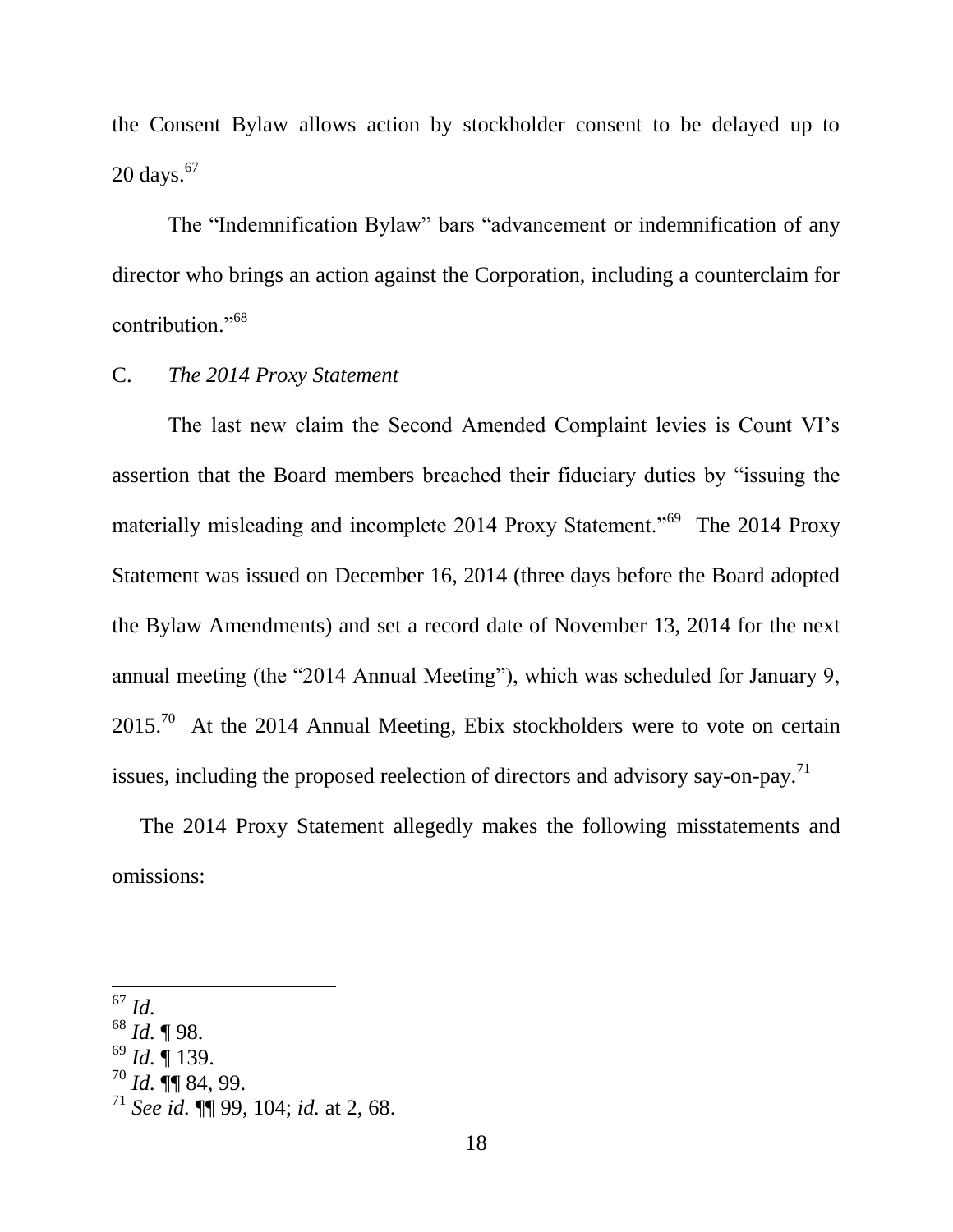- Does not mention the Proxy Put or any implications adding Barrington's designees would have on triggering the Proxy Put; $^{72}$
- Describes the Director Nomination Agreement, but does not describe Barrington's letter, Barrington's plan to propose four new directors, or the Bylaw Amendments; $^{73}$
- Provides information on Raina's compensation between 2011 and 2013, but not  $2014$ ;<sup>74</sup>
- Discloses Raina's receipt of a \$1.2 million retention bonus designed to keep him aboard through the 2013 Abandoned Merger, but obscures other details about what Raina bargained for during negotiations, such as the fact that he would receive a larger equity interest;<sup>75</sup>
- Provides procedural guidance in apparent tension with Ebix's bylaws.<sup>76</sup>

l <sup>72</sup> *Id.* ¶ 101.

 $^{73}$  *Id.*  $\dot{\P}$  102–03.

 $^{74}$  *Id.*  $\sqrt{\phantom{0}}$  104.

 $^{75}$  *Id.*  $\overline{$  104.

<sup>76</sup> *Id.* ¶ 106. Plaintiffs allege that the 2014 Proxy Statement's procedural guidance is incorrect in three ways. First, the Complaint asserts that it provides incorrect information concerning the date by which nominations for the 2015 annual meeting must be received. As of December 16, 2014, Ebix's bylaws contained no advance notice bylaw. Three days later, the newly-enacted Advance Notice Bylaw required that notice of nominations and proposals be given within a certain thirtyday window. In Plaintiffs' view, the 2014 Proxy Statement's directive that nominations "must be received by August 15, 2015" comports with neither bylaw regime. Second, Plaintiffs assert that the 2014 Proxy Statement's claim that "[t]he Board applies the same standards in considering candidates submitted by stockholders as it does in evaluating candidates submitted by members of the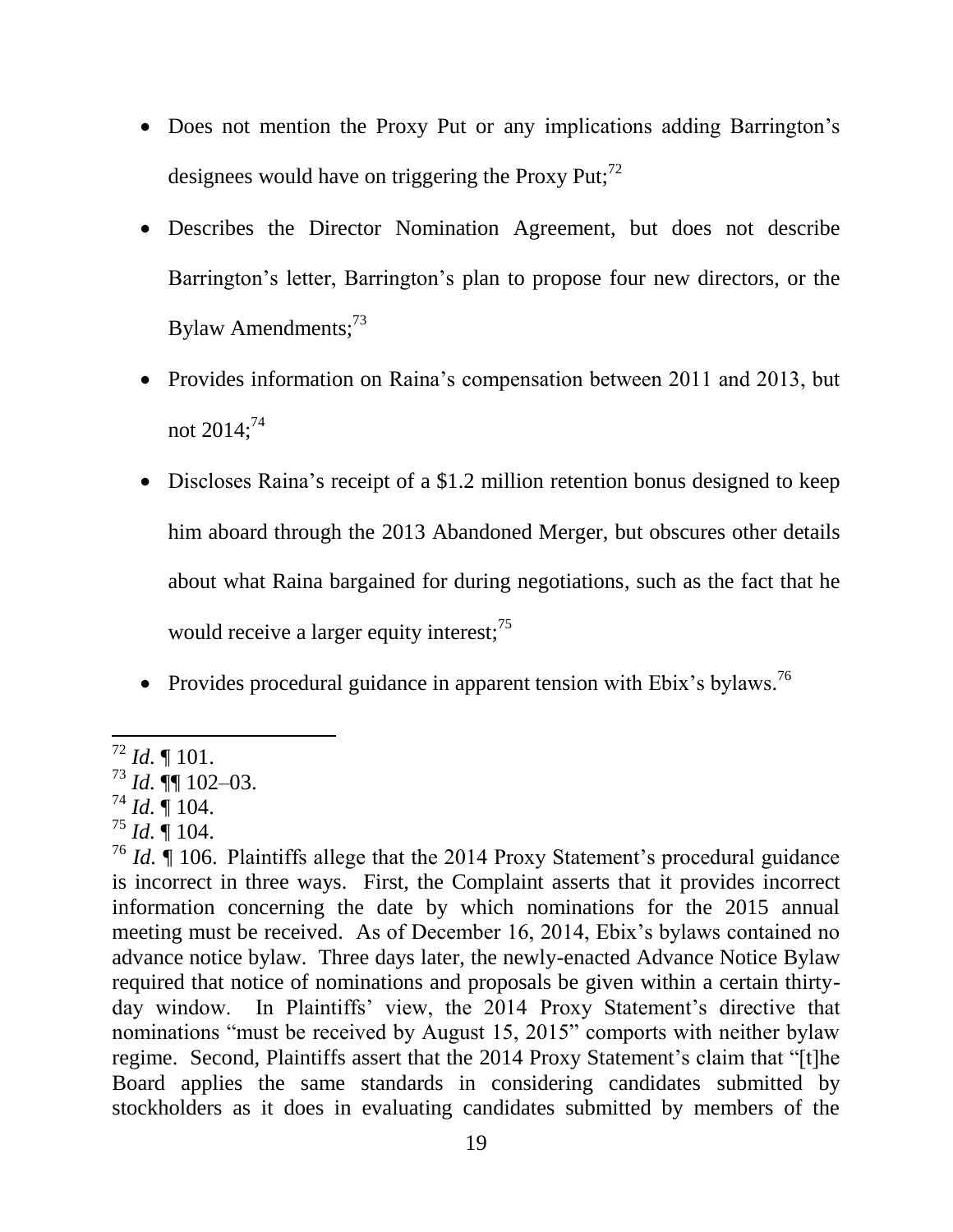In light of these disclosures, Plaintiffs seek a declaration from this Court that the 2014 Proxy Statement is materially misleading and incomplete and that actions approved at the 2014 Annual Meeting, including the election of directors, are invalid, as well as an order requiring Ebix to hold a new annual meeting at which stockholders may make nominations and proposals.<sup>77</sup>

#### **III. DISCUSSION**

Defendants' motion to dismiss raises three principal questions. First, do the settlements approved by the United States District Court for the Northern District of Georgia extinguish some or all of the claims presented in Counts I–III? Second, do Plaintiffs' various challenges to the 2014 Corporate Actions as improper entrenchment devices fail as moot or under Court of Chancery Rule 12(b)(6) for failure to state a claim? Finally, does Plaintiffs' assertion that the 2014 Proxy Statement contains materially false and misleading disclosures fail under Rule 12(b)(6)? Each is addressed in turn.

Board" conflicts with the Advance Notice Bylaws. Third, the Complaint challenges deadlines the 2014 Proxy Statement provides by which stockholders must submit proposals under Rule 14a-8 and 14a-4(c); complying with these deadlines, argue Plaintiffs, "would appear to render the stockholder's proposals invalid under the Advance Notice Bylaws." *Id.* ¶ 106. Some of these allegations are factual and others are conclusory. It is not necessary to make those classifications at this juncture.

<sup>77</sup> *Id.* at 68.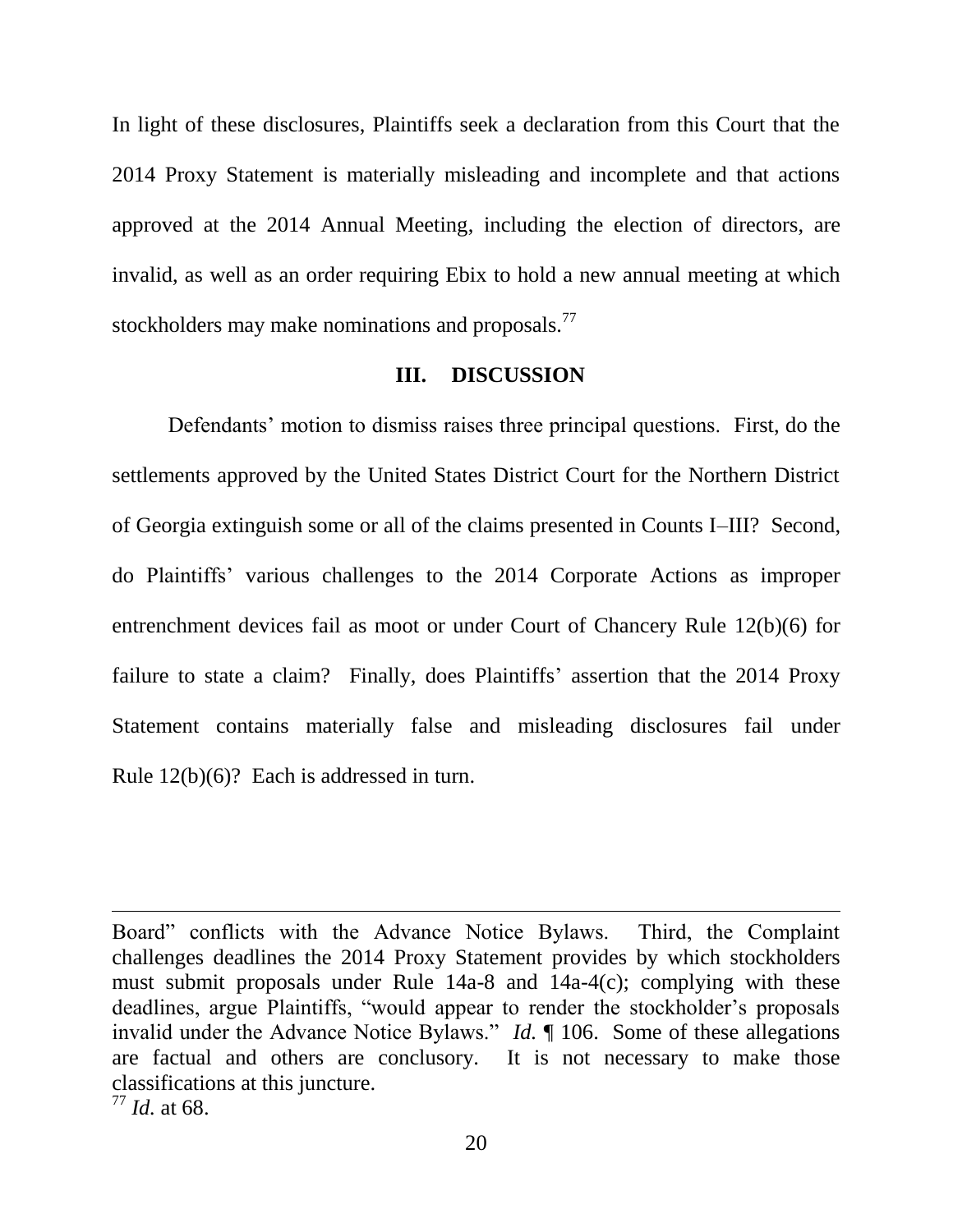#### A. *The Effect of the Federal Settlements on Plaintiffs' Claims*

Because the releases in both the Federal Securities Class Action Settlement and the Federal Derivative Action Settlement contain broadly inclusive language, Defendants argue that each precludes claims asserted in this action. Plaintiffs counter with five arguments: (1) Defendants cannot raise the affirmative defense of release in the context of this Rule 12(b)(6) motion; (2) the Federal Derivative Action Settlement cannot release any of Plaintiffs' class claims due to a blackletter law preventing derivative settlements from releasing class claims; (3) neither release has the legal capacity to release Plaintiffs' claims in light of applicable law prohibiting settled claims from releasing class claims that are not based on an identical factual predicate; (4) the Federal Securities Class Action Settlement does not apply to Spagnola and other unspecified class members in this action because this action's putative class diverges from the class certified in the Federal Securities Class Action; and (5) the releases in fact fail to extend to certain claims because the parties did not intend them to.

This section assesses the effect of the federal settlements by proceeding in that order. This Opinion does not address arguments (4) or (5), however, because conclusions reached upon consideration of argument (3) render that exercise unnecessary.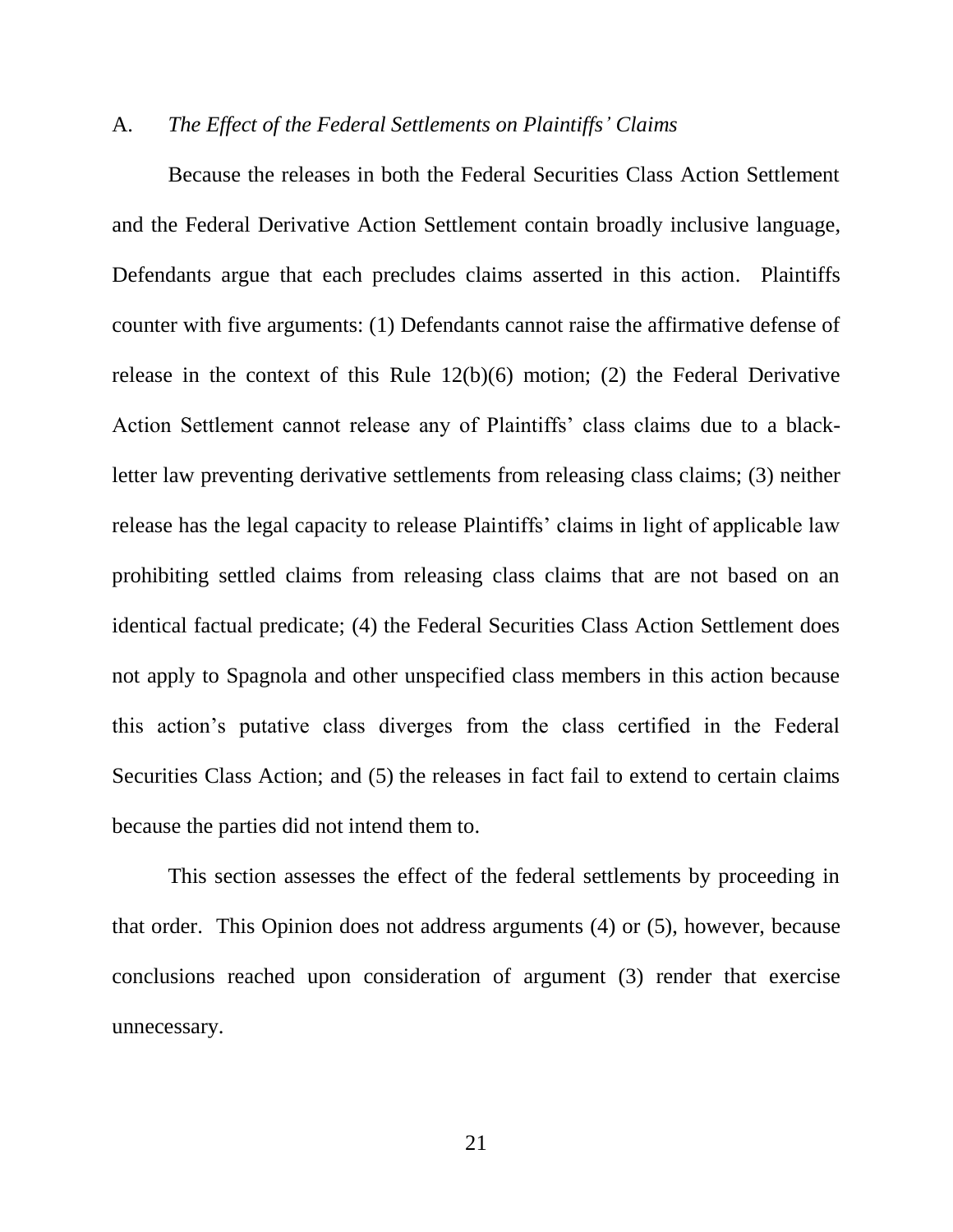# 1. Whether Defendants May Raise a Defense of Release in the Context of this Motion to Dismiss

Plaintiffs' first argument attempts to avoid Defendants' release defense in its entirety by asserting that this Court may not consider that defense's factual bases neither the settlement documents themselves nor the various public filings and letters Defendants have also proffered—given this proceeding's procedural posture. According to Plaintiffs, relevant precedent teaches that if the factual bases for affirmative defenses asserted through a motion to dismiss are not "incontrovertibly established by" the pleadings, the tribunal may deny the motion. Accordingly, Plaintiffs argue that dismissal is inappropriate here because the Second Amended Complaint makes no mention of any document—most notably, the releases themselves—upon which Defendants rely. Plaintiffs further argue that Defendants' attempt to use these documents converts their motion to dismiss into a motion for summary judgment, thereby warranting rejection of Defendants' motion to afford Plaintiffs the chance for discovery. Plaintiffs' construction of applicable law, however, is too narrow.

Ordinarily, "the existence of a release is an affirmative defense that must be asserted in a responsive pleading."<sup>78</sup> Nonetheless, this Court has, on multiple occasions, considered releases in deciding motions to dismiss where the complaint

<sup>78</sup> *Seven Invs., LLC v. AD Capital, LLC*, 32 A.3d 391, 396 (Del. Ch. 2011); *see also* Ct. Ch. R. 8(c).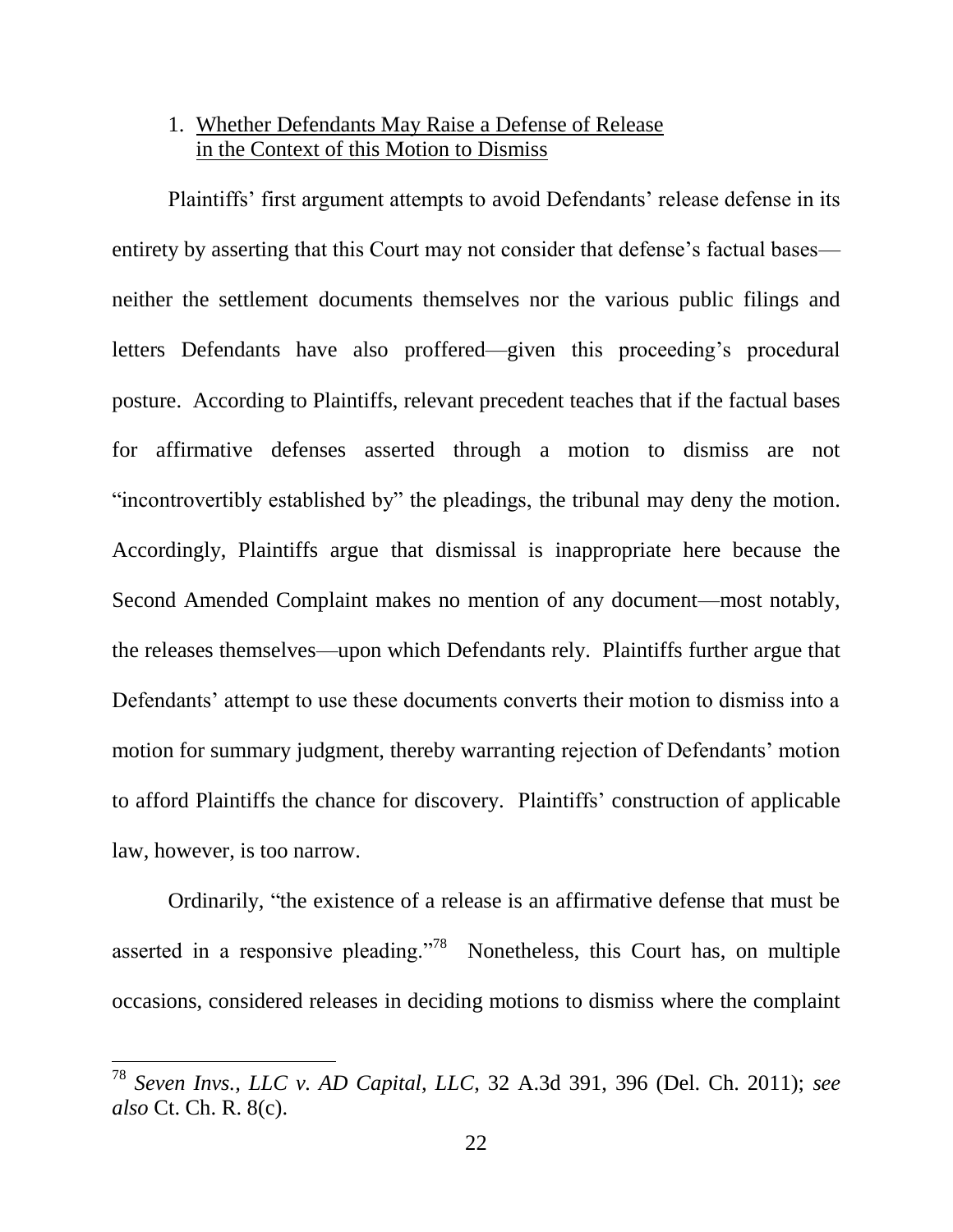referenced or otherwise relied upon the release at issue.<sup>79</sup> Courts in those cases did not, however, explicitly consider the conceptually distinct question posed here: whether the Court may consider a release in the event the complaint fails to reference it at all.

The answer to that question is a qualified "yes" for the simple reason that the

decisions referenced above are properly read as following a broader rule of law

which this Court has previously explained as follows:

 $\overline{\phantom{a}}$ 

[Court of Chancery Rule 12\(b\)](https://a.next.westlaw.com/Link/Document/FullText?findType=L&pubNum=1007662&cite=DERCHCTR12&originatingDoc=I9172d4439b4411e3a659df62eba144e8&refType=LQ&originationContext=document&transitionType=DocumentItem&contextData=(sc.UserEnteredCitation)) provides that if "matters outside the pleading are presented to and not excluded by the Court, the motion [under Rule  $12(b)(6)$ ] shall be treated as one for summary judgment and disposed of as provided in Rule 56." If purportedly extraneous matter is presented, [Rule 12\(b\)](https://a.next.westlaw.com/Link/Document/FullText?findType=L&pubNum=1007662&cite=DERCHCTR12&originatingDoc=I9172d4439b4411e3a659df62eba144e8&refType=LQ&originationContext=document&transitionType=DocumentItem&contextData=(sc.UserEnteredCitation)) implies that the Court may, *sua sponte,* exclude it and hear the motion to dismiss, consider it and convert the motion into one for summary judgment, or conclude it is not extraneous but rather integral to the claims and then proceed with the motion to dismiss. Indeed, this Court frequently does determine these issues *sua sponte* in its disposition of the underlying motion.<sup>80</sup>

<sup>79</sup> *See, e.g.*, *Seven Invs.*, 32 A.3d at 396. ("The General Release nevertheless can be considered on a 12(b)(6) motion because the Complaint incorporates the Termination Agreement by reference."); *see also Canadian Commercial Workers Indus. Pension Plan v. Alden*, 2006 WL 456786, at \*2 n.9, (Del. Ch. Feb. 22, 2006) ("The Court may consider the Release in deciding a motion to dismiss because the Complaint makes reference to it.").

<sup>80</sup> *In re Gardner Denver, Inc.*, 2014 WL 715705, at \*4 (Del. Ch. Feb. 21, 2014) (citations omitted) (alteration in original).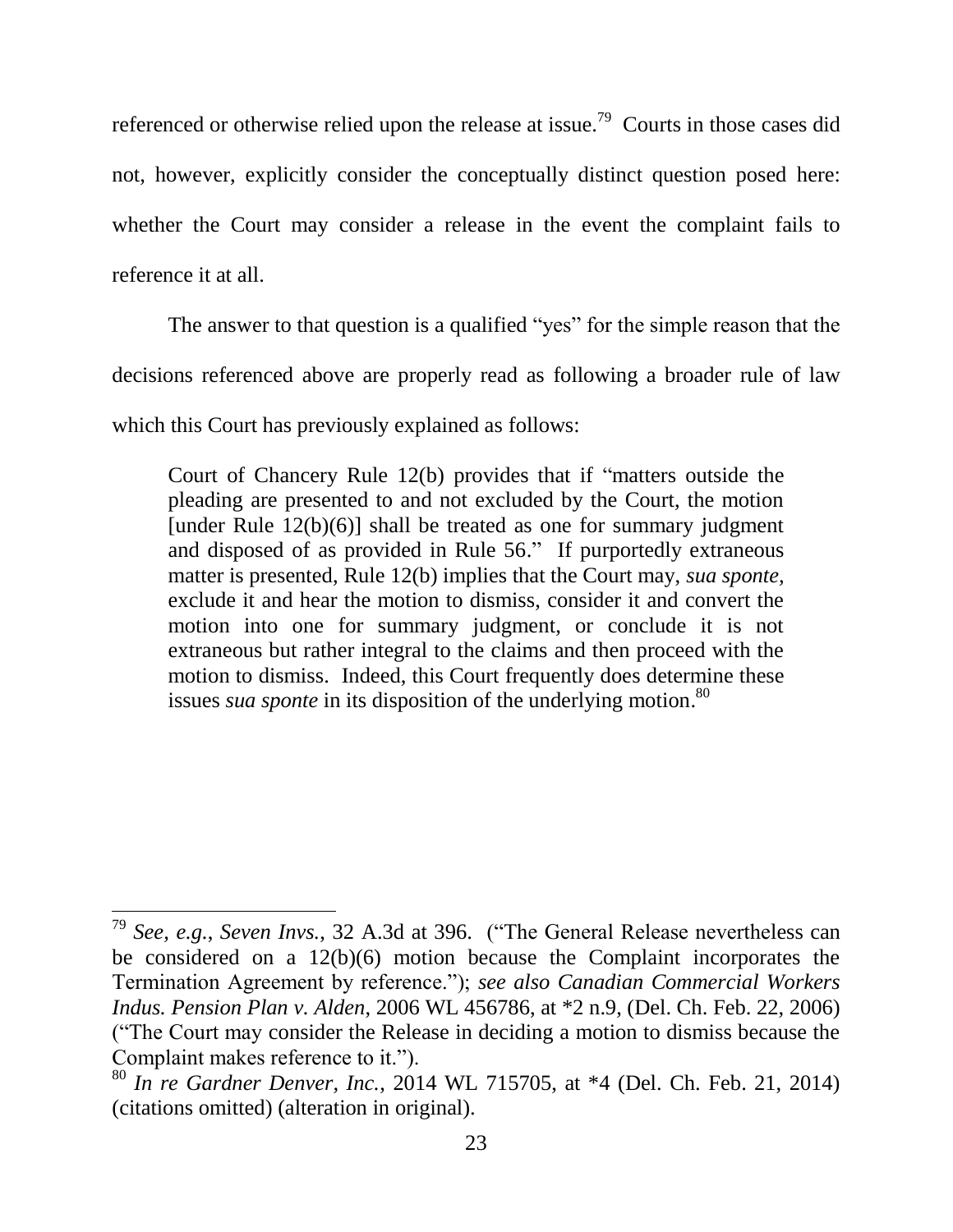The record properly before the court on a motion to dismiss under Rule 12(b)(6) includes "allegations in the Complaint, the documents integral to the Complaint, and those matters as to which the Court may take judicial notice under Delaware Uniform Rules of Evidence Rules 201 and 202."<sup>81</sup> This Court has repeatedly held federal court decisions, orders, and filings judicially noticeable.<sup>82</sup> Although Plaintiffs challenge Defendants' alleged reliance on public filings to build their release defense, Defendants submit that this Court need not look beyond the federal court filings to find in their favor. $83$  Because this Court takes judicial notice of filings of record in the two Northern District of Georgia actions, it may consider the release defense. Accordingly, Plaintiffs' attempt to nip Defendants' release defense in the bud fails.

# 2. Whether the Federal Derivative Action Release May Release Direct Claims Asserted by Co-Lead Plaintiffs

Plaintiffs' next argument seeks to accomplish comparatively less. Instead of taking aim at Defendants' release defense in its entirety, their second argument asserts that the Federal Derivative Action Release cannot bar any of Plaintiff's class claims. The Federal Derivative Action Settlement's broad definition of

<sup>&</sup>lt;sup>81</sup> *Metro. Life*, 2012 WL 6632681, at \*12 (considering "documents filed of record" in federal court "that are not likely to be in dispute").

<sup>82</sup> *See, e.g.*, *id.; Beiser v. PMC-Sierra, Inc.*, 2009 WL 483321, at \*1 & n.2 (Del. Ch. Feb. 26, 2009) (collecting cases); *W. Coast Mgmt. & Capital, LLC v. Carrier Access Corp.*, 914 A.2d 636, 641 (Del. Ch. 2006).

<sup>83</sup> Tr. of Oral Arg. Def.'s Mot. to Dismiss ("Tr.") 15–16.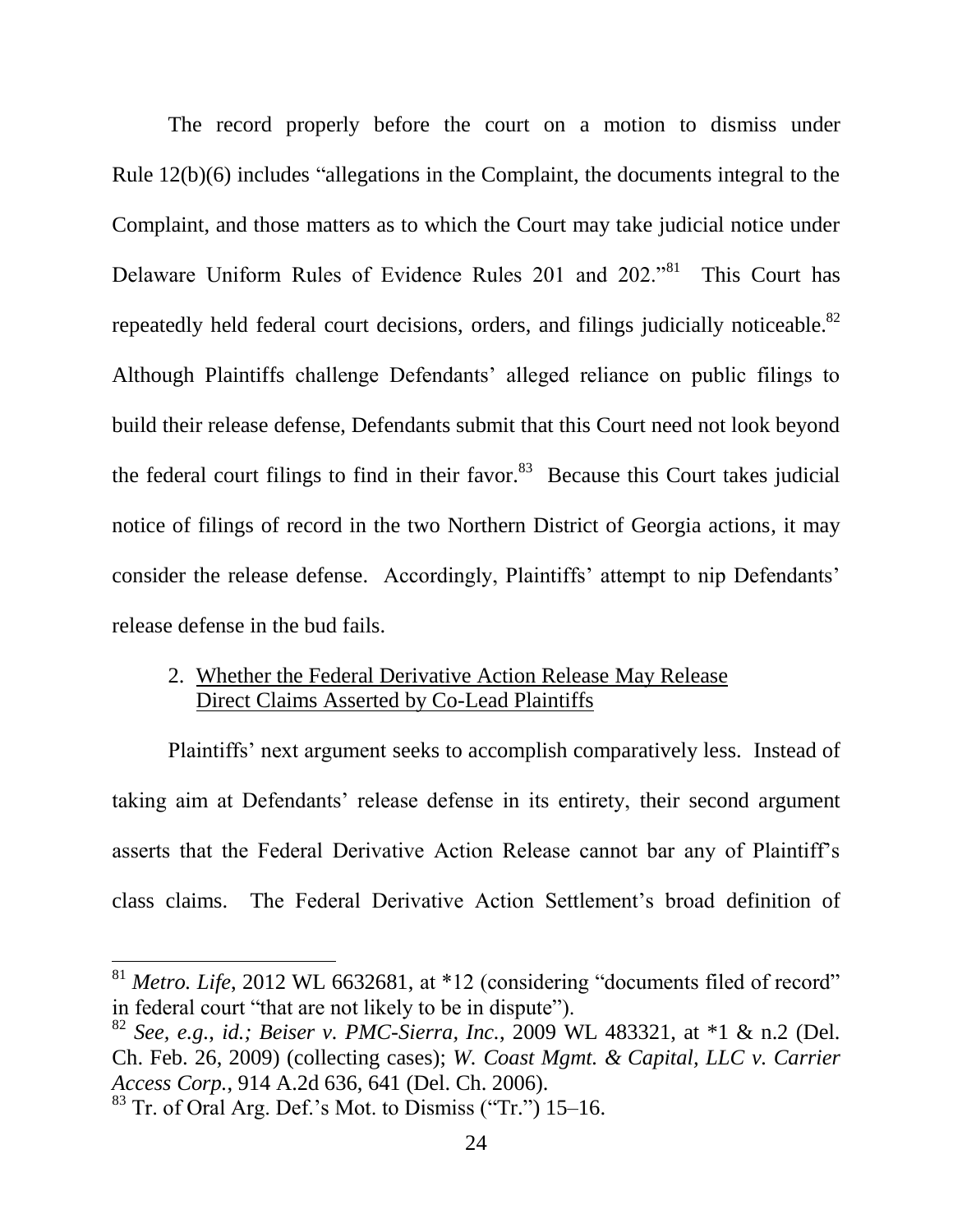"Released Claims" might be read as including direct claims; its express terms provide that "Released Claims" include "any and all claims or causes of action . . . that have been could or might have been, or in the future might be asserted by Plaintiffs (both individually and derivatively on behalf of Ebix), Ebix, or Ebix's Stockholders  $\dots$  . . . . . . The Federal Derivative Action Order, however, constrains that definition by clarifying that "Released Claims only include claims that can be released under applicable law."<sup>85</sup> Plaintiffs assert that because a black letter tenet of applicable law is that representative shareholders in derivative actions cannot release direct claims belonging to absent stockholders, "Released Claims" do not include Plaintiffs' direct claims.

Defendants dispute neither the existence of this rule as phrased nor its pertinence as "applicable law." Instead, Defendants argue that the Co-lead Plaintiffs in this case, Spagnola and Desert States, should nonetheless be barred from bringing claims because they are not the sort of "people that this general rule is designed to protect."<sup>86</sup> In support of that contention, Defendants assert that Spagnola and Desert States had actual notice of the Federal Derivative Action Settlement but "[sat] on their hands."<sup>87</sup> Accordingly, argue Defendants, Spagnola

<sup>&</sup>lt;sup>84</sup> Federal Derivative Action Settlement ¶ 1.20.

<sup>&</sup>lt;sup>85</sup> Federal Derivative Action Order  $\P$  5 n.1.

<sup>86</sup> Reply Br. in Further Supp. of Defs.' Mot. to Dismiss the Second Am. Compl. ("Reply Br.") 7.

 $^{87}$  *Id.*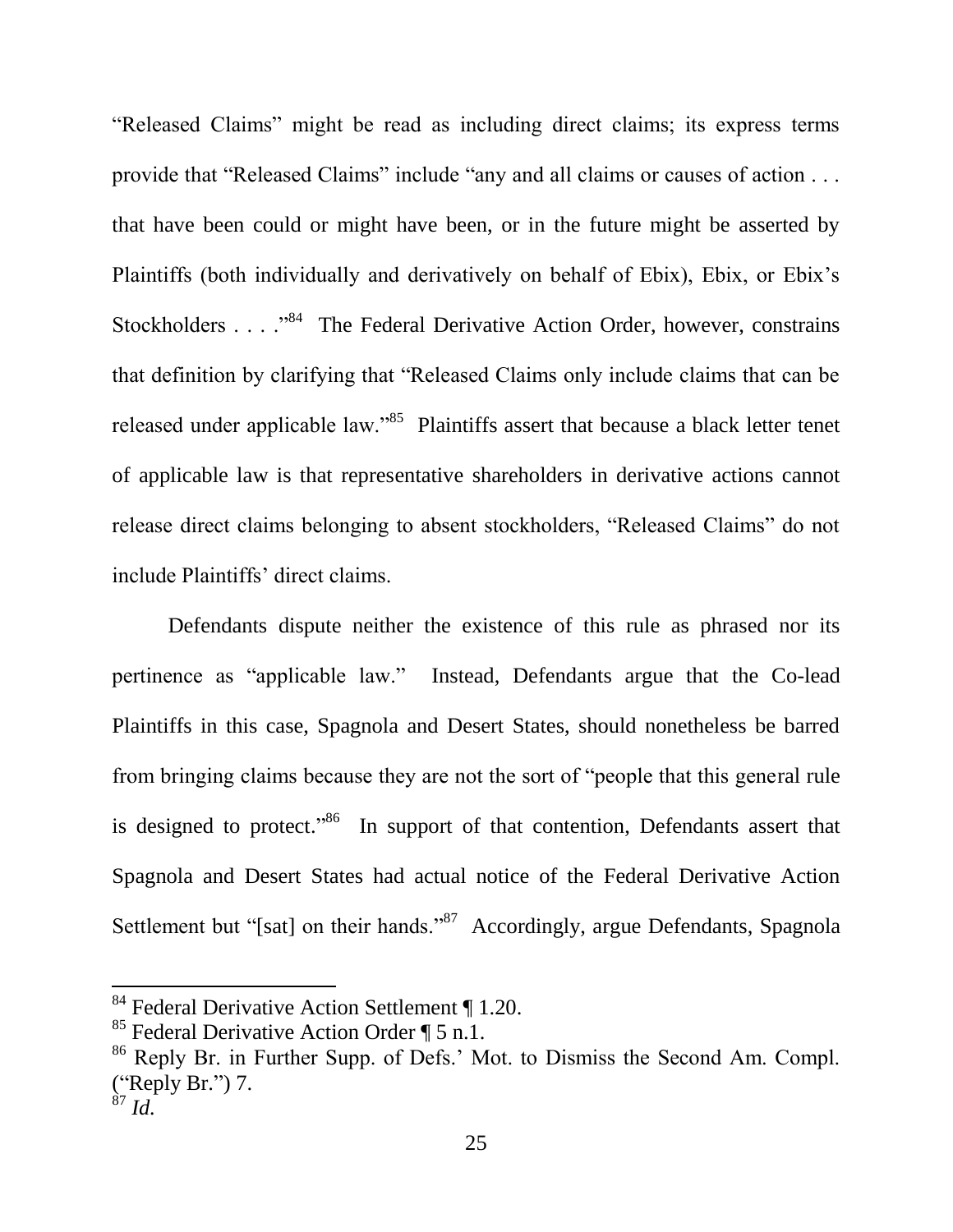and Desert States remain bound by the release and the direct claims asserted in Counts I and II fail as a matter of law for lack of a lead plaintiff.

"The judgment in a derivative suit will not preclude any right of action that an absent stockholder might have in the stockholder's individual capacity against the corporation or the real defendants in the derivative suit."<sup>88</sup> Delaware courts have applied this general rule in the context of settlement fairness hearings under Court of Chancery Rule 23.1 by declining to approve derivative settlements purporting to release claims owned by individuals.<sup>89</sup> Discussion on the rationale underlying this rule appears in *Carlton Investments v. TLC Beatrice Holdings, Inc.*,<sup>90</sup> where the Court contrasted structural protections that inhere in Rule 23 class action settlements with those that inhere in Rule 23.1 derivative action settlements.

<sup>88</sup> 7C Charles Alan Wright & Arthur R. Miller, *Federal Practice and Procedure* § 1840 (1969–1985). A conceptual knot this Court need not attempt to untangle at present is how this rule might apply in the context of a claim that is simultaneously direct and derivative. *See, e.g.*, *Gentile v. Rossette*, 906 A.2d 91 (Del. 2006). Cleanly applying a bright-line rule may prove problematic in contexts where, as in the case of classifying a given claim as direct or derivative, the lines creating the operative distinction themselves may blur. *See Tooley v. Donaldson, Lufkin & Jenrette, Inc.*, 825 A.2d 1031, 1032 (Del. 2004) (cautioning, before clarifying the applicable standard, that "[d]etermining whether an action is derivative or direct is sometimes difficult . . . .").

<sup>89</sup> *In re La.-Pac. Corp. Deriv. Litig.*, 705 A.2d 238, 239–41 (Del. Ch. 1997); *Carlton Invs. v. TLC Beatrice Hldgs., Inc.*, 1997 WL 208962, at \*1–2 (Del. Ch. Apr. 21, 1997) ("What the court has no authority to do in this or any other derivative action (putting aside instances of counter or cross claims) is to adjudicate or release claims belonging to persons other than the corporate defendant or those defendants who are validly subject to its jurisdiction and against whom claims have been stated.").

<sup>90</sup> 1997 WL 208962, at \*2.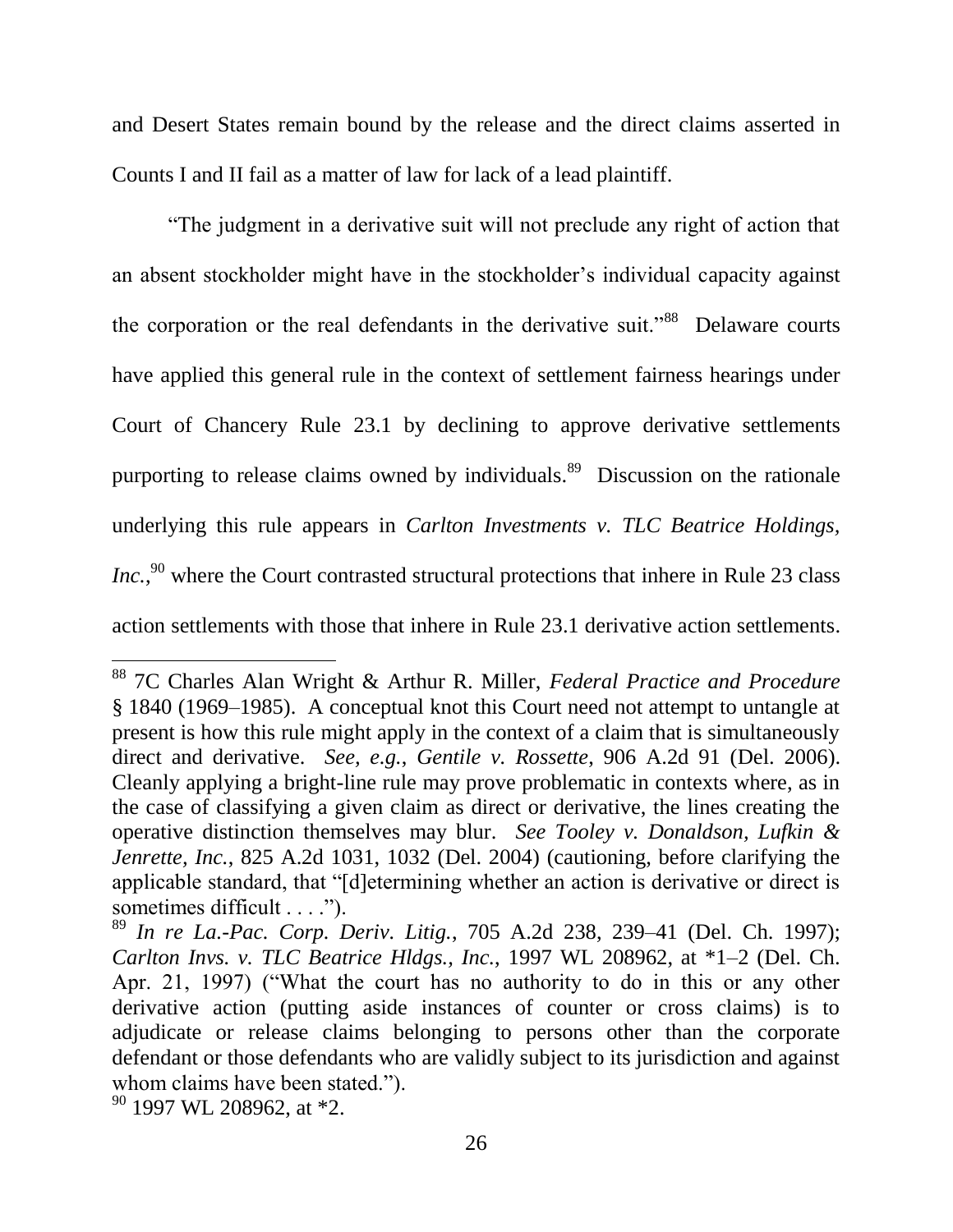The *Carlton* court explained that the existence of a rule preventing a board that has seized control of a derivative claim brought on behalf of the corporation from settling direct claims

. . . should be obvious, but it may be obscured by the practice in class actions in which the doctrine of virtual representation does allow the rights of a class member to be affected over their objection. But the distinction between class actions (especially  $(b)(1)$  and  $(b)(2)$  actions where no opt-out rights are provided) and this action is that in the class action setting the party presenting the proposed settlement satisfies all of the requirements of Rule 23 and thus offers protections of the shared right that is subject of the settlement and the settlement will contemplate consideration of some type flowing directly to class members in exchange for the release of their claim. In the derivative action, the corporation does not share rights in the property of its shareholders and may not release or assign that property as part of a settlement of claims that it owns. Nor in the derivative suit settlement does consideration flow directly to shareholders as arguably consideration for the release of their individual claims.<sup>91</sup>

The "property" to which the *Carlton* court referred is the shareholders' right to bring claims on their own behalf—not on behalf of the corporation.<sup>92</sup>

Defendants appear to have obscured the effects of Rule 23 as hypothesized in *Carlton*. Their suggestion that an absentee direct shareholder plaintiff assumed to have actual notice<sup>93</sup> falls outside the ambit of the general rule stated above both contradicts settled law and assuages neither concern noted in *Carlton* concerning

<sup>&</sup>lt;sup>91</sup> *Id.* (internal citations omitted).

<sup>92</sup> *Id.*

<sup>93</sup> The Court need not decide this factual issue and instead assumes it *arguendo*.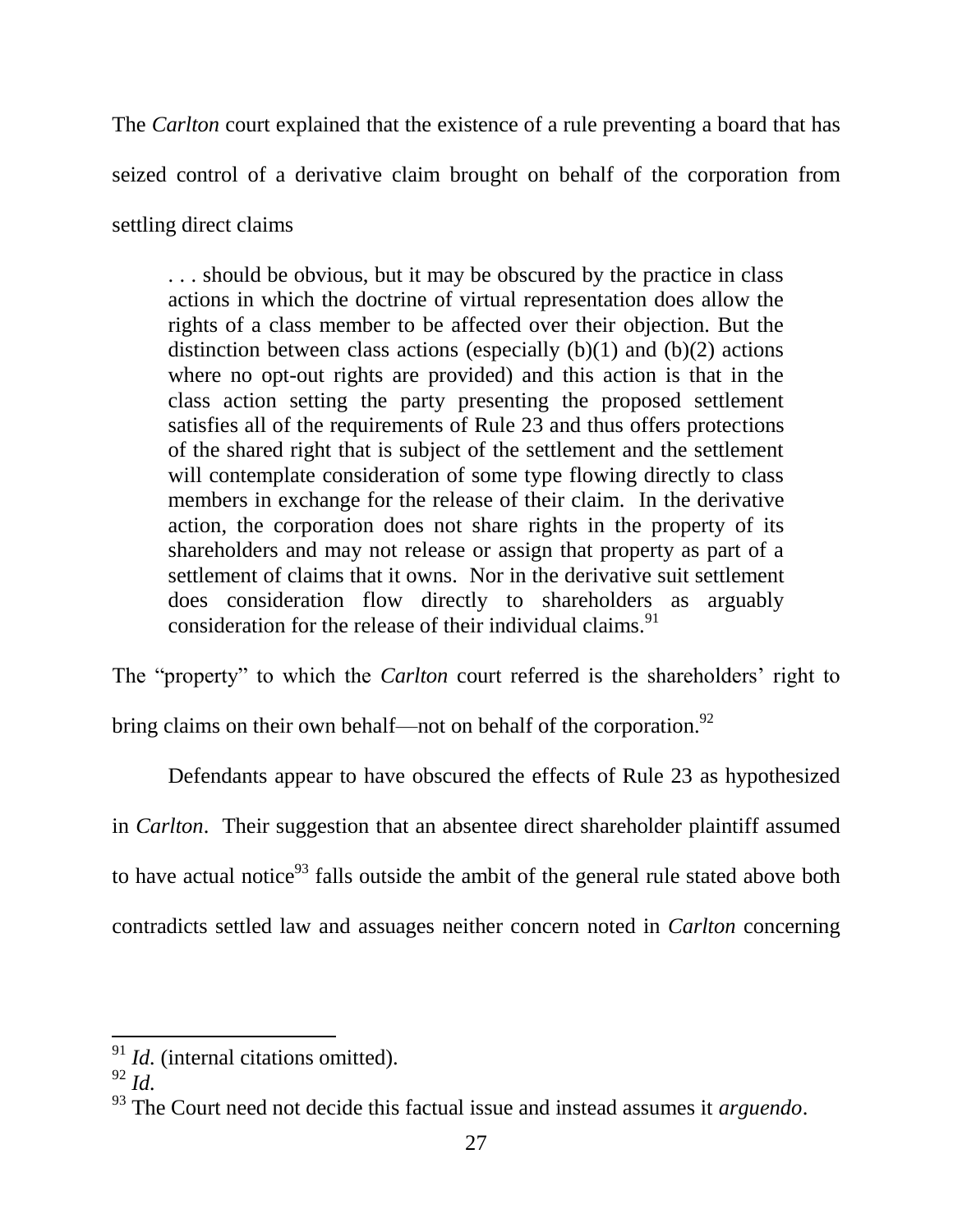the relinquishment of another's property and the absence of consideration.<sup>94</sup> When parties to the Federal Derivative Action settled, "applicable law" enabled them to release claims owned by the corporation, not claims owned by Spagnola and Desert States. Accordingly, Plaintiffs are correct that the Federal Derivative Action Settlement does not bar any direct claims asserted in Counts I–III.

This Court has previously held that Count II's disclosure-based claim is direct and Count III's self-payment-based claim is derivative.<sup>95</sup> In light of the above, the Federal Derivative Action Settlement cannot affect Count II but might, subject to additional analysis, release Count III. For reasons stated below, however, neither federal settlement releases Count I. Thus, the Court need not decide its nature as direct or derivative at this juncture.

# 3. Whether Claims in Counts I–III Fall Within the Scope of the Federal Settlement Releases

Both federal settlements' capacity to extinguish this action's state law claims depends on whether settled claims are "based on the 'same identical factual predicate' or the 'same set of operative facts' as the underlying action."<sup>96</sup> Each court-approved settlement release limits its own reach by announcing adherence to

<sup>94</sup> These two considerations were also deemed critical in *La.-Pac. Corp.*, 705 A.2d at 240.

<sup>95</sup> *Ebix*, 2014 WL 3696655, at \*18.

<sup>96</sup> *In re Phila. Stock Exch., Inc.*, 945 A.2d 1123, 1146 (Del. 2008) (quoting *UniSuper Ltd. v. News Corp.*, 898 A.2d 344, 347 (Del. Ch. 2006)); *see also Nottingham P'rs v. Dana*, 564 A.2d 1089, 1106–07 (Del. 1989) (providing the standard followed in both *Philadelphia Stock Exchange* and *UniSuper*).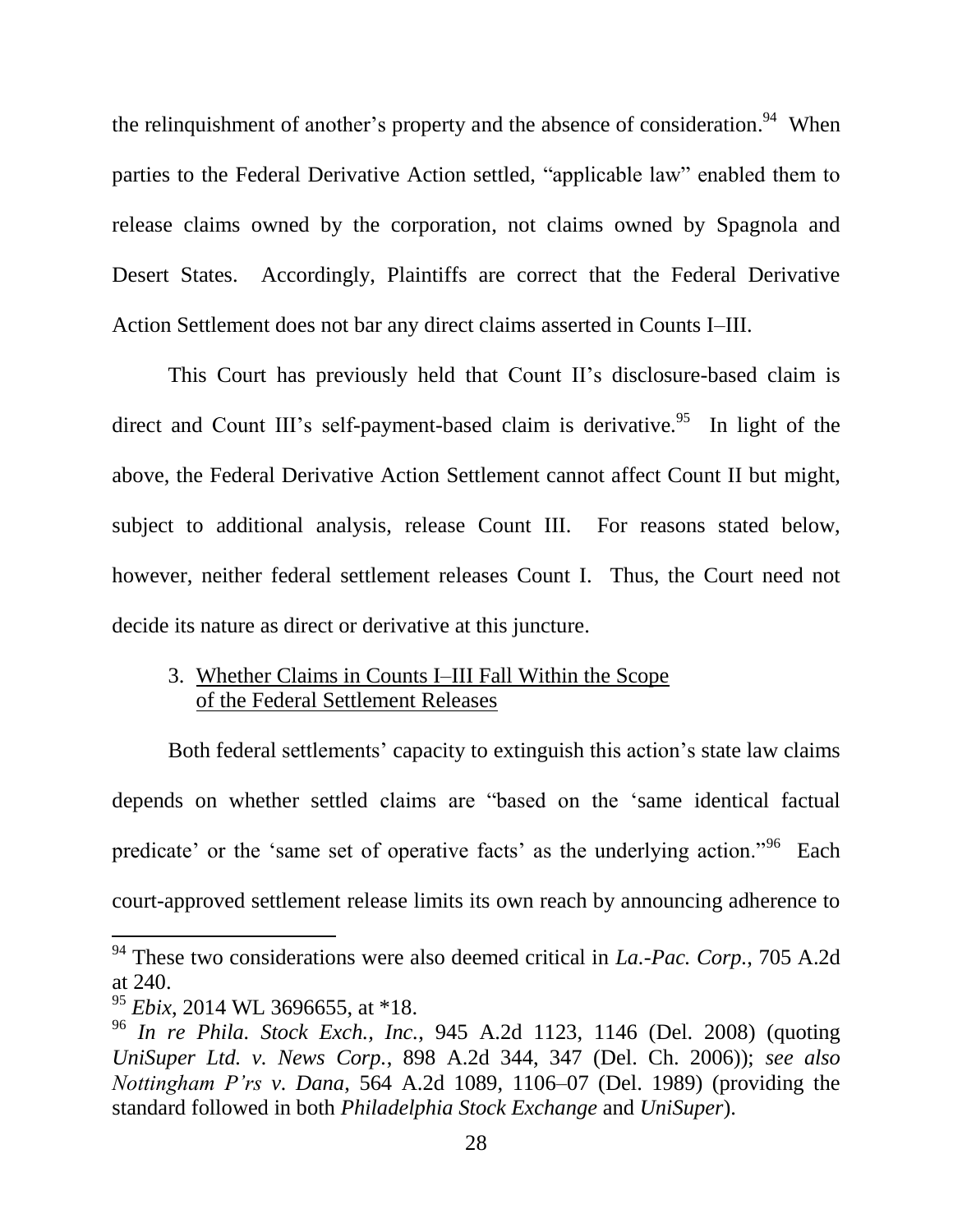this rule. The Federal Class Action Settlement states that it does not purport to release:

any claim that does not arise out of the identical factual predicate as the claims settled in this action. *Thomas v. Blue Cross & Blue Shield*, 333 Fed. App'x 414, 420 (11th Cir. 2009); *TBK Partners Ltd. v. Western Union Corp.*, 675 F.2d 456, 460 (2d Cir. 1982).<sup>97</sup>

Similarly, the Federal Derivative Action Settlement states that it only releases:

those claims that can be released under applicable law. See, e.g., *Thomas v. Blue Cross & Blue Shield*, 333 Fed. App'x 414, 420  $(11<sup>th</sup>$ Cir. 2009).  $98$ 

The *Thomas* case cited in both orders provides, at the pinpoint citation specified in

both provisos, the following rule that also appears in the *TBK Partners* case cited

in the Federal Securities Class Action proviso:

[A] court may permit the release of a claim based on the identical factual predicate as that underlying the claims in the settled class action even though the claim was not presented and might not have been presentable in the class action.<sup>99</sup>

"Delaware law favors settlements and treats them as binding contracts."<sup>100</sup>

The federal orders will be interpreted using principles of contract interpretation.<sup>101</sup>

<sup>&</sup>lt;sup>97</sup> Federal Securities Class Action Order  $\P$  6 n.1.

<sup>&</sup>lt;sup>98</sup> Federal Derivative Action Order  $\P$  5 n.1.

<sup>99</sup> *Thomas*, 333 F. App'x at 420.

<sup>100</sup> *Christiana Care Health Servs. v. Davis*, 2015 WL 6689642, at \*3 n.27 (Del. Nov. 3, 2015) (quoting *Crescent/Mach I P'rs, L.P. v. Dr. Pepper Bottling Co. of Tex.*, 962 A.2d 205, 208 (Del. 2008)).

<sup>101</sup> *See In re Heizer Corp.*, 1991 WL 24736, at \*2 (Del. Ch. Feb. 25, 1991) ("As a matter of contract interpretation, I have no hesitation in finding that the definition of liquidation value in [a previous order entered by the Court of Chancery] does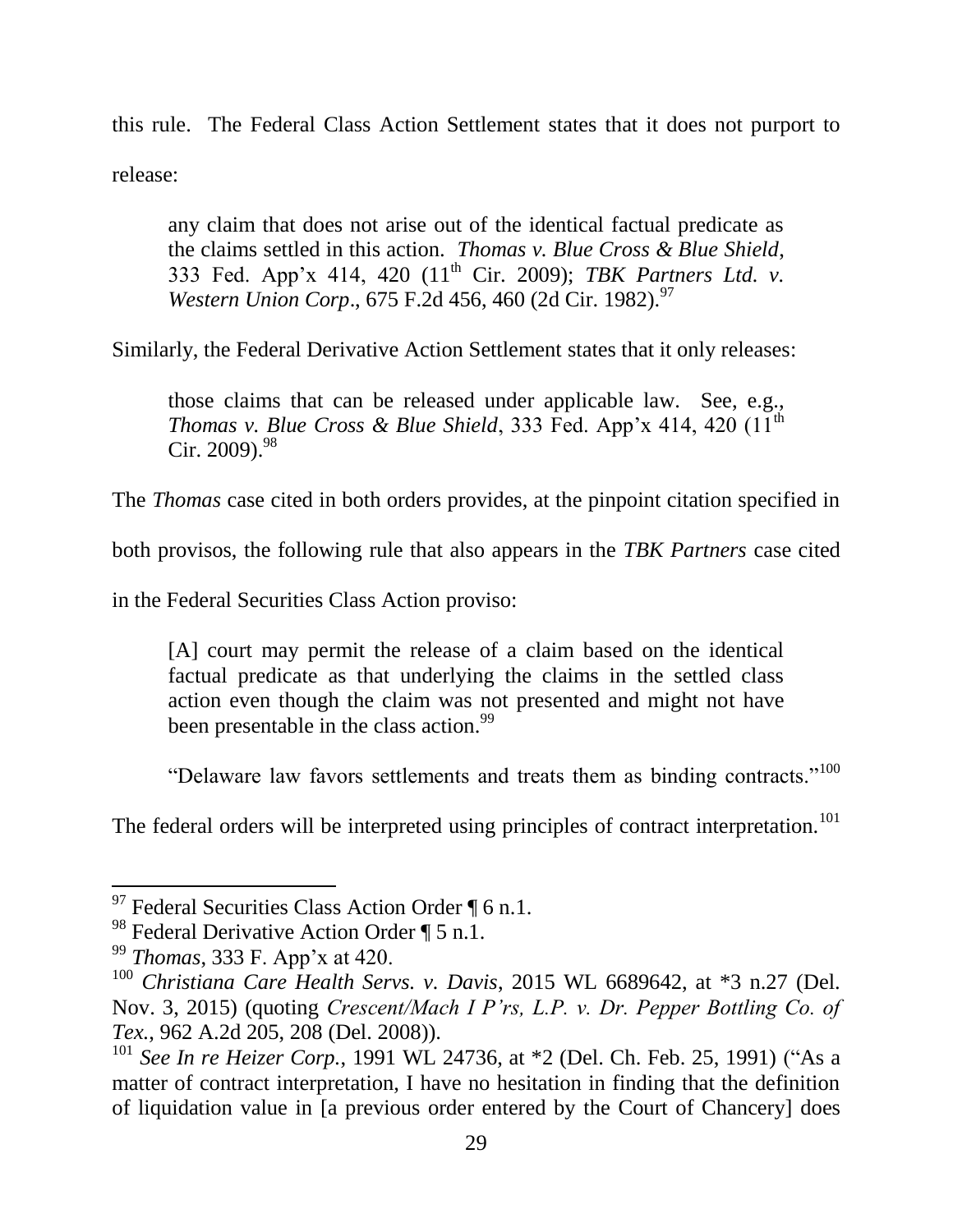The issue for this Court, then, is whether either federal settlement *could have* released claims Plaintiffs have brought in this action by virtue of sharing an identical factual predicate within the meaning of *TBK Partners*, and thereby did or did not achieve as much pursuant to the express contractual terms quoted above. A given claim in this action will be deemed released if either the Federal Securities Action Settlement's release or the Federal Derivative Action Settlement's release properly applies.

In *TBK Partners*, the United States Court of Appeals for the Second Circuit applied the "identical factual predicate" test in the context of a dispute over the value of minority shareholders' interest in a target company absorbed in a shortform merger. There, a representative plaintiff, acting on behalf of a class of minority shareholders, challenged the price offered for the class's stake as too low and brought federal claims on three legal theories: that the acquirer (1) violated federal securities laws by making certain deficient disclosures concerning the minority interest's value, (2) violated its fiduciary duty to the target, in which it owned a 95.3% stake, by effecting a merger on terms that undervalued the minority interest, and (3) violated the terms of a lease by depriving the minority full value

not encompass the environmental claim"); *cf. In re Transamerica Airlines, Inc.*, 2009 WL 2217748, at \*4 (Del. Ch. July 22, 2009), *aff'd sub nom. Transamerica Airlines, Inc. v. Akande*, 991 A.2d 19 (Del. 2010).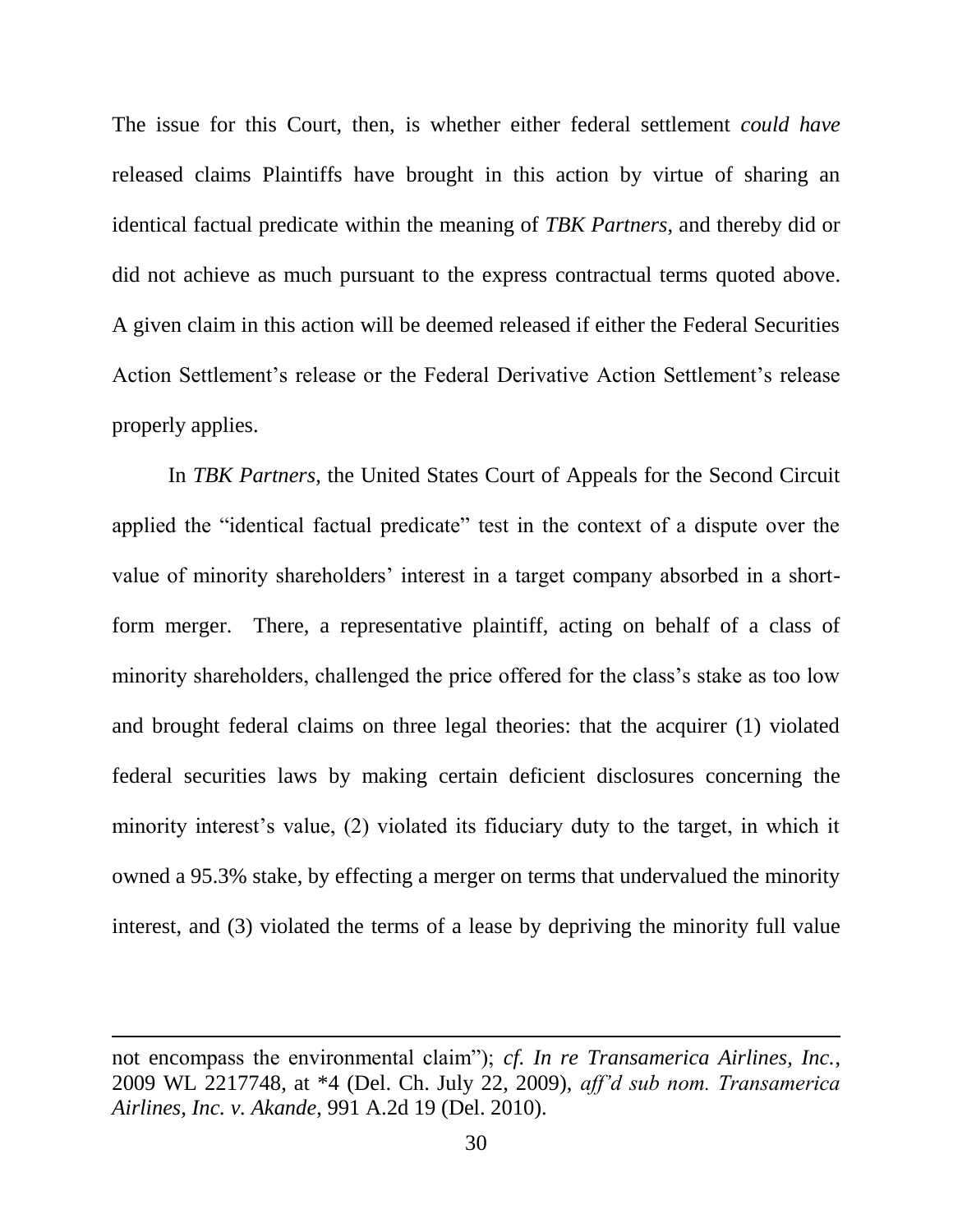for their interest.<sup>102</sup> The parties eventually agreed to a settlement including a release that had the effect of enjoining class members from bringing state law appraisal claims.<sup>103</sup> Objectors to the settlement argued that the district court lacked authority to extinguish the state law claims that were not and could not have been brought in the federal action.<sup>104</sup> Nonetheless, the district court upheld the settlement and the Second Circuit affirmed, reasoning that "both the class action and the state appraisal proceeding hinge[d] on the identical operative factual predicate: the correct valuation of [the minority interest]."<sup>105</sup>

The *TBK Partners* court explained that barring claims under the "identical factual predicate" rule is analogous to "barring claims that could have been asserted in the class action" so long as "there is a realistic identity of issues between the settled class action and the subsequent suit, and . . . the relationship between the suits is at the time foreseeably obvious to notified class members."<sup>106</sup> Accordingly, the court assessed whether the "gravamen" or "[core] settled questions" of the class action, considered alongside the notice describing the settlement sent to class members, simultaneously enabled objectors to anticipate

<sup>102</sup> *TBK P'rs*, 675 F.2d at 458–59.

<sup>103</sup> *Id.* at 459.

 $104$  *Id.* at 459–60.

 $105$  *Id.* at 460.

<sup>106</sup> *Id.* at 461.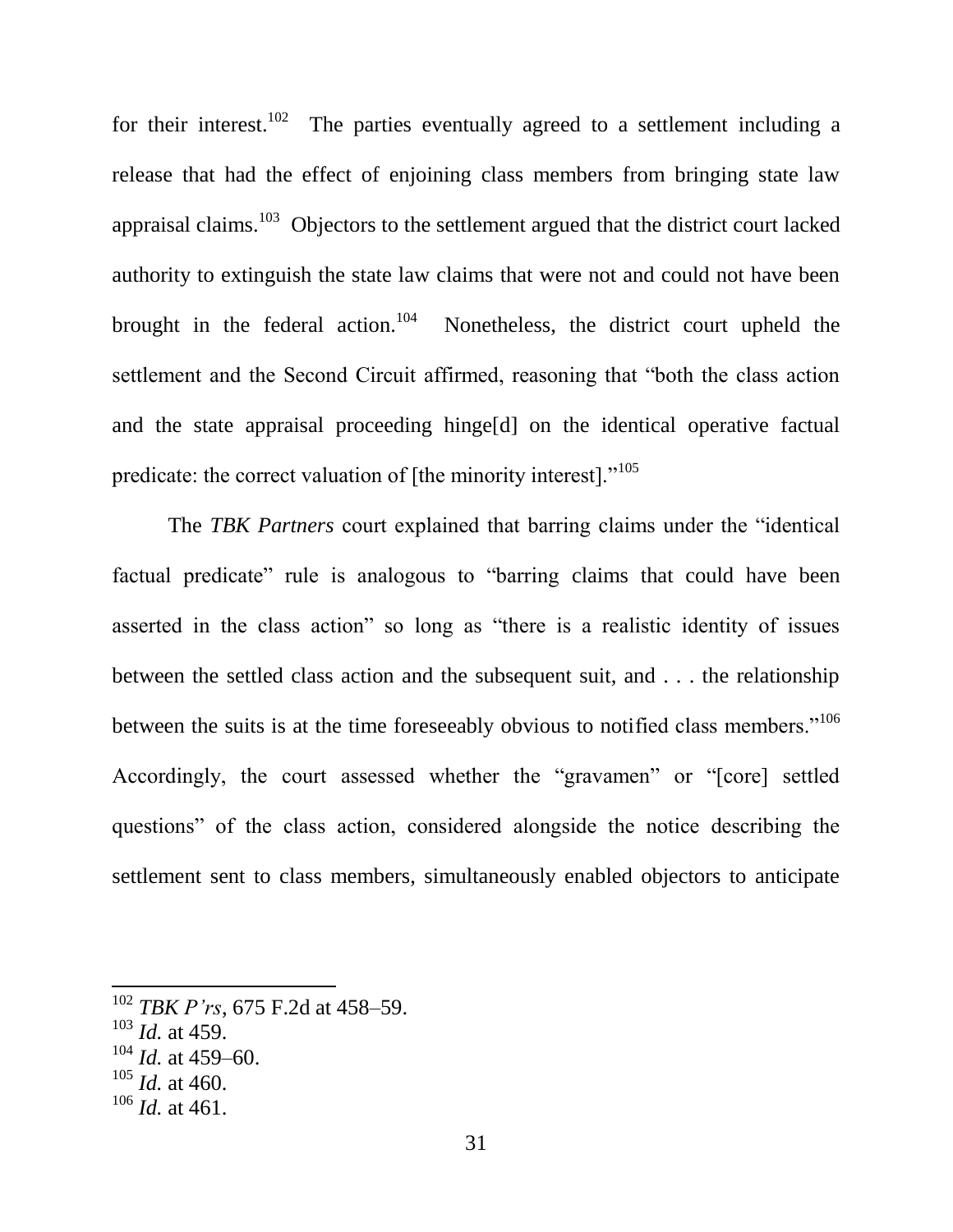that their claims would be adjudicated and provided full opportunity to object.<sup>107</sup> The Second Circuit held that the objectors in *TBK Partners* were "fairly apprised" of the fact that their appraisal claims would be extinguished because (1) they were warned that the settlement would broadly release "any claim arising out of or connected with" the federal claims and (2) the federal and state claims were "tightly connected."<sup>108</sup> Because objectors also received full opportunity to object, the settlement justifiably precluded their state law appraisal claims.<sup>109</sup> The Second Circuit characterized operation of the identical factual predicate inquiry as serving the twin goals of "prevent[ing] relitigation of settled questions at the core of a class action" and, more generally, "encouraging settlements."<sup>110</sup>

The Delaware Supreme Court clarified the test's applicability in the context of disclosure claims in *Nottingham Partners v. Dana.* <sup>111</sup> In *Nottingham*, the Court affirmed the Court of Chancery's holding that allegations attacking different particular disclosures were nonetheless based on an identical factual predicate because they challenged the same transaction.<sup>112</sup> The defendant corporation in *Nottingham* issued a proxy statement recommending that stockholders approve a

<sup>107</sup> *See id.* at 460–61.

<sup>&</sup>lt;sup>108</sup> *Id.* ("It would be hard to imagine a claim that would be more tightly connected to those asserted in the class action than a claim in an appraisal proceeding that [defendant] had undervalued the [minority's interest].").

 $109$  *Id.* at 461–62.

 $110$  *Id.* at 460–61.

<sup>111</sup> 564 A.2d 1089 (Del. 1989).

 $112$  *Id.* at 1106–07.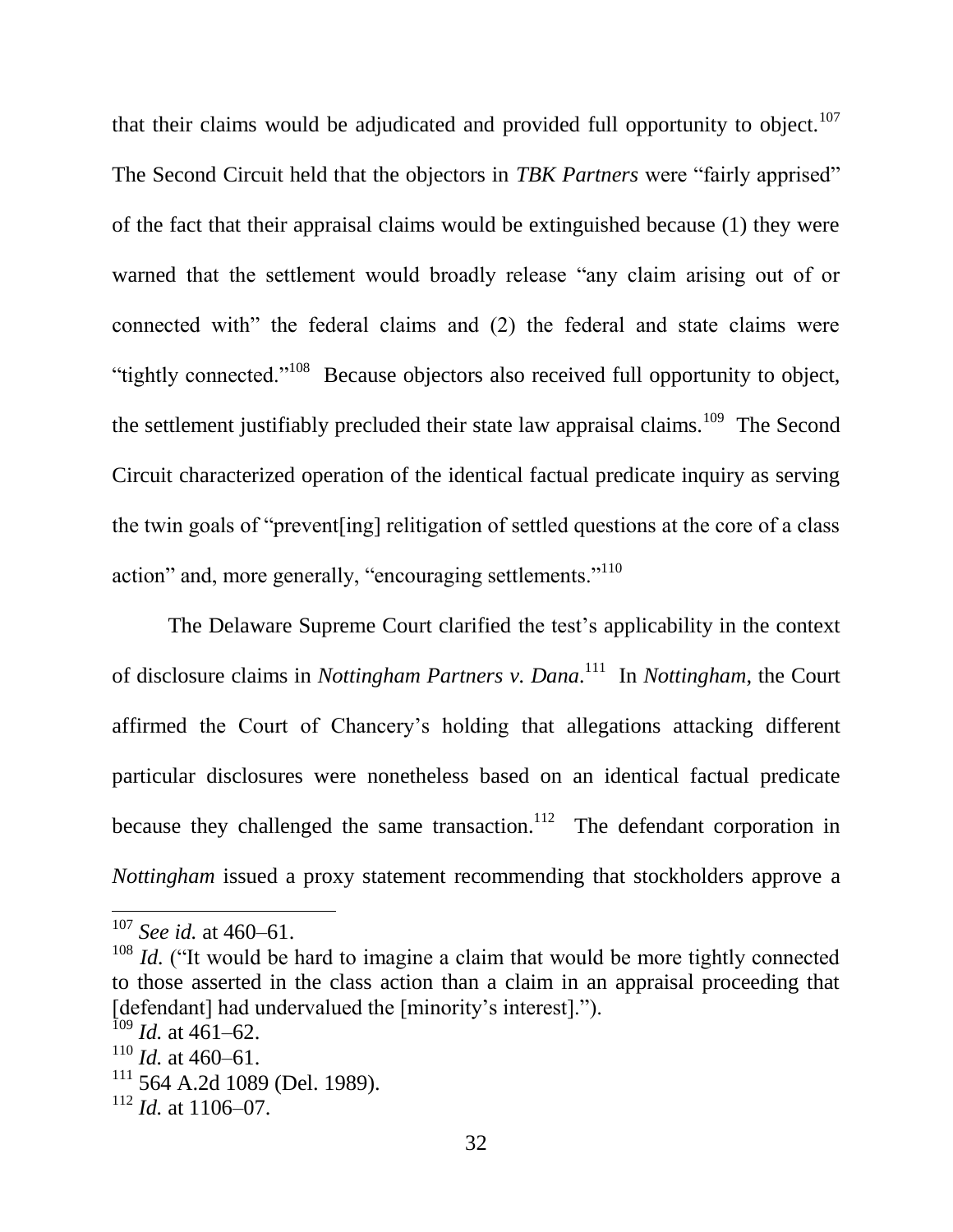Class B Stock recapitalization and related charter amendments.<sup>113</sup> After the shareholders approved the transaction, two lawsuits—one bringing federal claims, the other state claims—attacked the proxy statement as materially misleading and challenged the recapitalization and amendments as invalid.<sup>114</sup> Parties in the state action reached a settlement, but federal plaintiffs objected on the ground that the Court of Chancery lacked authority to release their disclosure claims because they were not based on the same set of operative facts. Although plaintiffs in the state action conceded that "the disclosure allegations we made were not precisely the same as what [federal plaintiffs] made,"<sup>115</sup> the Court of Chancery concluded that the two actions were based on an identical factual predicate, noting that "the fact that two actions may not involve the precisely identical disclosure claim is not determinative."<sup>116</sup> Instead, the Court of Chancery focused on both suits' practical attempt to invalidate the same "transaction"—which, in that case, was "the adoption of the Class B plan and the issuance of the proxy statement in order to

<sup>113</sup> *Id.* at 1091.

<sup>114</sup> *Id.* at 1092–93.

<sup>115</sup> *Dana v. Trans-Lux Corp.*, C.A. No. 9755, at 14 (Del. Ch. Aug. 4, 1988) (TRANSCRIPT) (settlement hearing).

<sup>116</sup> *Dana v. Trans-Lux Corp.*, C.A. No. 9755, at 6 (Del. Ch. Aug. 4, 1988) (TRANSCRIPT) (ruling of the Court).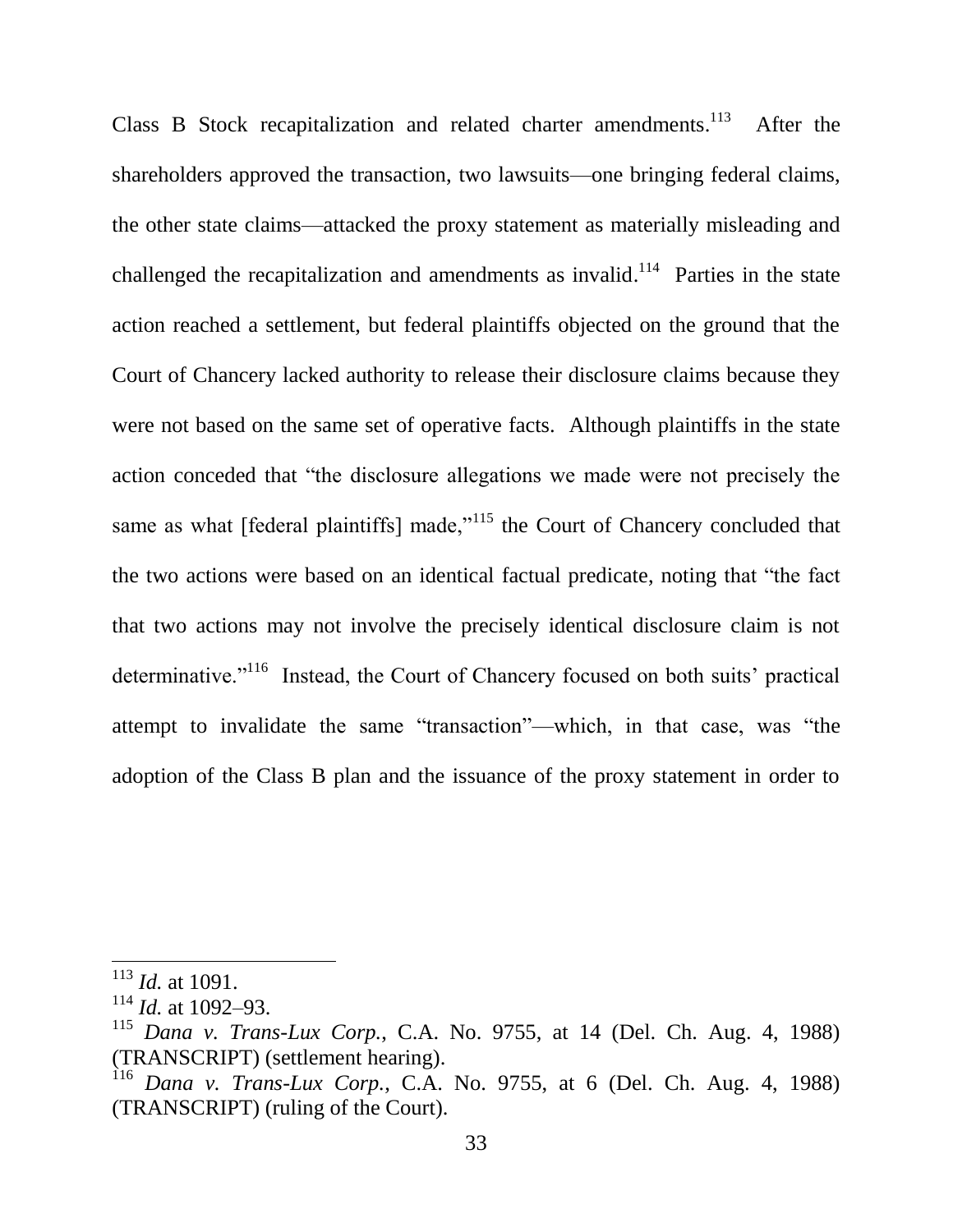solicit the proxies."<sup>117</sup> The Delaware Supreme Court affirmed the Court of Chancery's conclusions as "correct as a matter of law."<sup>118</sup>

Unlike in *TBK Partners* and *Nottingham*, the claims challenged as precluded in this case do not all spring from a single factual predicate; here, there are several. Remaining discussion in this section applies *TBK Partners* and *Nottingham* by identifying the sets of operative facts underlying Counts I–III and comparing them to those underlying the federal claims in search of overlap.

Count I, which seeks invalidation of the ABA and an injunction preventing Defendants from claiming Raina is entitled to any bonus under it, derives from the factual premise that the Board maintained the ABA as an antitakeover device that depressed Ebix's stock price. Thus, shorn of all legal paraphernalia, Count I's operative facts might be succinctly characterized as "events and conduct calling into question the ongoing validity of the ABA." This line-drawing aims to capture the principle from *Nottingham* that a transaction—here, maintenance of the ABA—may serve as the focal point of the inquiry.

*Nottingham* directly informs the search for operative facts underlying Count II, which seeks invalidation of the 2010 Plan due to material misstatements and omissions in the 2010 Proxy Statement. Because *Nottingham* held that settled disclosure claims may have preclusive effect on pending disclosure claims that

<sup>117</sup> *Nottingham*, 564 A.2d at 1107 n.37.

 $118$  *Id.* at 1107.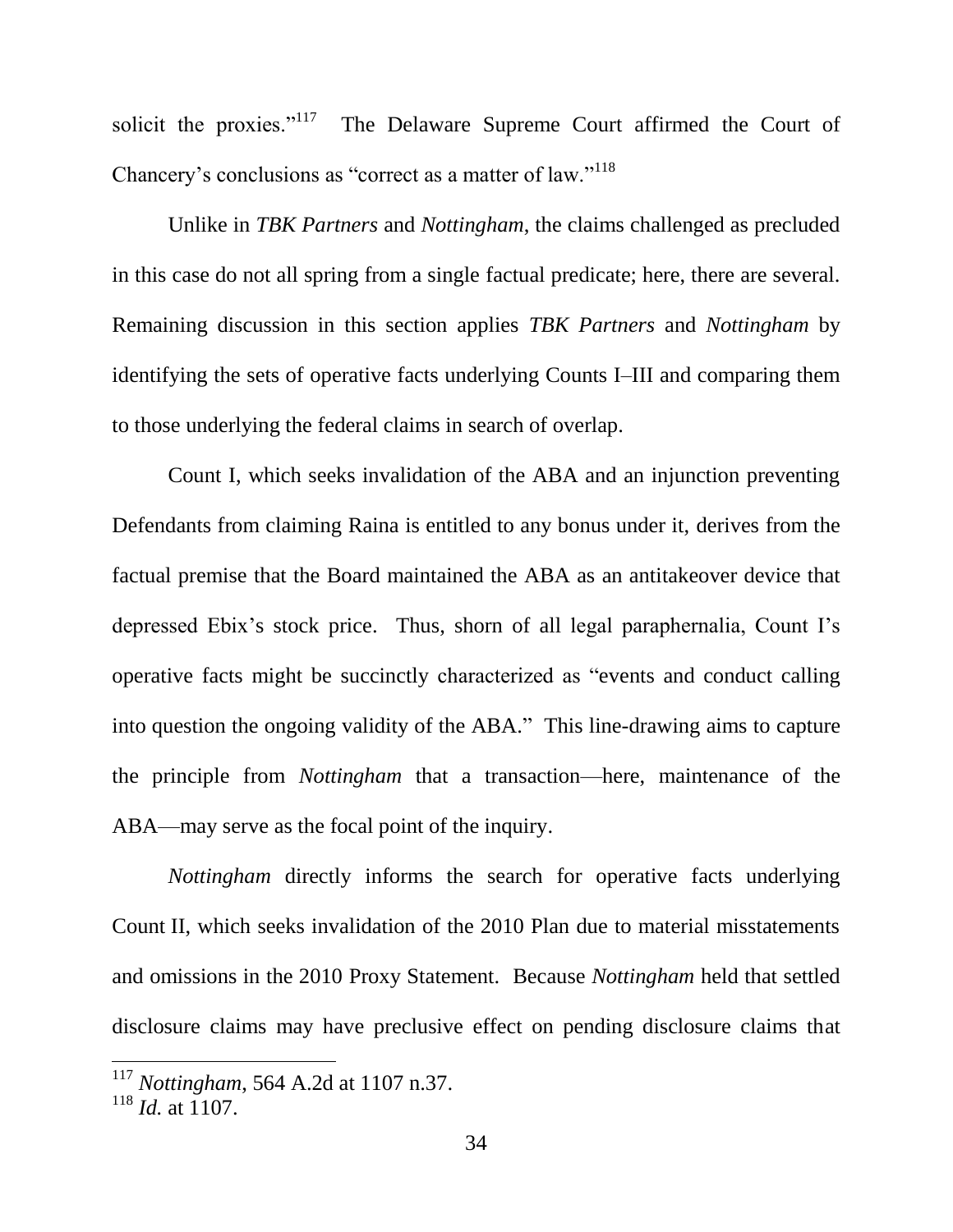challenge different aspects of a given communication so long as the two claims share a common goal—there, challenging stockholders' approval of a recapitalization plan as uninformed and invalid—Count II's operative facts are any allegations of misstatements and omissions in the 2010 Proxy Statement showing that shareholders' approval of the 2010 Plan was uninformed and invalid.<sup>119</sup>

Finally, Count III challenges the Board members' grants of incentive compensation to themselves under the 2010 Plan as a breach of fiduciary duty and seeks rescission of those grants, as well as disgorgement of grants already disbursed. Count III's operative facts, then, include those tending to show that these self-payments were invalid.

Because claims settled in the Federal Securities Class Action Settlement do not share the same operative facts with claims asserted in Counts I–III of this action, that release does not preclude present claims under applicable law and, resultantly, its own express terms. Plaintiffs' allegations in this action, however, traverse a narrow factual pathway to avoid such overlap.

The gravamen of the Federal Securities Class Action is that Ebix, Raina, and Kerris artificially inflated Ebix's stock price by obscuring Ebix's "serious internal control problems" and participation in a "sham tax strategy," as well as misstating net income, diluted earnings per share, and organic growth rates in public filings,

<sup>119</sup> *See id.* at 1106–07.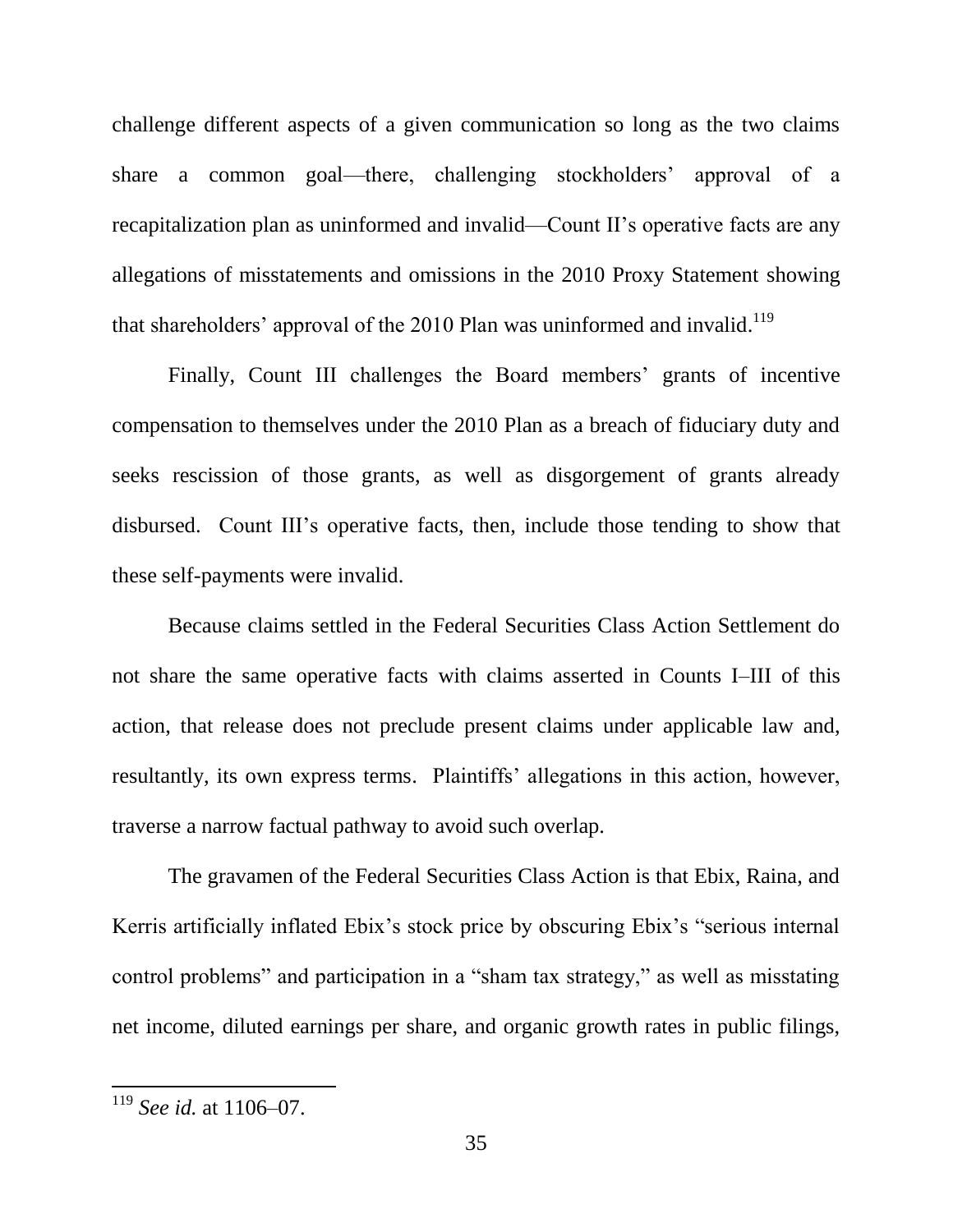press releases, and conference calls.<sup>120</sup> In particular, plaintiffs in that action challenged disclosures in Forms 10-K for 2009 and 2010, Forms 10-Q for 2009, 2010, and 2011, press releases issued in 2009, 2010, and 2011, and conference calls conducted in 2009, 2010, and 2011. Misstatements and omissions in these public filings and pronouncements, according to the Federal Class Action plaintiffs, artificially inflated Ebix's stock price between May 2009 and June 2011. Critically, the Federal Securities Class Action does not challenge the 2010 Proxy Statement, votes taken at the 2010 Annual Meeting, or the 2010 Plan. Accordingly, although it brings similarly-styled claims (*i.e.*, disclosure claims), the Federal Securities Class Action lacks an identical factual predicate with Count II of this action. And because the Federal Securities Class Action simply has nothing to do with the Board's maintenance of the ABA or usage of the 2010 Plan, the Federal Securities Class Action Settlement has no preclusive effect under *TBK Partners*, *Nottingham*, and the release itself.

Before describing the factual premises underlying the Federal Derivative Action, it is perhaps useful to reiterate that the Federal Derivative Settlement's preclusive capacity is categorically limited. For reasons discussed above, the Federal Derivative Action Settlement can only preclude derivative claims in Counts I and III, not the direct claim asserted in Count II. Thus, although the

<sup>120</sup> *See, e.g.*, Federal Securities Class Action Compl. ¶¶ 153–66.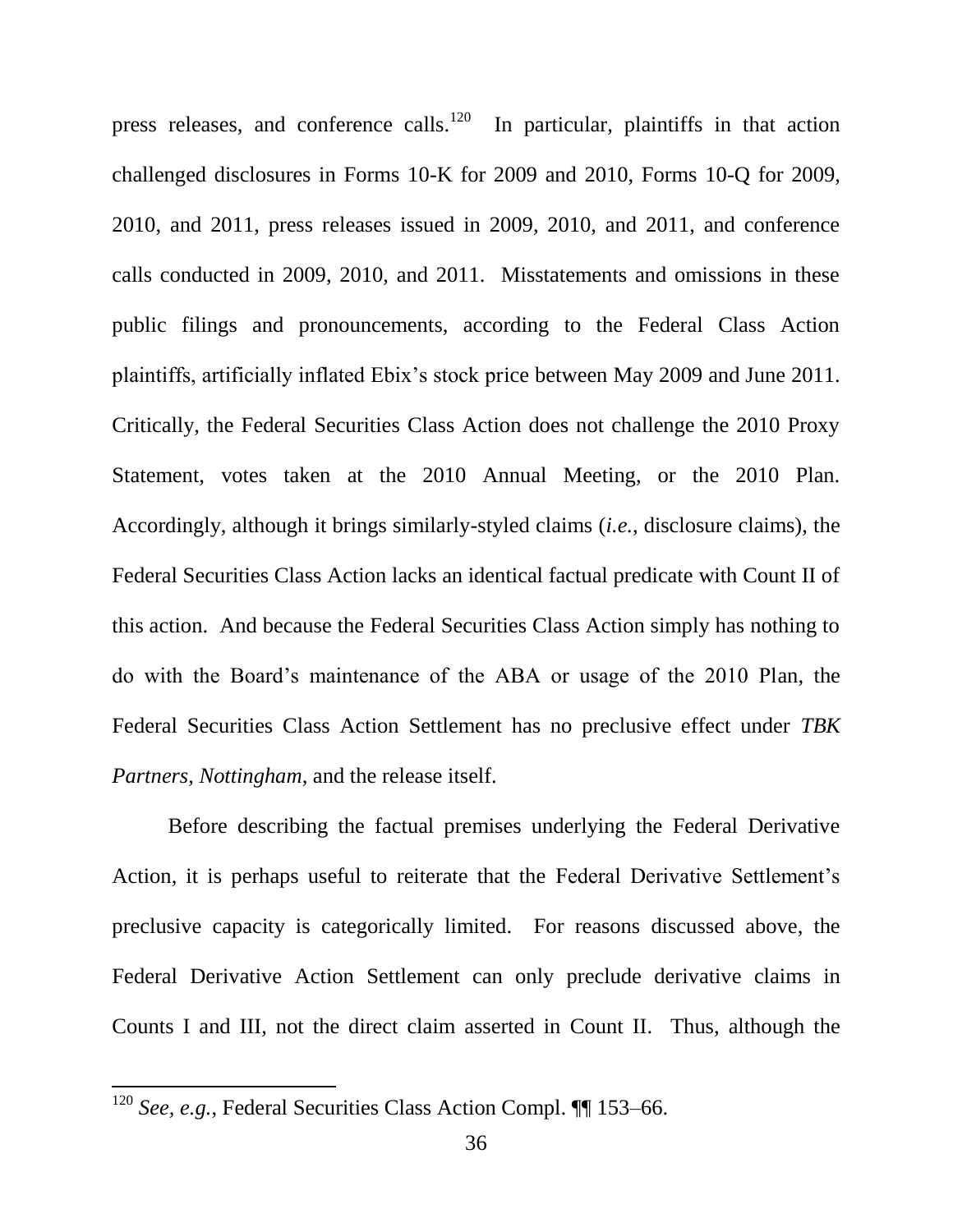Federal Derivative Action sought, in part, to "invalidate the shareholder vote on the 2010 [Plan]," the settlement reached in connection with that action cannot preclude Count II.<sup>121</sup>

The Federal Derivative Action brought six counts, two of which were expressly designated as direct class claims.<sup>122</sup> Those two direct claims, each challenging the Board's actions surrounding the Abandoned Merger as amounting to a breach of fiduciary duties, seem absent from extant claims settled in the resulting order, which did not purport to certify a class or otherwise comport with Federal Rule  $23.^{123}$  Further, the "Actions" the release purports to settle are defined as "the derivative actions"<sup>124</sup> and the stipulation recites that plaintiffs and their counsel concluded that settlement was warranted after investigating facts surrounding "the derivative claims."<sup>125</sup> Thus, the facts underlying those claims

 $121$  Federal Derivative Action Compl. at 72.

 $122$  *Id.*  $\P\P$  140–49.

 $123$  See Federal Derivative Action Order ¶ 3, 7.

 $124$  The Federal Derivative Action Order settles "Released Claims" and "any and all claims (including Unknown Claims) . . . arising out of, relating to, or in connection with, the defense, Settlement, and resolution of the Actions." The former is defined above. *See supra* note 33 and accompanying text. The "Actions" are defined as "the Federal Action and the State Action." Federal Derivative Action Settlement ¶ 1.1. The "Federal Action" is defined as "the derivative actions that were consolidated and styled as *In re Ebix, Inc. Derivative Litigation*, File No. 1:13-CV-62-RWS (N.D. Ga.)." *Id.* ¶ 1.7. The "State Action" is defined as "the derivative action that is styled as *In re Ebix. Inc. Shareholder Derivative Action*, Case No. 2011VW205276 (Superior Court of Fulton County, Georgia)." *Id.* ¶ 1.26.

<sup>&</sup>lt;sup>125</sup> Federal Derivative Action Settlement at 7.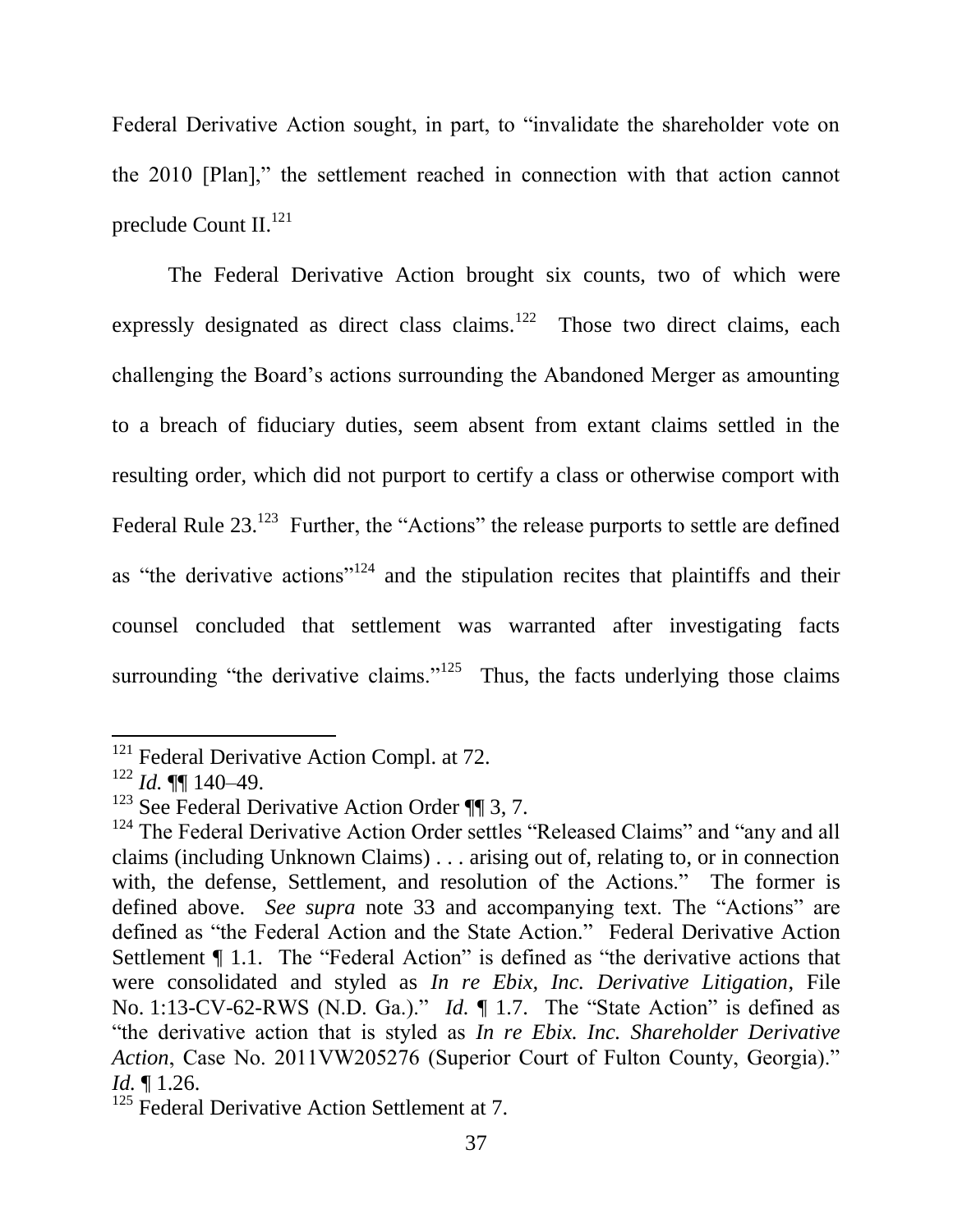could not have been "settled questions at the core" of the Federal Derivative Action and the operative facts animating those claims are irrelevant for present purposes. 126 Allowing those facts to inform this analysis would violate the rationale underlying *TBK Partners*; since, for whatever reason,<sup>127</sup> the direct claims based on the Abandoned Merger were not extant claims being settled, it was not "foreseeably obvious" that claims based on their operative facts would be extinguished. $128$ 

The remaining four counts challenge an Ebix stock repurchase, disclosures in public filings and statements—including proxy statements issued in 2010, 2011, and 2012—and seek contribution and indemnification against the Board, as well as the creation of a constructive trust. Parsing through these claims in search of one or several discernible factual predicates that overlap with Count I is unnecessary; Defendants fail to provide, and the Court does not discern, any reason to conclude that any of these claims share an identical factual thread with Count I's challenge to the Board's maintenance of the ABA. Accordingly, the Federal Derivative Action Settlement lacks the capacity to preclude Count I.

<sup>126</sup> *Cf. TBK P'rs*, 675 F.2d at 462 ("If a judgment after trial cannot extinguish claims not asserted in the class action complaint, a judgment approving a settlement in such an action ordinarily should not be able to do so either." (quoting *Nat'l Super Spuds, Inc. v. N.Y. Mercantile Exch.*, 660 F.2d 9, 18 (2d Cir. 1981))).

 $127$  Plaintiffs assert that these claims were mooted once the merger was abandoned in 2013, but offers no facts or law in support of that contention. <sup>128</sup> *TBK P'rs*, 675 F.2d at 461.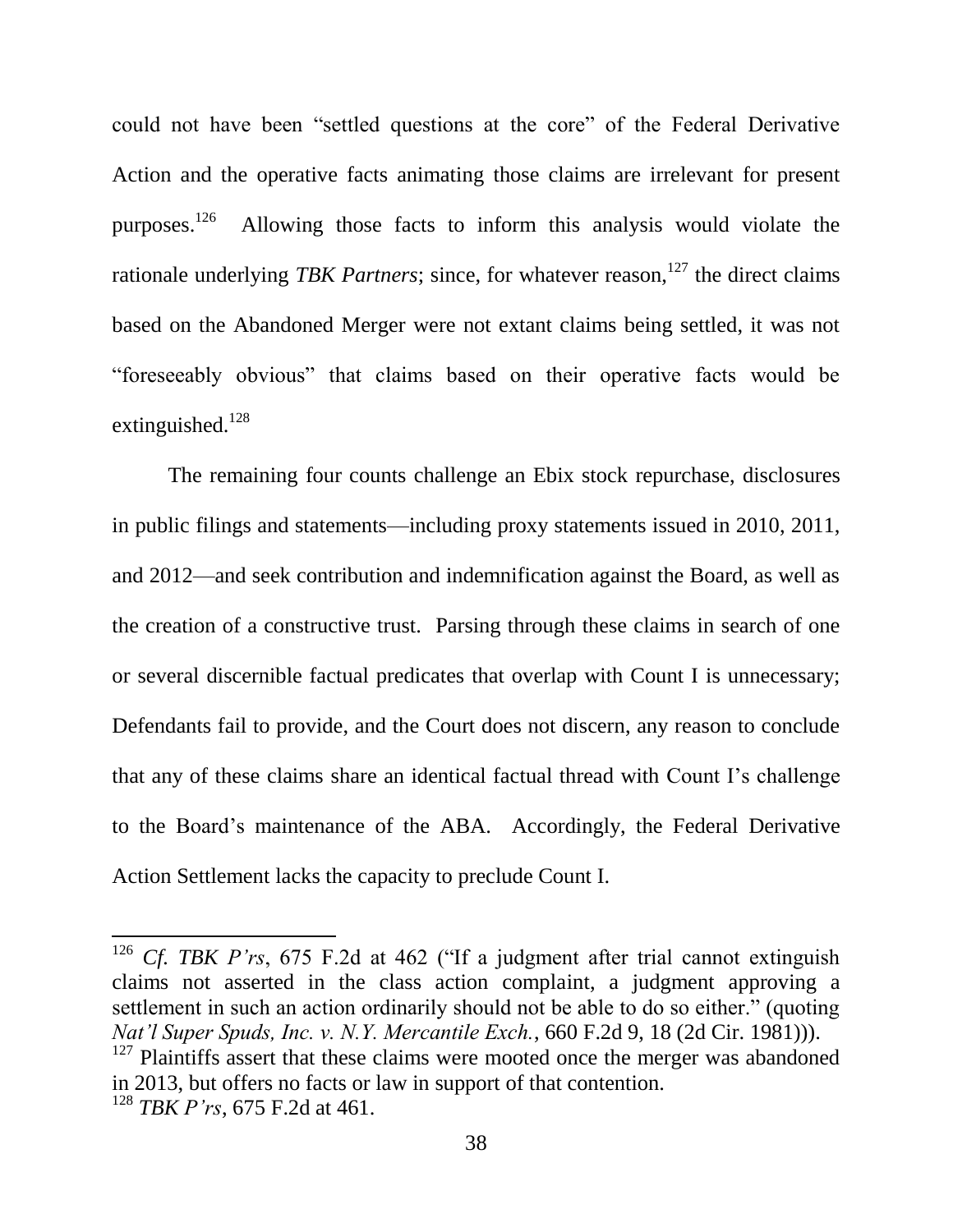Because the Federal Derivative Action does, however, indirectly challenge the validity of payments made under the 2010 Plan, the release's effect on Count III is a closer call. The Federal Derivative Action does not directly challenge the payments in the same way as the Second Amended Complaint, which asserts that each disbursement was "inherently self-interested" and a breach of fiduciary duty; rather, the Federal Derivative Action Complaint knocks the payments' legs out by attacking the foundational document authorizing their disbursement—the 2010 Plan—as the invalid product of an uninformed shareholder vote. Further, federal plaintiffs did not identify specific disbursements made under the 2010 Plan or explicitly seek disgorgement, but did allege that the 2010 Plan enabled the Board to "receive lucrative stock option awards."<sup>129</sup> Accordingly, the two cases' legal *and* factual pathways that would (hypothetically) result in the disbursements' invalidity differ: the Federal Derivative Action would invalidate the disbursements based on a disclosure theory attacking the 2010 Proxy Statement, while Count III of this action would invalidate them based on a fiduciary duty theory attacking particular Board decisions as inappropriately selfinterested. Thus, neither *TBK Partners* nor *Nottingham* is directly on point: *TBK* 

 $129$  Federal Derivative Action Compl.  $\P$  72.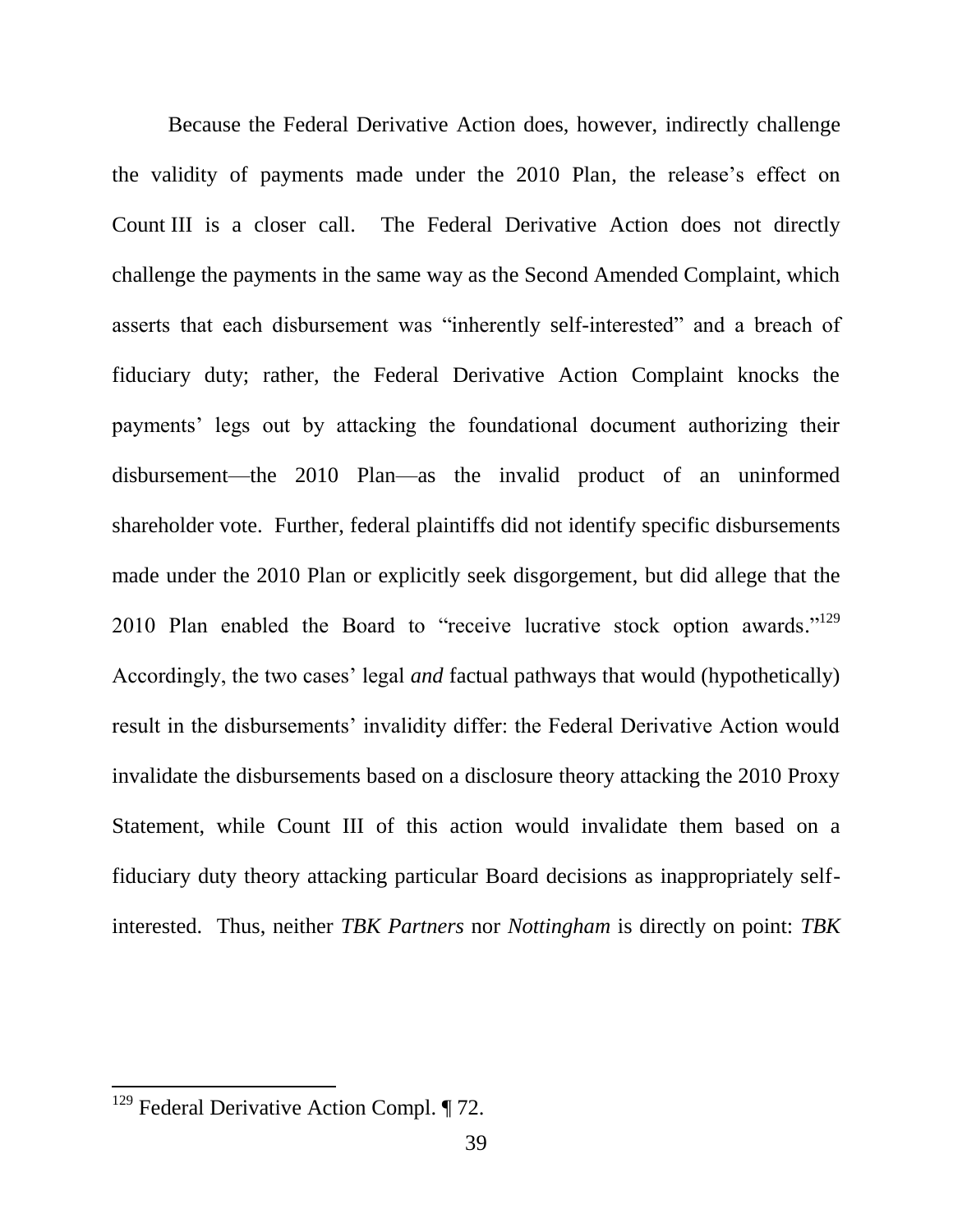*Partners* dealt with different legal theories but similar factual particulars and *Nottingham* dealt with similar legal theories but different factual particulars.<sup>130</sup>

Despite sharing a factual predicate—validity of the 2010 Plan—Count III of this action and claims asserted in the Federal Derivative Action do not share an *identical* factual predicate. This follows because answering the core question central to the federal action's disclosure claim—do misstatements and omissions in the 2010 Proxy Statement render the shareholder vote on the 2010 Plan invalid? will not necessarily resolve Count III. In other words, the success *or* failure of Count III, which hinges on details underlying the self-payments, does not depend on the answer to that core question in the Federal Derivative Action because Count III might successfully invalidate the disbursements even if the federal disclosure claim were to fail. This was not the case in either *TBK Partners* or *Nottingham*, where the released claims would have either succeeded or failed based on the same set of facts that informed or could have informed the core question in the settled  $\arctan$ <sup>131</sup> The practical effect of this factual misalignment is twofold. First, it

<sup>130</sup> *Cf. TBK P'rs*, 675 F.2d at 462 (noting that, in a prior case, the court had "refused to affirm the District Court's approval of a settlement that would release distinct claims that not only 'depend(ed) . . . upon a different legal theory but upon proof of further facts'" (alterations in original) (quoting *Nat'l Super Spuds, Inc. v. N.Y. Mercantile Exch.*, 660 F.2d 9, 18 n.7 (2d Cir. 1981))).

<sup>&</sup>lt;sup>131</sup> *Id.* ("Whether the payment results from a breach of fiduciary duty, a breach of the lease, or from an appraisal proceeding, *the same facts support (or limit)* the amount of recovery for the value of the reversionary interest." (emphasis added)); *Nottingham*, 564 A.2d at 1106–07 (holding that two actions were based on the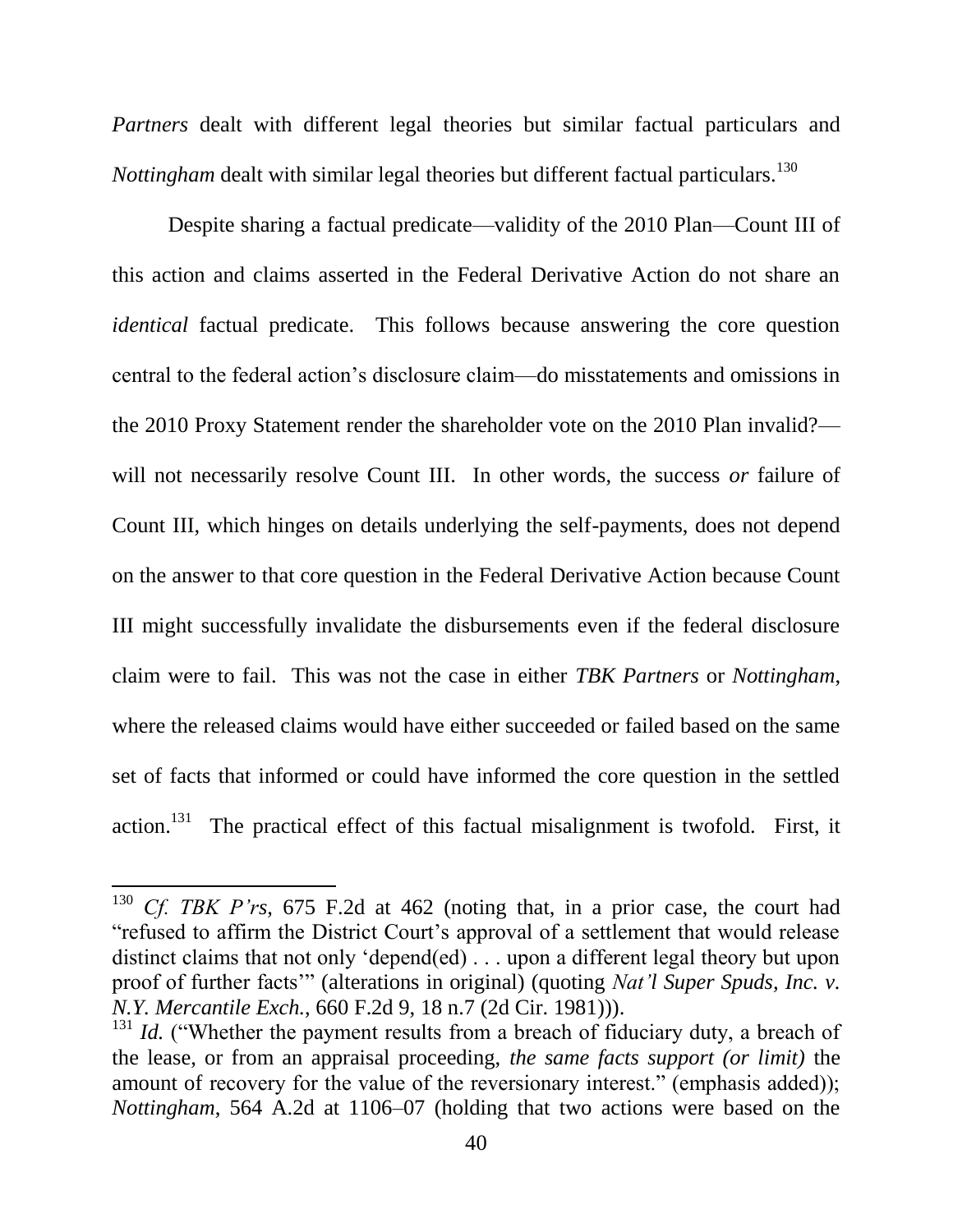means that enforcing the Federal Derivative Action Settlement will not "prevent relitigation of settled questions"<sup>132</sup> because the propriety of particular Board decisions to issue compensation was not settled. And second, it makes the relationship between the Federal Derivative Action and this action not "foreseeably obvious."<sup>133</sup> Simply put, it is not obvious that settling the disclosure question would immunize future Board actions not based on disclosures.<sup>134</sup> Accordingly, the Federal Derivative Action could not have released Count III.

In sum, neither federal settlement had the capacity to preclude Counts I–III of this action. The Court need not address Plaintiffs' remaining arguments.

# B. *Whether Entrenchment Claims in Counts IV and V Fail Under Court of Chancery Rule 12(b)(6)*

### 1. Procedural Standard of Review

In considering a motion to dismiss for failure to state a claim upon which relief can be granted under Court of Chancery Rule 12(b)(6), the Court will accept all well-pleaded facts as true, accept even vague allegations in the complaint if they provide the defendant notice of the claim, draw all reasonable inferences in favor of the plaintiff, and deny the motion unless the plaintiff could not recover

same set of operative facts where both hinged on whether disclosures in the same proxy rendered the same shareholder vote invalid).

<sup>132</sup> *TBK P'rs*, 675 F.2d at 460.

 $^{133}$  *Id.* 

<sup>&</sup>lt;sup>134</sup> The Second Amended Complaint challenges options disbursed to directors following Ebix's 2010, 2011, 2012, and 2013 annual meetings whose value totaled approximately \$800,000. Compl. ¶ 57.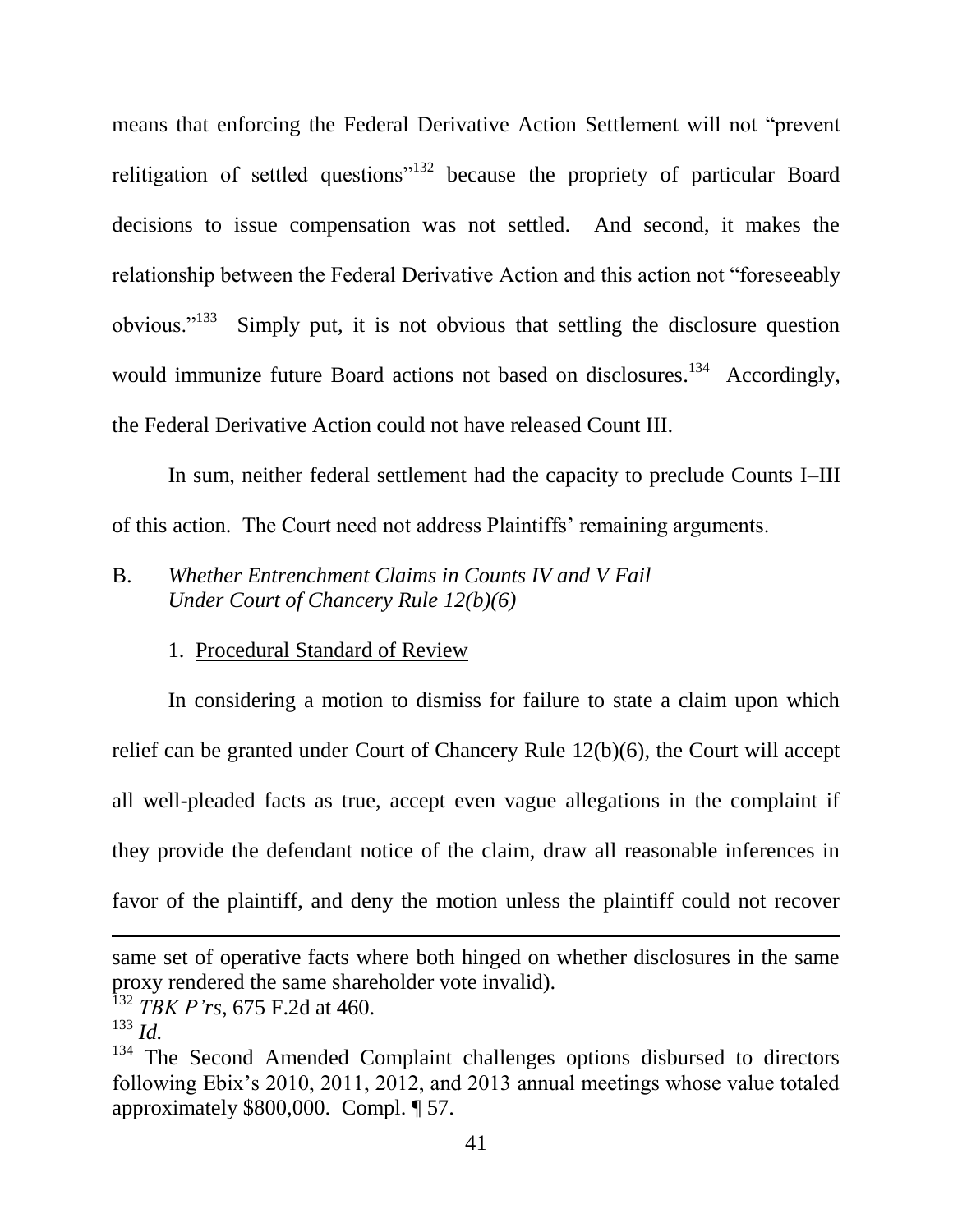under any reasonably conceivable set of circumstances.<sup>135</sup> Allegations that are merely conclusory will not be accepted as true.<sup>136</sup>

### 2. Analysis

Count IV purports to bring both class and derivative claims against the Board on the grounds that approving the Proxy Put, the Director Nomination Agreement, and the Bylaw Amendments amounted to a breach of fiduciary duties. Plaintiffs further argue that the 2014 Corporate Actions are defensive measures whose adoption warrants strict scrutiny under *Unocal Corp. v. Mesa Petroleum Co.*<sup>137</sup> and its progeny. Count V purports to bring a class and derivative claim that the Bylaw Amendments "are invalid because they are inconsistent with provisions of the Delaware General Corporation Law and Ebix's bylaws and/or inconsistent with Delaware law."<sup>138</sup> Defendants' motion challenges Count IV's Proxy Put claim as moot and remaining claims under Counts IV and V as failing to state a claim upon which relief can be granted under Court of Chancery Rule 12(b)(6). Because Plaintiffs concede that Defendants mooted the Proxy Put claim by removing it, that aspect of Count IV is dismissed. Another concession further

<sup>135</sup> *Cent. Mortg. Co. v. Morgan Stanley Mortg. Capital Hldgs. LLC*, 27 A.3d 531, 536 (Del. 2011).

<sup>136</sup> *Crescent/Mach I P'rs, L.P. v. Turner*, 846 A.2d 963, 972 (Del. Ch. 2000).

<sup>137</sup> 493 A.2d 946 (Del. 1985).

<sup>138</sup> Compl. ¶ 136.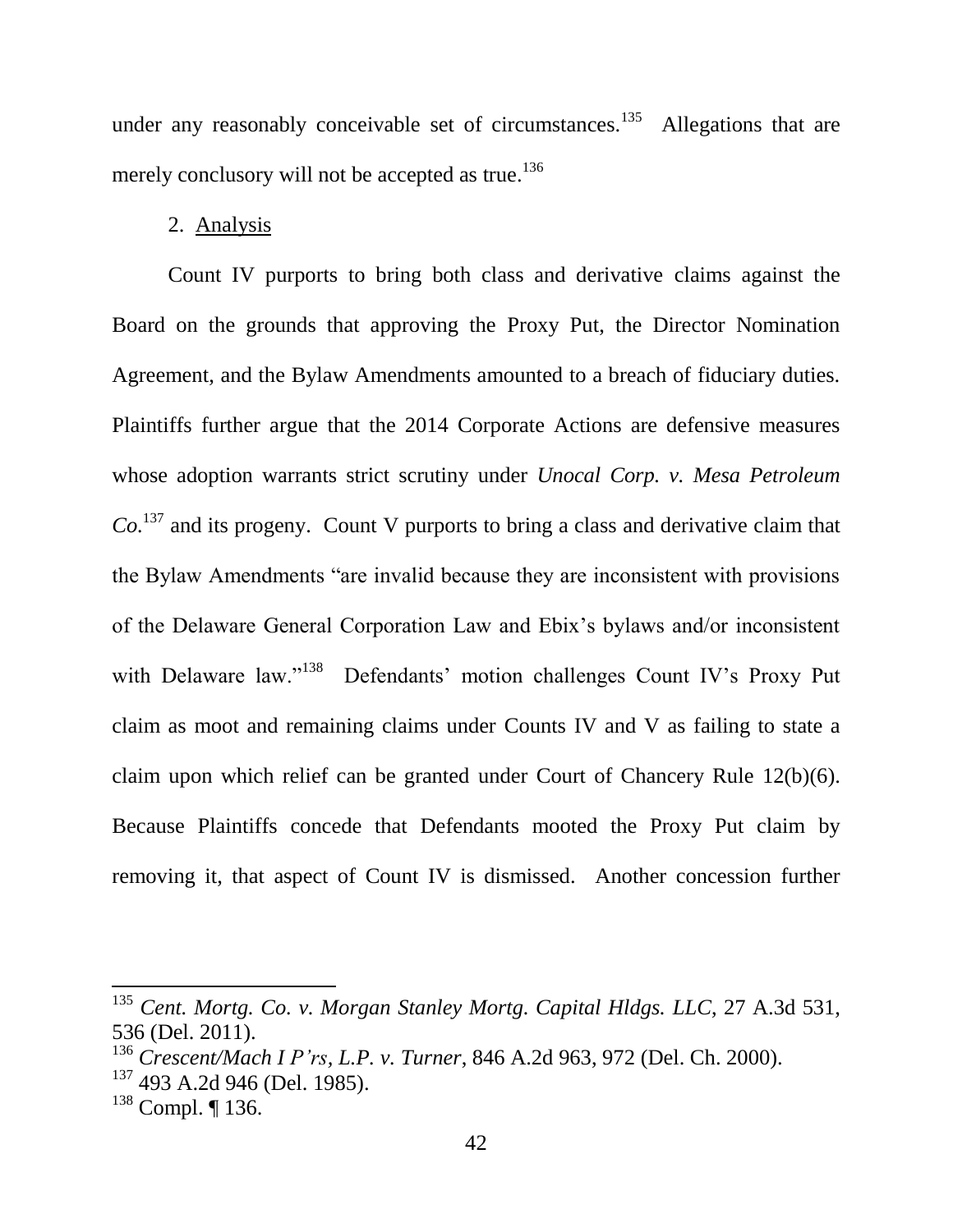narrows analysis: Plaintiffs acknowledge that they "are not challenging the facial validity of the bylaws like in *Boilermakers*."<sup>139</sup>

Defendants argue that the business judgment rule applies to the 2014 Corporate Actions because none is a defensive measure that would trigger heightened scrutiny under *Unocal*. In particular, they argue that adopting the Director Nomination Agreement was not defensive for two reasons. First, adding two insurgents to the board "is the antithesis of an entrenching action"<sup>140</sup> and characterizing that concession as defensive would otherwise be inconsistent with cases in which Delaware courts have failed to locate a defensive action in the absence of a looming threat. Second, Defendants argue that such a holding would allow for the "perverse result" of encouraging directors to oppose activists in proxy fights instead of appointing dissidents to the board since either decision would, in Defendants' view, give rise to an entrenchment claim.<sup>141</sup> Further, Defendants argue that adopting the Bylaw Amendments was not defensive because it occurred on a "clear day"; that is, the Barrington threat had ended roughly one month prior to the bylaws' adoption and the Second Amended Complaint supplies no other plausible threat. Finally, Defendants argue that the complained-of conduct was

<sup>139</sup> Answering Br. 45. *See also Boilermakers Local 154 Ret. Fund v. Chevron Corp.*, 73 A.2d 934 (Del. Ch. 2013).

 $140$  Reply Br. 20.

 $141$  Opening Br. 28.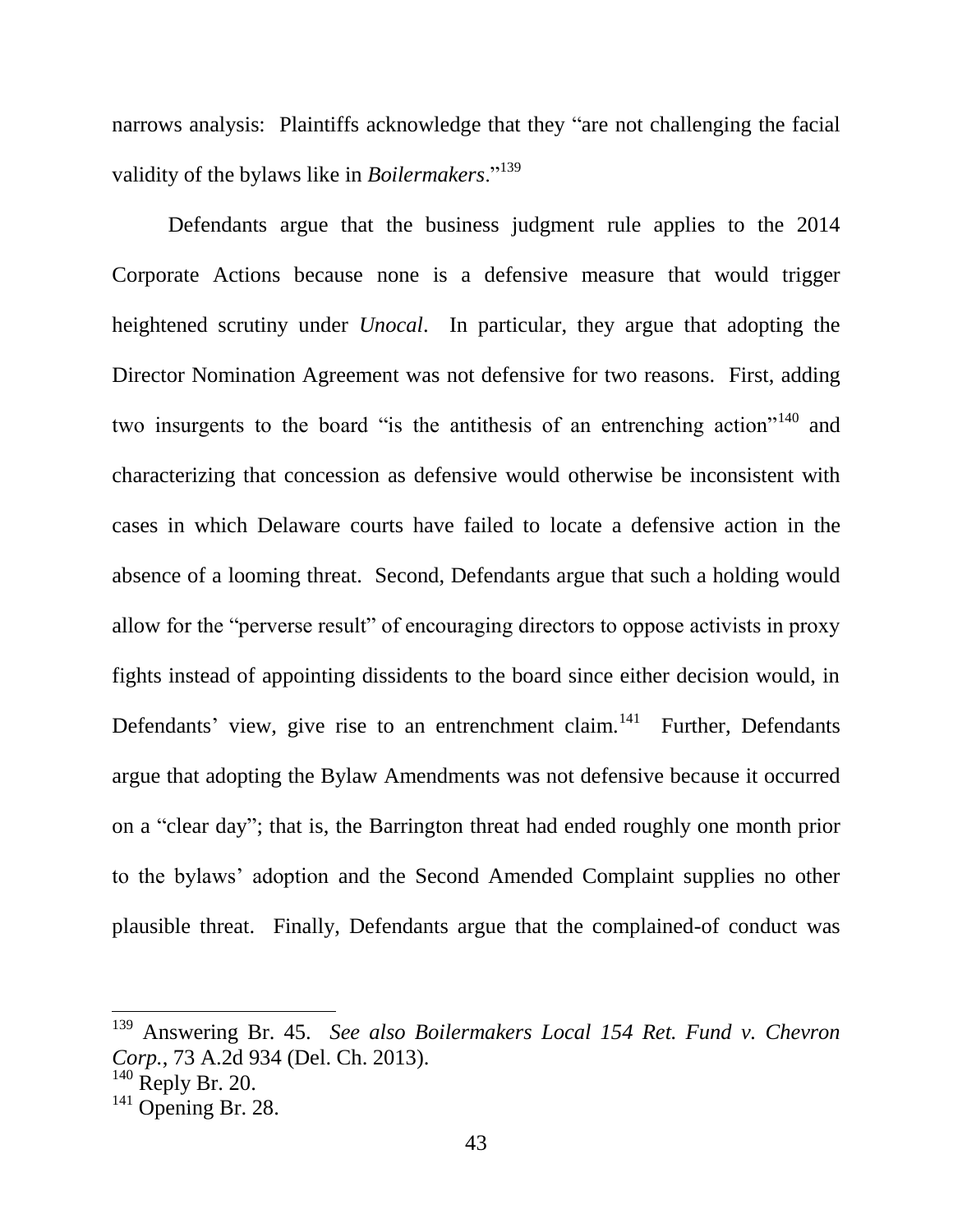"neutral and proportionate as a matter of law" because Plaintiffs "must—but cannot—show that the measures were not reasonable."<sup>142</sup>

Plaintiffs respond by arguing that because the Second Amended Complaint adequately pleads facts showing that the Board adopted each 2014 Corporate Action in response to the threat posed by Barrington, *Unocal* is triggered. In addition, Plaintiffs argue that because heightened scrutiny, once triggered, requires Defendants to prove that their actions were reasonable and facts before this Court do not establish reasonableness as a matter of law, dismissal is inappropriate.

Section 141 of the Delaware General Corporation Law empowers the board of directors of a Delaware corporation to conduct the corporation's business and affairs.<sup>143</sup> Directors carrying out that function owe fiduciary duties of loyalty and care to the corporation and its shareholders.<sup>144</sup> In assessing whether the directors' conduct amounts to a breach of their fiduciary duties in a given scenario, Delaware courts use three standards of review: the business judgment rule, enhanced scrutiny, and entire fairness.<sup>145</sup> The business judgment rule is applicable by default and presumes that "in making a business decision the directors of a corporation

<sup>142</sup> *Id.* 29–30.

<sup>143</sup> 8 *Del. C.* § 141(a).

<sup>144</sup> *See Stone ex rel. AmSouth Bancorporation v. Ritter*, 911 A.2d 362, 370 (Del. 2006); *Mills Acq. Co. v. Macmillan, Inc.*, 559 A.2d 1261, 1280 (Del. 1989).

<sup>145</sup> *Reis v. Hazelett Strip-Casting Corp.*, 28 A.3d 442, 457 (Del. Ch. 2011).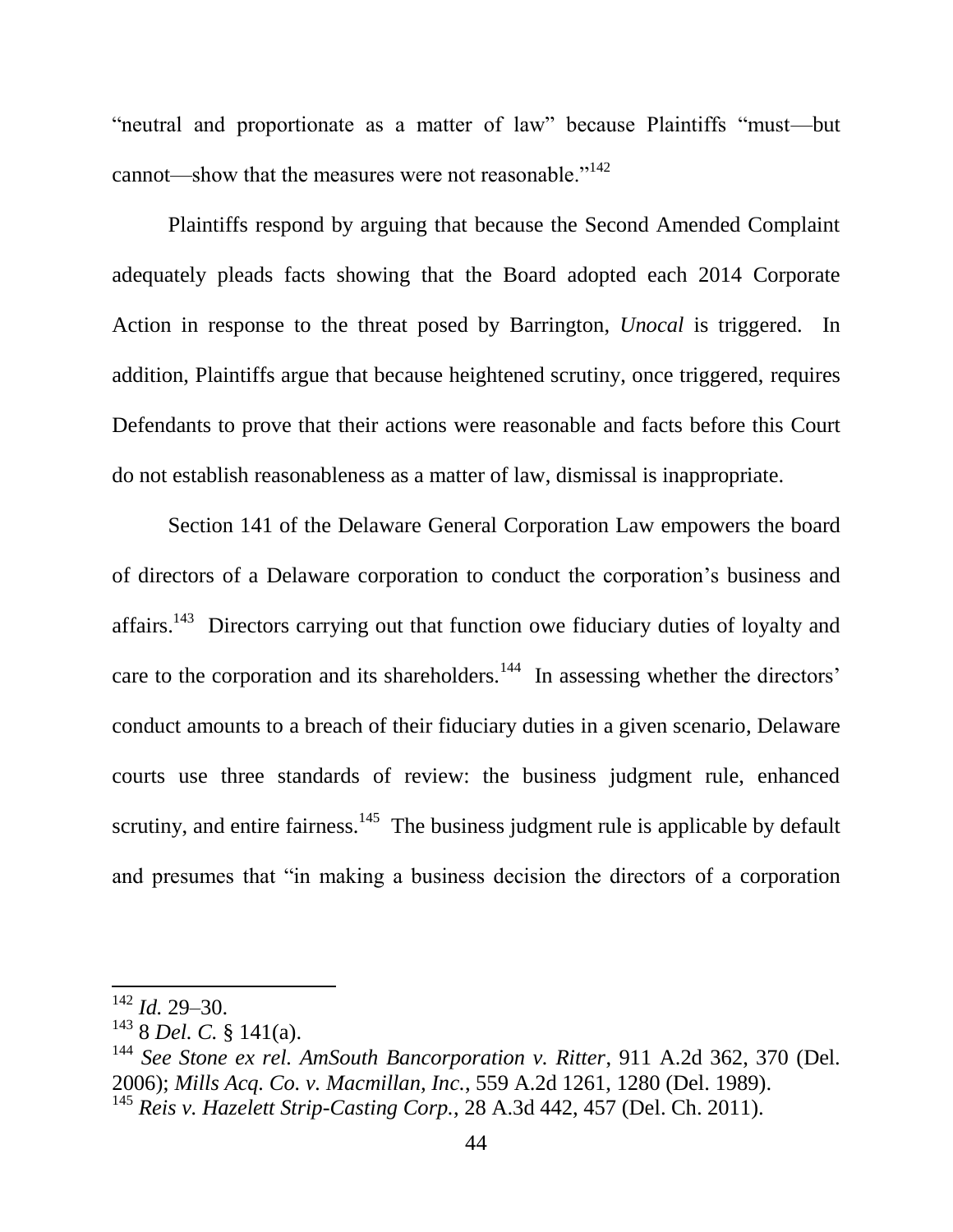acted on an informed basis, in good faith and in the honest belief that the action taken was in the best interests of the company."<sup>146</sup>

The Delaware Supreme Court has identified certain scenarios, however, that by their nature generate concerns requiring the Court to conduct a more searching inquiry.<sup>147</sup> Enhanced scrutiny under *Unocal* applies "whenever the record reflects that a board of directors took defensive measures in response to a perceived threat to corporate policy and effectiveness which touches on issues of control."<sup>148</sup> As this court noted in *Stroud v. Grace*, *Unocal* may also apply in contexts aside from a board's adoption of a defensive measure in response to a hostile takeover attempt; *Unocal* has also "applied to a preemptive measure where the corporation was not under immediate 'attack'<sup>1149</sup> but nonetheless enacted a measure "in contemplation of an ephemeral threat that could somehow materialize in the future."<sup>150</sup>

 $\overline{a}$ 

<sup>146</sup> *Aronson v. Lewis*, 473 A.3d 805, 812 (Del. 1984).

<sup>147</sup> *See, e.g., Revlon, Inc. v. MacAndrews & Forbes Hldgs., Inc.*, 506 A.2d 173 (Del. 1986); *Unocal*, 493 A.2d at 954–55; *Weinberger v. UOP, Inc.*, 457 A.2d 701, 710–11 (Del. 1983).

<sup>148</sup> *Gantler v. Stephens*, 965 A.2d 695, 705 (Del. 2009) (quoting *Santa Fe*, 669 A.2d at 71).

<sup>149</sup> *Stroud v. Grace*, 606 A.2d 75, 82 (Del. 1992) (quoting *Moran v. Household Int'l, Inc.*, 500 A.2d 1346, 1350–53 (Del. 1985)).

<sup>150</sup> *Kahn v. Roberts*, 679 A.2d 460, 466 (Del. 1996) (quoting *Moran*, 500 A.2d at 1350–53).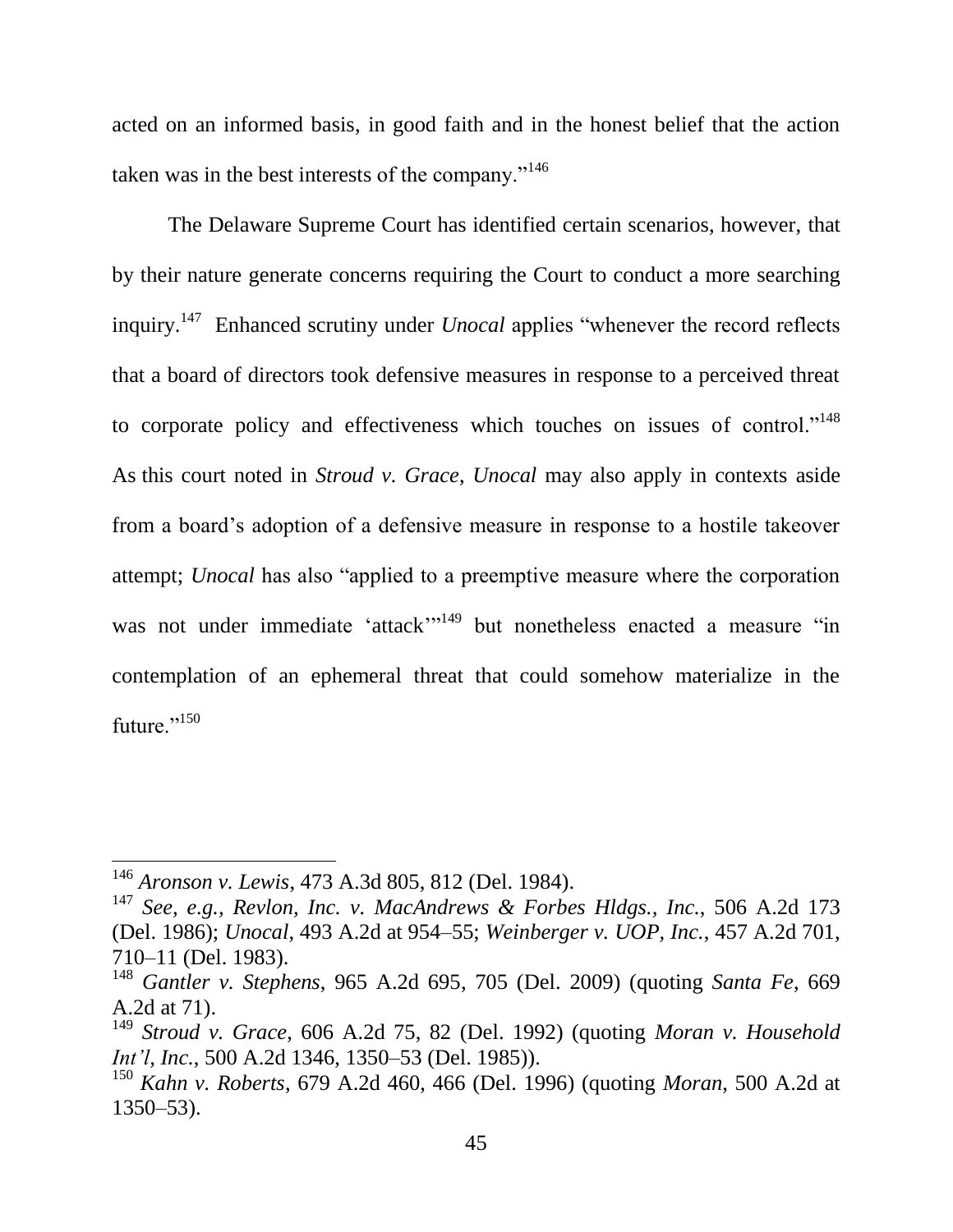"Once the plaintiff establishes that defensive measures have been employed in the context of a contest for control, the Board has the burden of showing (1) that it 'had reasonable grounds for believing that a danger to corporate policy and effectiveness existed,' and (2) 'that [its] defensive response was reasonable in relation to the threat posed."<sup>151</sup> A board that successfully carries this burden wins reinstatement of the business judgment rule as the applicable standard of review.<sup>152</sup>

*Unocal*'s threshold question of whether a defensive action has occurred is a matter of some significance in the context of a motion to dismiss.<sup>153</sup> In the event a complaint pleads nonconclusory facts sufficient to support the characterization of a given board's action as defensive, the burden shifts to the board to prove the reasonableness that action. Yet, as the Court in *Santa Fe* observed, the activation of heightened scrutiny poses a systemic difficulty for defendants seeking dismissal under Court of Chancery Rule 12(b)(6), given the limited record from which they might draw to demonstrate reasonableness.<sup>154</sup> This is a point worth clarifying given Defendants' backwards suggestion that Plaintiffs' failure to *disprove* reasonableness is dispositive even if this Court finds Defendants' actions were defensive. To the contrary, plaintiffs certainly have no incentive to plead facts

<sup>151</sup> *Santa Fe*, 669 A.2d at 71 (quoting *Unitrin, Inc. v. Am. Gen. Corp.*, 651 A.2d 1361, 1371 (Del. 1995)).  $^{152}$  *Id.* 

<sup>153</sup> *See id.* at 72.

<sup>154</sup> *Id.*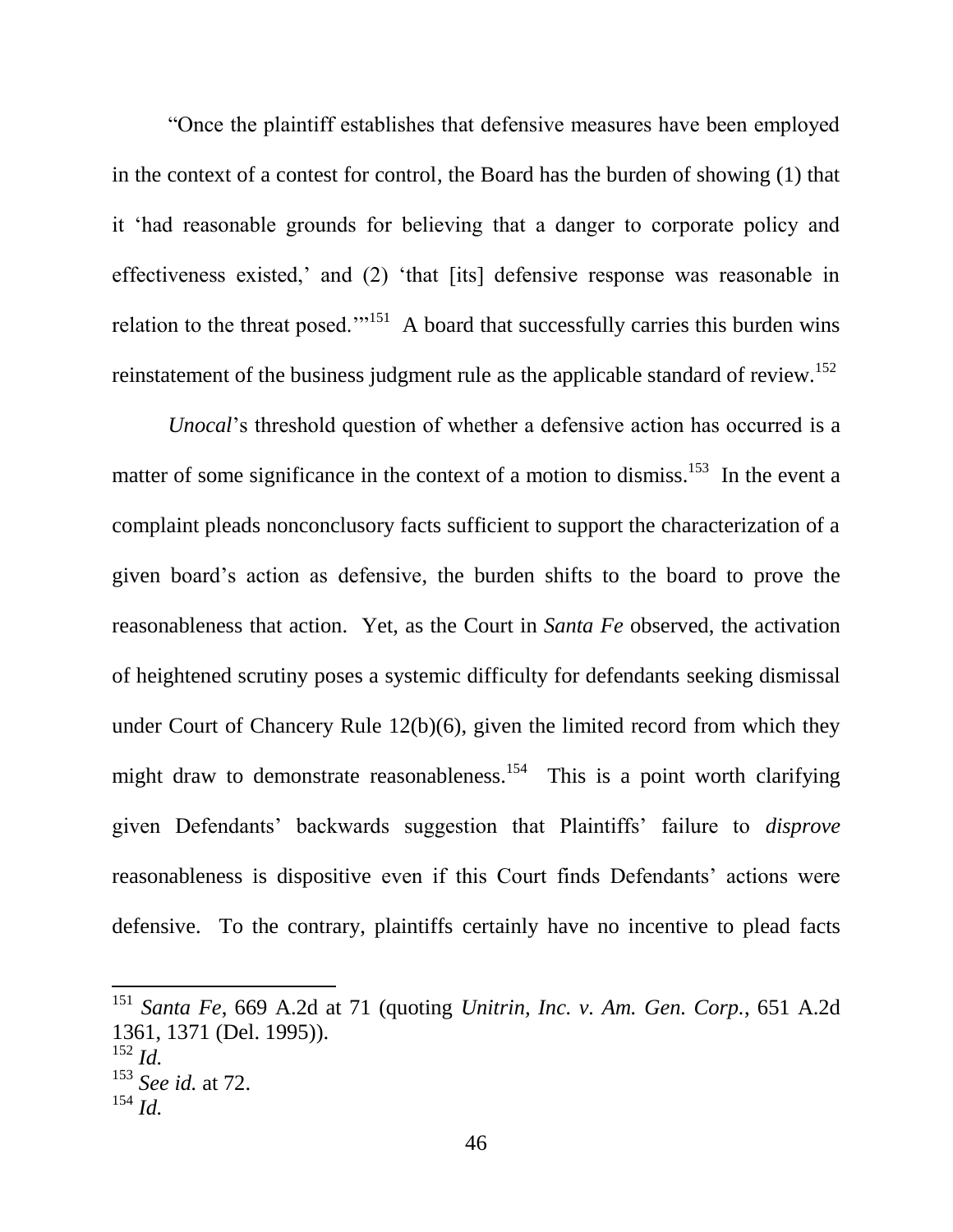showing a board acted reasonably, and when *Unocal* applies the board does not "enjoy a presumption to that effect."<sup>155</sup> That said, "it does not necessarily follow" that an allegation that a board adopted a defensive device will always state a claim." $^{156}$ 

Both the Director Nomination Agreement and the Bylaw Amendments contain mechanisms that might help Ebix's incumbent management maintain control of the company in some manner. The Director Nomination Agreement's standstill and voting provisions prevent Barrington—an activist shareholder which had voiced dissatisfaction with both particular business decisions and incumbent management in general—from soliciting proxies, presenting proposals, or voting against Board-recommended matters and nominees. And the Bylaw Amendments both impose certain constraints on shareholder action and grant the Board greater dominion over meetings, nominations, and proposals—including an ability to prevent shareholders from electing directors through the medium of a special meeting in ratcheting time intervals. For reasons that follow, however, enhanced scrutiny under *Unocal* only applies to the Board's approval of the Bylaw Amendments.

<sup>155</sup> *Id.* 

<sup>156</sup> *In re Gaylord Container Corp. S'holders Litig.*, 1996 WL 752356, at \*2 (Del. Ch. Dec. 19, 1996).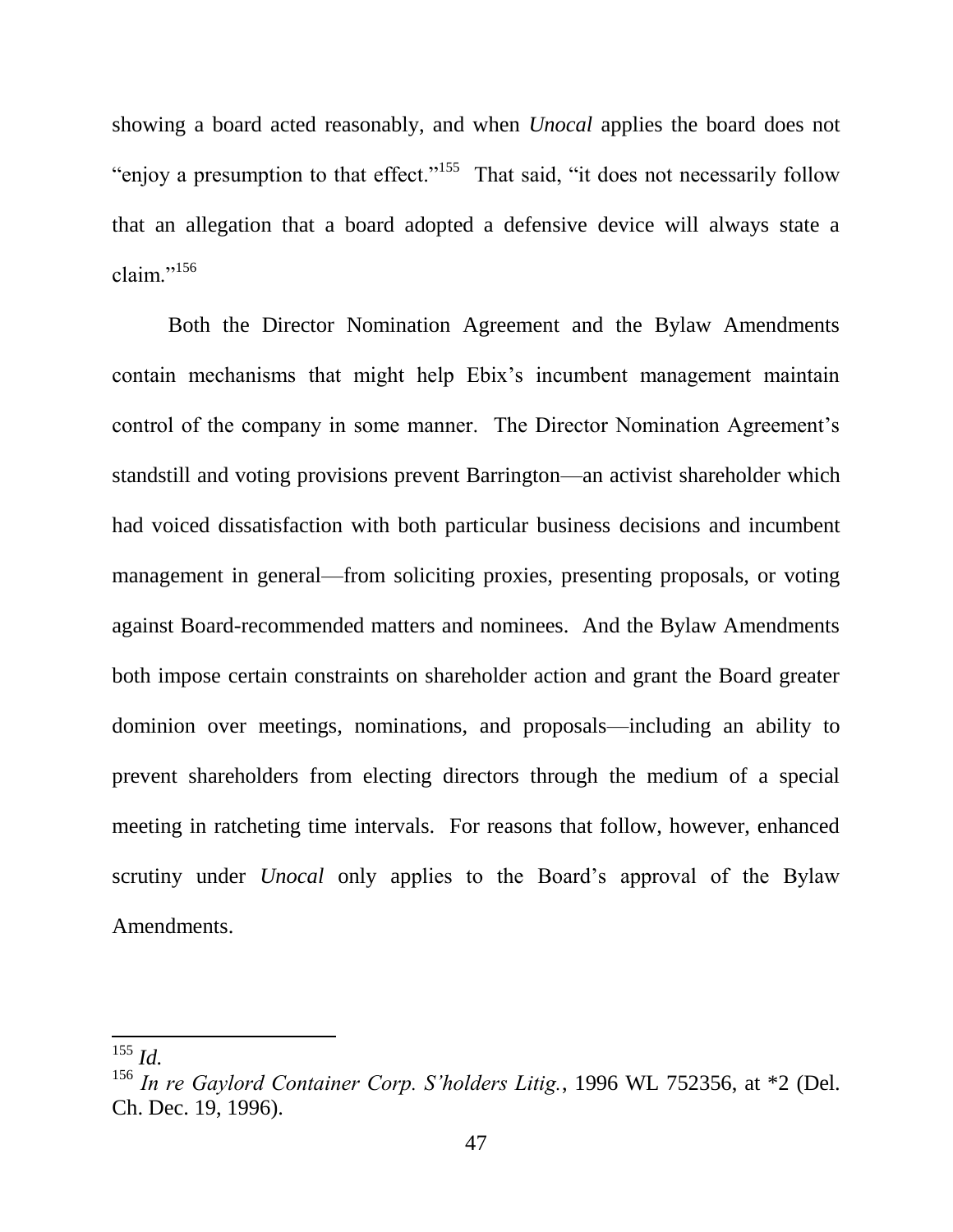Entry into the Director Nomination Agreement cannot be viewed as defensive for purposes of triggering *Unocal*. After Barrington threatened to launch a proxy contest for majority control of Ebix's board on November 11, 2014, the Individual Defendants made the strategic decision to come to the bargaining table instead of mounting outright opposition.<sup>157</sup> The Director Nomination Agreement, entered into on November 26, 2014, reflects mutual concessions presumably in line with each contracting party's intent: Barrington principally received two board seats and thereby a say in managing the affairs of Ebix, and Ebix received a guarantee that Barrington would abate dissenting behavior during the standstill period.<sup>158</sup> Applying *Unocal* to the Board's agreement to *give up* board seats, though conceivable as entrenching insofar as that concession was part of a *quid pro quo* earning Ebix the extinction of Barrington's not-yet-launched proxy contest, is counterintuitive. A corporate action with collateral effects including a tendency to preserve incumbent control is not *per se* subject to *Unocal* scrutiny; <sup>159</sup> and

 $157$  Compl.  $\P$  78-81.

<sup>158</sup> *Id.*

<sup>&</sup>lt;sup>159</sup> *See, e.g., Gantler*, 965 A.2d at 705 n.23 ("Rejecting an acquisition offer, without more, is not 'defensive action' under *Unocal*." (citing *Kahn v. MSB Bancorp, Inc.*, 1998 WL 409355, at \*3–4 (Del. Ch. July 16, 1998), *aff'd*, 734 A.2d 158 (Table) (Del. 1999))); *Stroud*, 606 A.2d at 83 (holding that a private contract between shareholders and a private company whose "defensive effects" were "collateral at best" would not receive *Unocal* scrutiny); *Doskocil Cos. Inc. v. Griggy*, 1988 WL 85491, at \*6–7 (Del. Ch. Aug. 18, 1988) (holding, in the context of a motion for a preliminary injunction, that plaintiffs failed to establish a reasonable likelihood of success of showing that *Unocal* applied to a board's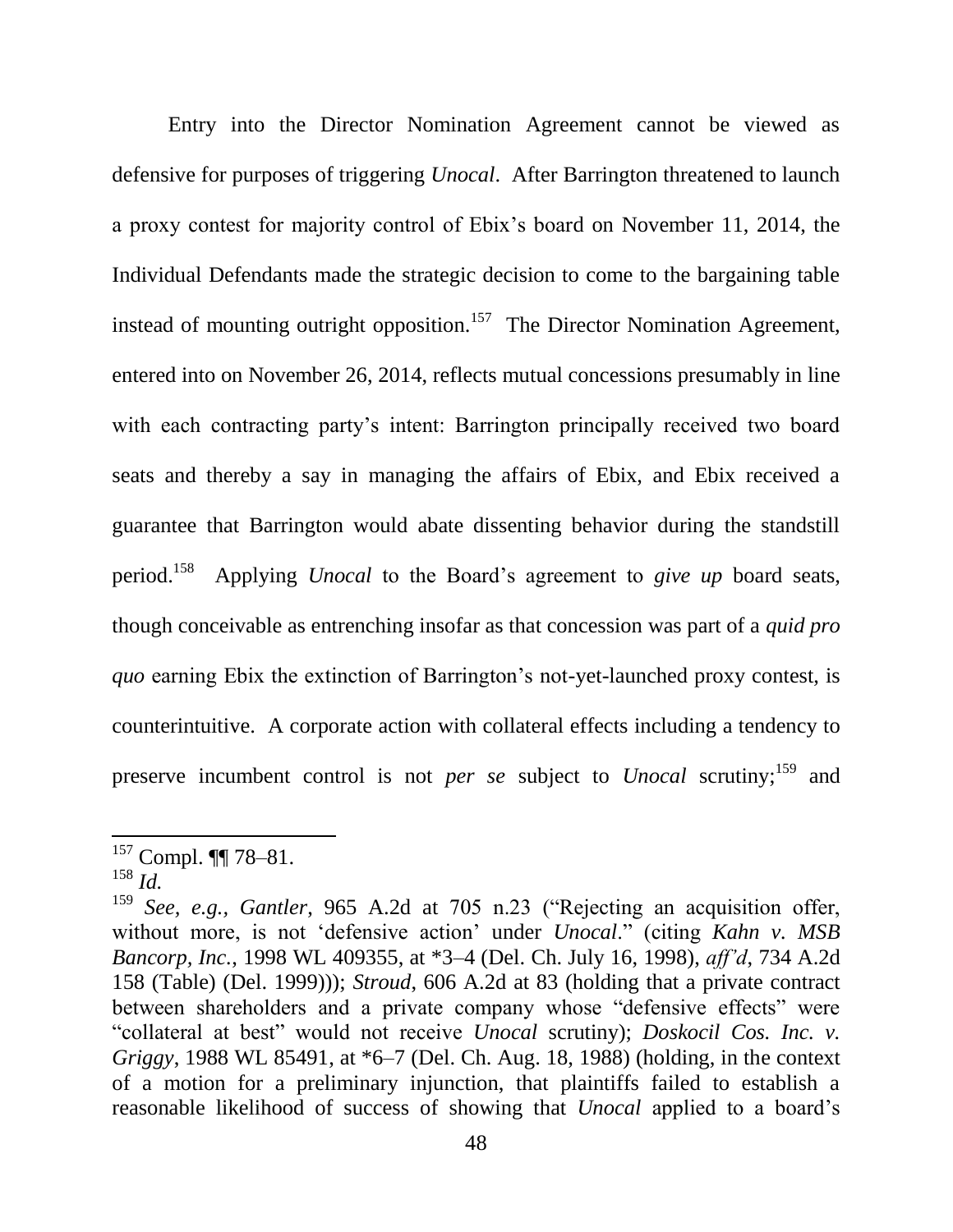applying *Unocal* under the specific facts of this case would sponsor the enigmatic idea that the Board's decision to dilute its own control of the corporation by surrendering board seats to insurgents is best viewed as a defensive action. Simply put, because Ebix opened its doors to Barrington, approving the Director Nomination Agreement does not qualify as the sort of entrenchment device viewed as categorically suspect under *Unocal*.

Plaintiffs have, however, pled facts sufficient to support an inference that the Bylaw Amendments were entrenchment measures related to a potential change in control. The Second Amended Complaint establishes a factual chronology that, viewed in a light most favorable to Plaintiffs, supports Plaintiffs' contention that the Board adopted the new bylaws to stave off Barrington. Three facts in particular support this inference. First, the Bylaw Amendments were prepared on November 17, 2014, six days after Barrington conveyed an intent to launch a proxy contest.<sup>160</sup> The record properly before the Court provides no facts exposing this temporal proximity as coincidental—for example, nothing indicates the Board had been considering the Bylaw Amendments for some time before Barrington entered the picture. And although the Board did not adopt the bylaws until December 19, 2014, by which time Barrington was contractually barred from running a slate, that

decision to approve the issuance of preferred stock containing a put provision that triggered certain penalties in the event of an acquisition).

 $^{160}$  Compl. ¶ 85.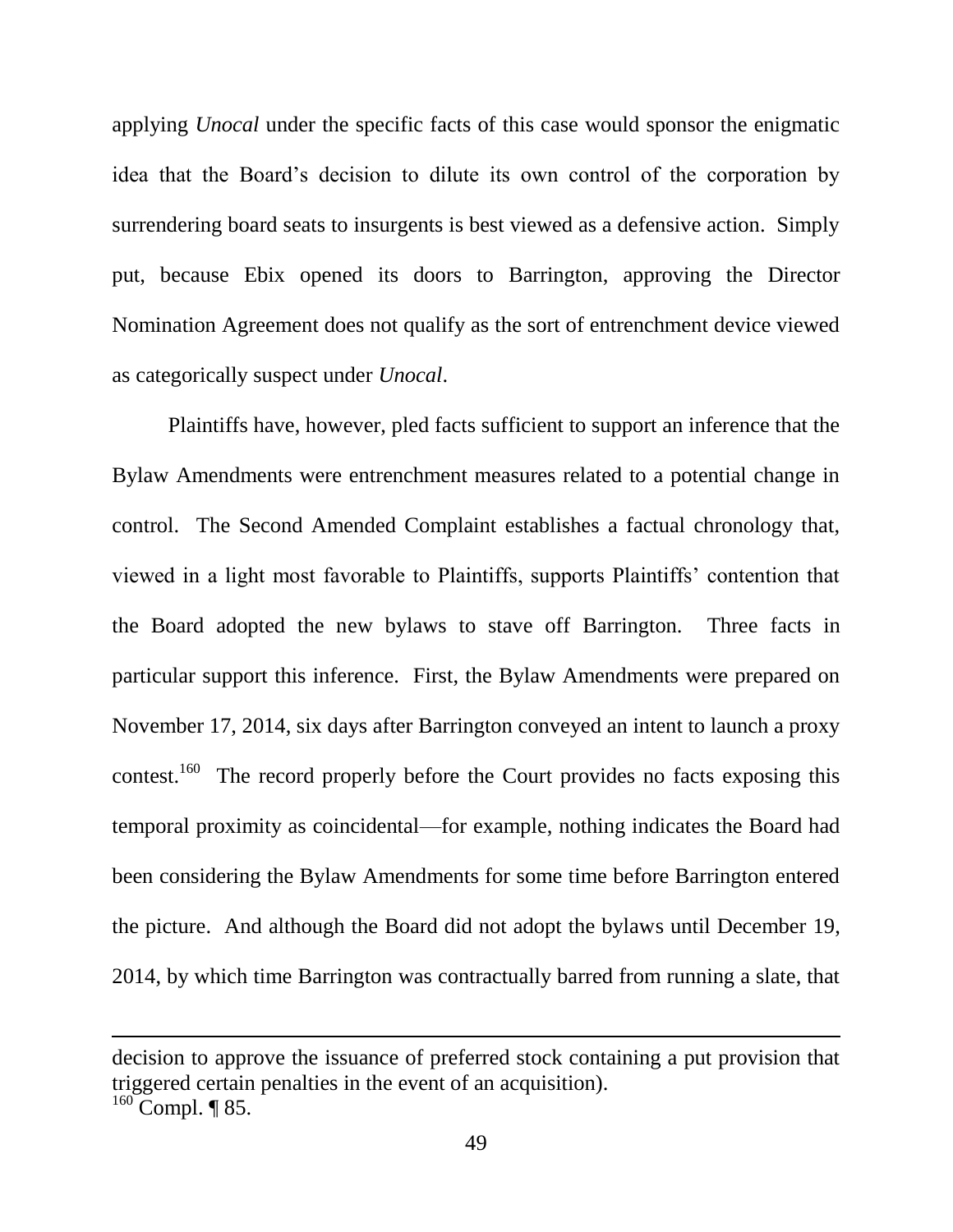sequence does not end the inquiry given the second fact: the Director Nomination Agreement's standstill provision lasts, at most, roughly two years.<sup>161</sup> Third and finally, although most of the Bylaw Amendments achieved little more than making shareholder action more cumbersome, one reform in particular has clear defensive value: the Special Meeting Bylaw's series of clauses that allow the Board, at the very least, to delay stockholder-initiated special meetings for 120 days and, at most, prevent elections from occurring at special meetings indefinitely. Bylaw amendments enacting shorter special meeting delay periods have received *Unocal* scrutiny in past cases.<sup>162</sup>

These three facts, considered in concert, permit the inference that the Bylaw Amendments were, in the aggregate, a forward-looking prophylactic designed with Barrington in mind, but holstered until the period of Barrington's guaranteed complacency expired. Delaware law supports the imposition of *Unocal* scrutiny in this sort of scenario—that is, one where a board implements defensive measures in

 $\overline{a}$ 

 $^{161}$  *Id.* ¶ 83.

<sup>162</sup> *See Mentor Graphics Corp. v. Quickturn Design Sys., Inc.*, 728 A.2d 25, 38–43 (Del. Ch. 1998) (applying *Unocal* to a bylaw amendment that gave the board of directors authority to set a time and place for special meetings called by stockholders and required that such meetings take place "not less than ninety (90) nor more than one hundred (100) days after the receipt and determination of the validity" of the shareholder request); *Kidsco v. Dinsmore*, 674 A.2d 483, 487–89, 494–97 (Del. Ch. 1995) (applying *Unocal* to a bylaw amendment that extended the minimum allowable time for calling a stockholder-initiated special meeting from 35 days to 60 days).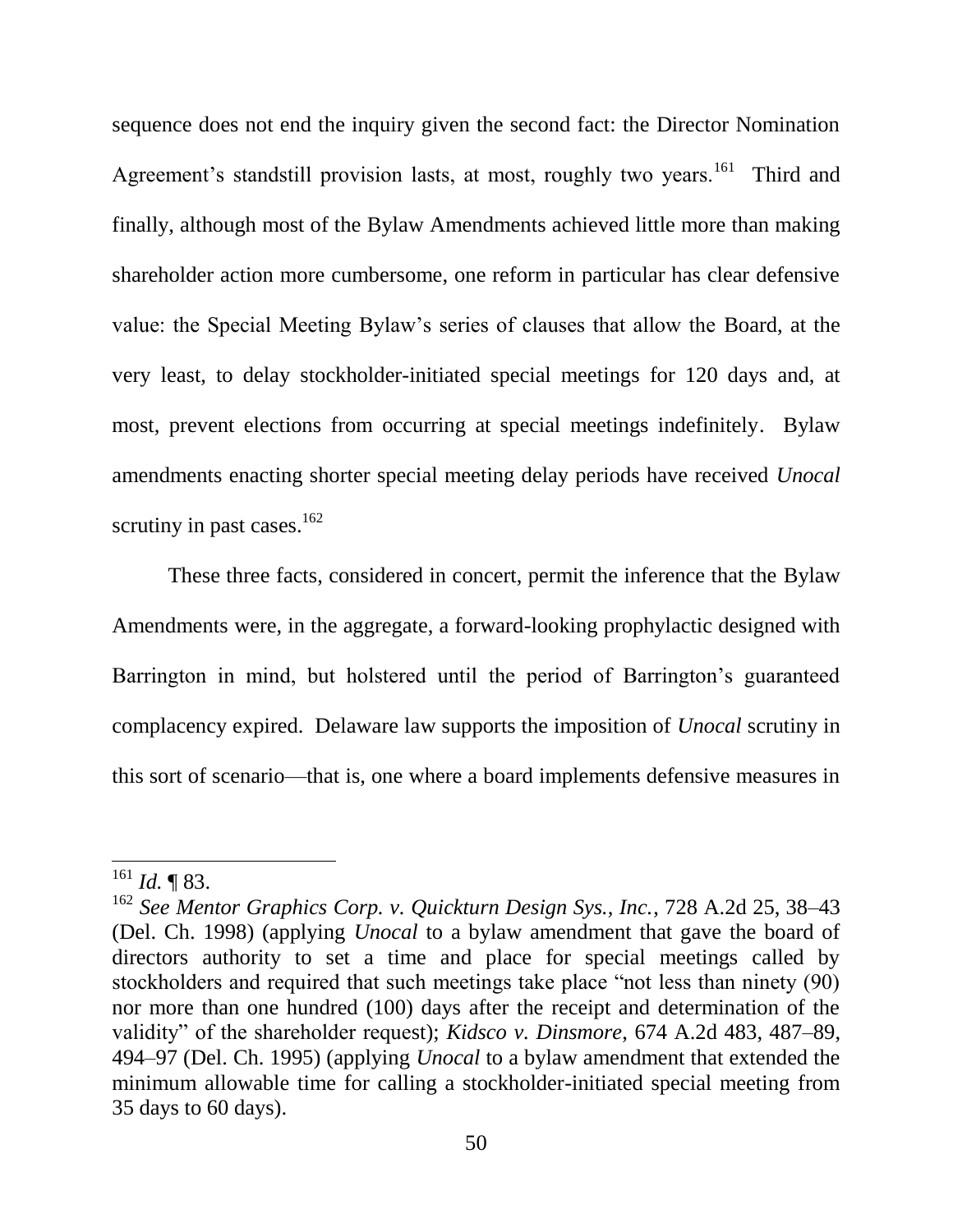response to a threat to corporate control that is not immediate, but rather perceived as a future possibility.<sup>163</sup> Accordingly, heightened scrutiny applies.

Defendants strenuously dispute the appropriateness of this result because, in their view, the Director Nomination Agreement eliminated the Barrington threat and the Second Amended Complaint supplies no alternative ephemeral threat sufficient to trigger *Unocal* under *Moran*. 164 This argument lacks precedential support and is fatally shortsighted. None of the cases Defendants cite in support of this contention controls because none involves a purposive response to a known threat: in *Goggin v. Vermillion, Inc.*, the board accused of entrenchment did not know of the threat at the time it made the challenged decision;<sup>165</sup> in *Kahn v. Roberts*, there was no hostile bidder and "no real probability of any hostile acquirer emerging or that the corporation was 'in play'";<sup>166</sup> and the defendant board members in *Doskocil Cos. v. Griggy* had been considering the challenged action for more than a year before the threat emerged and "neither asked for nor wanted" the allegedly defensive feature of the provision at issue.<sup>167</sup> Although Barrington could not run a slate at the time Ebix adopted the Bylaw Amendments, that is only

<sup>163</sup> *See supra* notes 149–50 and accompanying text.

<sup>164</sup> *See Kahn*, 679 A.2d at 466 (citing *Moran*, 500 A.2d at 1350–53, for the proposition that board actions "in contemplation of an ephemeral threat that could somehow materialize at some point in the future" trigger enhanced scrutiny under *Unocal*).

 $165$  2011 WL 2347704, at  $*4$  (Del. Ch. June 3, 2011).

 $166$  679 A.2d at 466.

<sup>&</sup>lt;sup>167</sup> 1988 WL 85491, at \*6.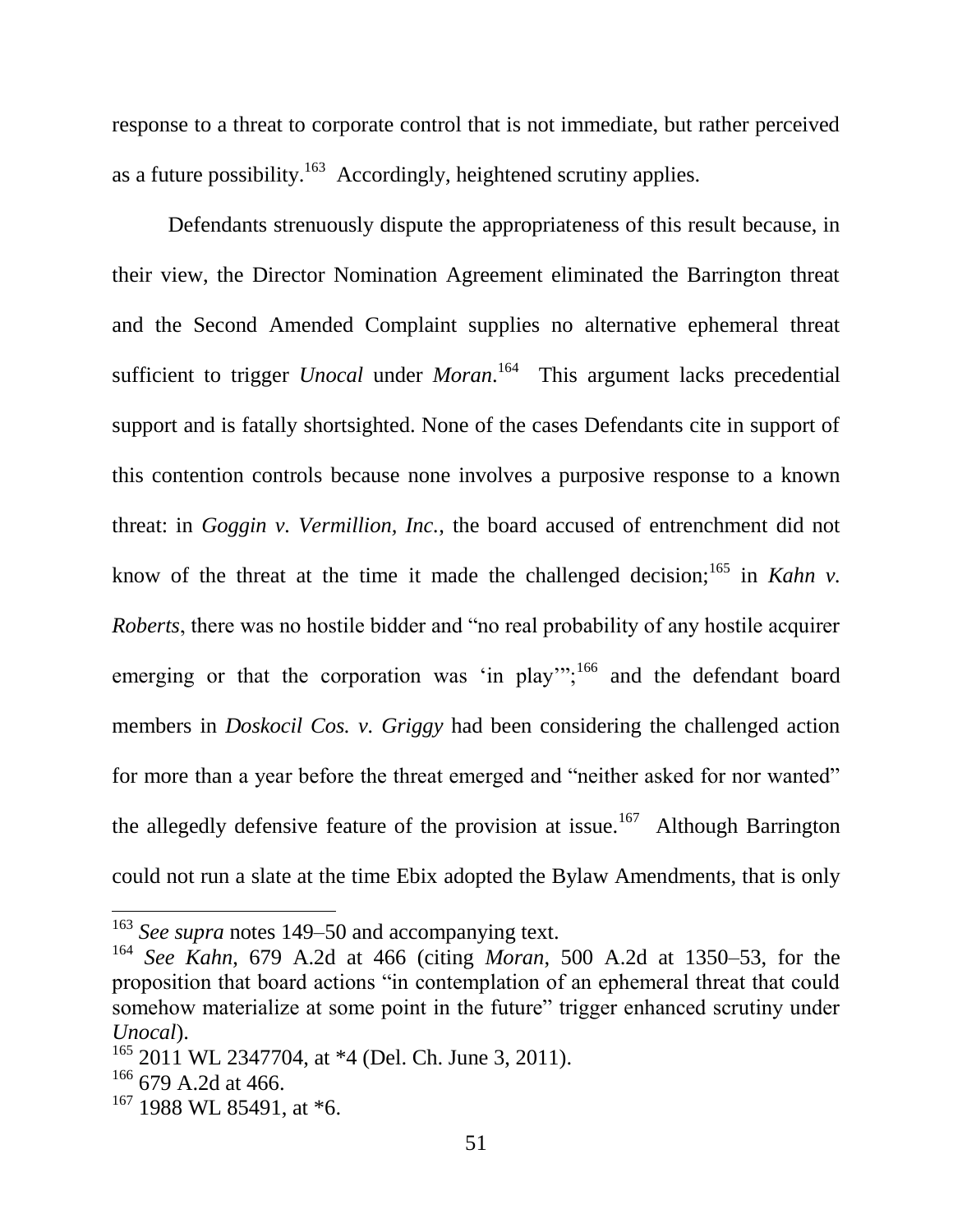half of the story. The rest—which includes Barrington's known future capacity to re-initiate dissenting behavior and the bylaws' conception closely after Barrington's emergence—creates, at least, a reasonable inference that improper motives were at work.<sup>168</sup>

These conclusions, however, do not necessarily require the dismissal of claims related to the Director Nomination Agreement and the survival of claims related to the Bylaw Amendments. Count IV's claim that the Board members breached their fiduciary duties by approving the Director Nomination Agreement may yet state a claim for breach of fiduciary duty if well-pled facts overcome the presumptions of the business judgment rule.<sup>169</sup> Further, Counts IV and V's challenge to the Bylaw Amendments do not automatically state a claim because heightened scrutiny applies. Following discussion ties up these loose ends.

Count IV's claim that the Board breached their fiduciary duties by approving the Director Nomination Agreement fails to state a claim because well-pled facts do not give rise to a reasonable inference that the Board did not act "on an informed basis, in good faith and in the honest belief that the action was taken in

<sup>168</sup> *See Gantler*, 965 A.2d at 705 (affirming the Court of Chancery's determination that *Unocal* did not apply because it could not be "reasonably . . . inferred that the defendants acted 'defensively'").

<sup>169</sup> *See id.* at 705–06.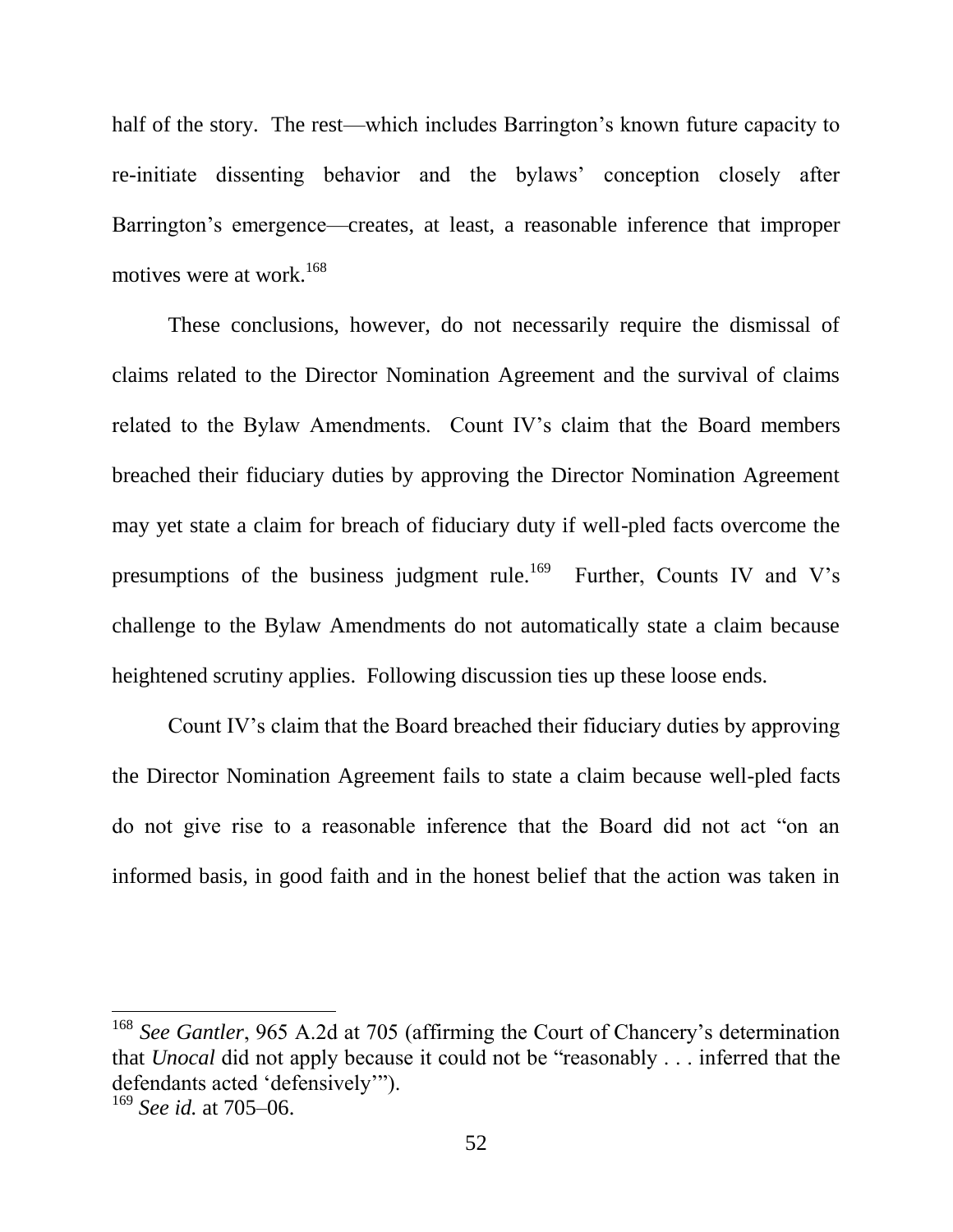the best interests of the company."<sup>170</sup> The Complaint, which instead focuses on proving an entrenchment motive, does not allege that the Board was uninformed or otherwise failed to adequately contemplate the merits of executing the Director Nomination Agreement. Further, the pleadings supply no facts calling into question a majority of Board members' disinterestedness.<sup>171</sup> Accordingly, because entry into the Director Nomination Agreement is clearly attributable to a rational business purpose, this Court will not substitute its own business judgment for that of Ebix's Board. Count IV's claim that the Board members breached their fiduciary duties by entering into the Director Nomination Agreement is therefore dismissed.

<sup>170</sup> *Id.* (quoting *Aronson*, 473 A.2d at 812); *see also Kahn*, 679 A.2d at 466 (affirming the Court of Chancery's dismissal of breach of fiduciary duty claims to which the business judgment standard of review, not heightened scrutiny, applied because the plaintiff failed assert facts rebutting the business judgment rule's presumptions).

<sup>&</sup>lt;sup>171</sup> Even if the Second Amended Complaint successfully alleged that Ebix's individual directors approved the Director Nomination Agreement for the selfinterested purpose of entrenchment, that fact, without more, might nonetheless fail to state a claim for breach of the duty of loyalty. *See Gantler*, 965 A.2d at 707 ("By its very nature, a board decision to reject a merger proposal could always enable a plaintiff to assert that a majority of the directors had an entrenchment motive. For that reason, the plaintiffs must plead, in addition to a motive to retain their corporate control, other facts sufficient to state a cognizable claim that the Director Defendants acted disloyally.").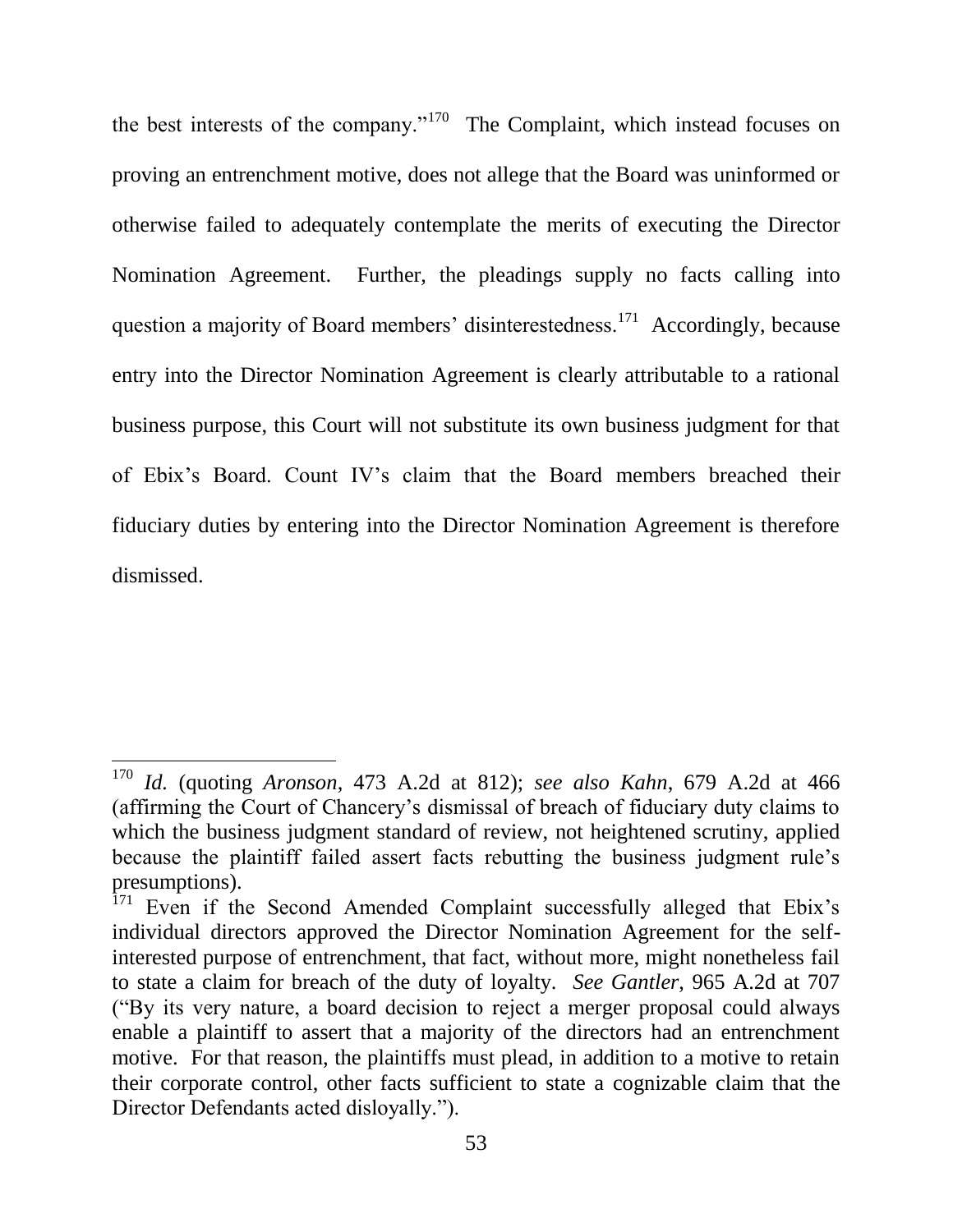Aspects of Counts IV and V premised on the Board's approval of the Bylaw Amendments, however, survive. In this case, heightened scrutiny requires Ebix's board members to show, on the face of the Second Amended Complaint, that their adoption of the Bylaw Amendments was "within the range of reasonableness."<sup>172</sup> Defendants have provided no argument explaining why the Bylaw Amendments, considered collectively,  $173$  fall within that range as a matter of law. Instead, Defendants attempt to vindicate each bylaw individually by citing cases upholding similar token bylaws using diverse standards of review and under different procedural postures.<sup>174</sup> None considers the reasonableness of a salvo of new provisions accomplishing the number and nature of reforms at work here—which include (1) giving the Board authority to set the time and place of special meetings, adjourn special meetings for certain reasons, prevent elections from occurring through special meetings for lengthy periods of time, and delay action by consent for twenty days; (2) imposing information and notice requirements on shareholders

 $\overline{a}$ 

<sup>172</sup> *Santa Fe*, 669 A.2d at 72.

<sup>&</sup>lt;sup>173</sup> "Where all of the target board's defensive actions are inextricably related, the principles of *Unocal* require that such actions be scrutinized collectively as a unitary response to the perceived threat." *Unitrin*, 651 A.2d at 1387 (citing Gilb*ert v. El Paso*, 757 A.2d 1131, 1145 (Del. 1990)).

<sup>&</sup>lt;sup>174</sup> *See, e.g., Stroud,* 606 A.2d at 75 (reversing the Court of Chancery's invalidation of an advance notice bylaw variant); *Mentor Graphics Corp. v. Quickturn Design Sys. Inc.*, 728 A.2d 25, 38–43 (Del. Ch. 1998) (upholding a special meeting bylaw variant challenged on *Unocal* and *Blasius* grounds after a trial on the merits); *Kidsco Inc. v. Dinsmore*, 674 A.2d 482, 496–97 (Del. Ch. 1995) (upholding a special meeting bylaw variant challenged on *Unocal* grounds in the context of a motion for a preliminary injunction and for summary judgment).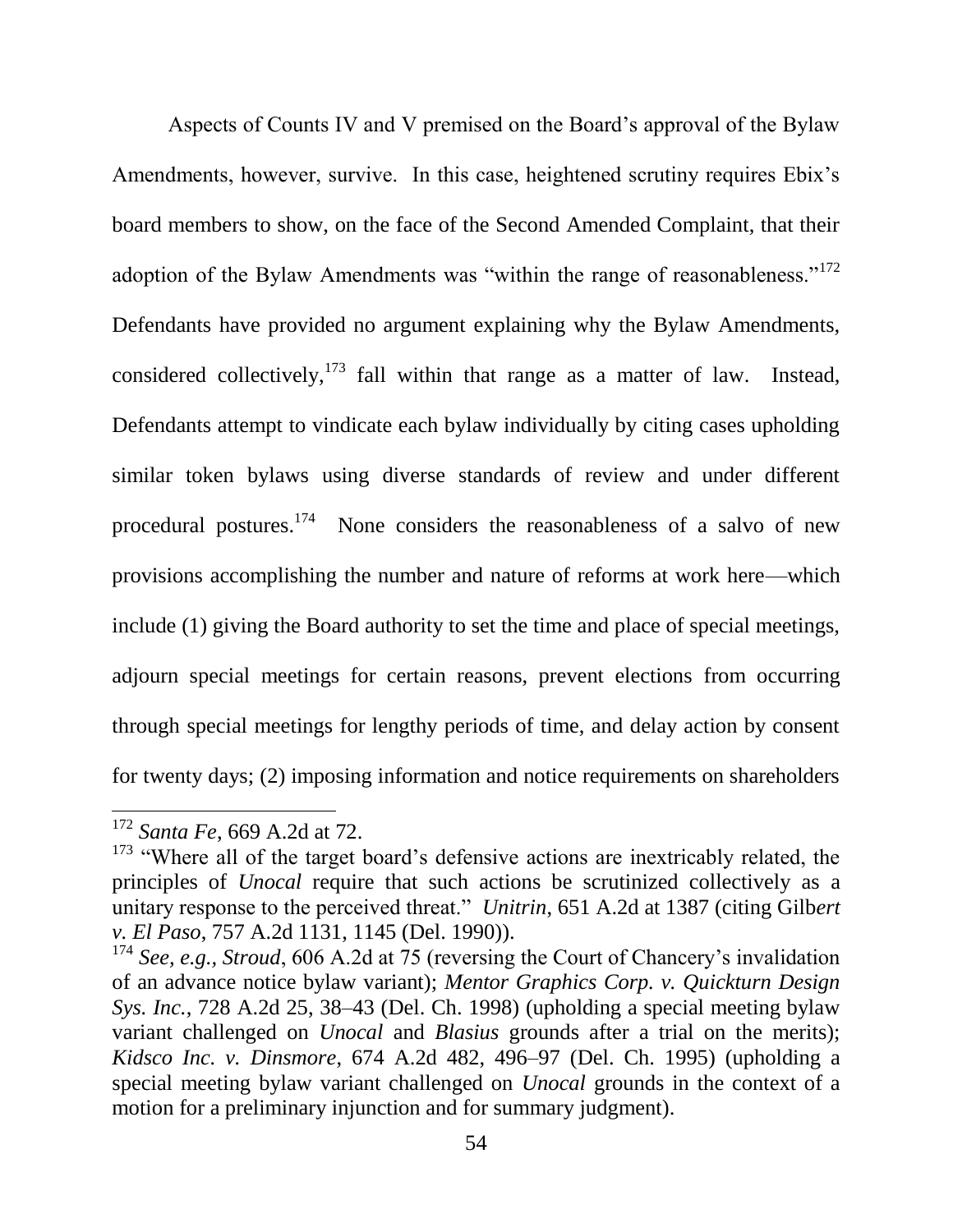who request special meetings or submit nominations or proposals; and (3) vesting discretionary authority in a meeting chairman. Although many of the complainedof features, as noted earlier, only give rise to inconvenience, the reasonableness of a defensive response whose munitions include the ability to foreclose the use of special meetings to hold elections requires an explanation not evident on the face of these pleadings. Accordingly, those aspects of Counts IV and V challenging adoption of the Bylaw Amendments as entrenchment devices withstand Defendants' motion.<sup>175</sup>

# C. *Whether the Disclosure Claims in Count VI Fail Under Court of Chancery Rule 12(b)(6)*

Count VI of the Second Amended Complaint purports to bring a class claim against the Board members for breaching their fiduciary duties of care and loyalty by "issuing the materially misleading and incomplete 2014 Proxy Statement."<sup>176</sup> Defendants have moved to dismiss this claim under Court of Chancery Rule 12(b)(6) on the basis of three principal arguments: (1) failure to plead materiality adequately; (2) failure to prove reliance and causation, or some other "connection" between the disclosures and the election of directors; and (3) failure to plead a "cognizable measure of relief."<sup>177</sup>

<sup>175</sup> *See Santa Fe*, 669 A.2d at 72; *Gaylord Container*, 1996 WL 752356, at \*2.

 $176$  Compl. | 139.

 $177$  Reply Br. 45.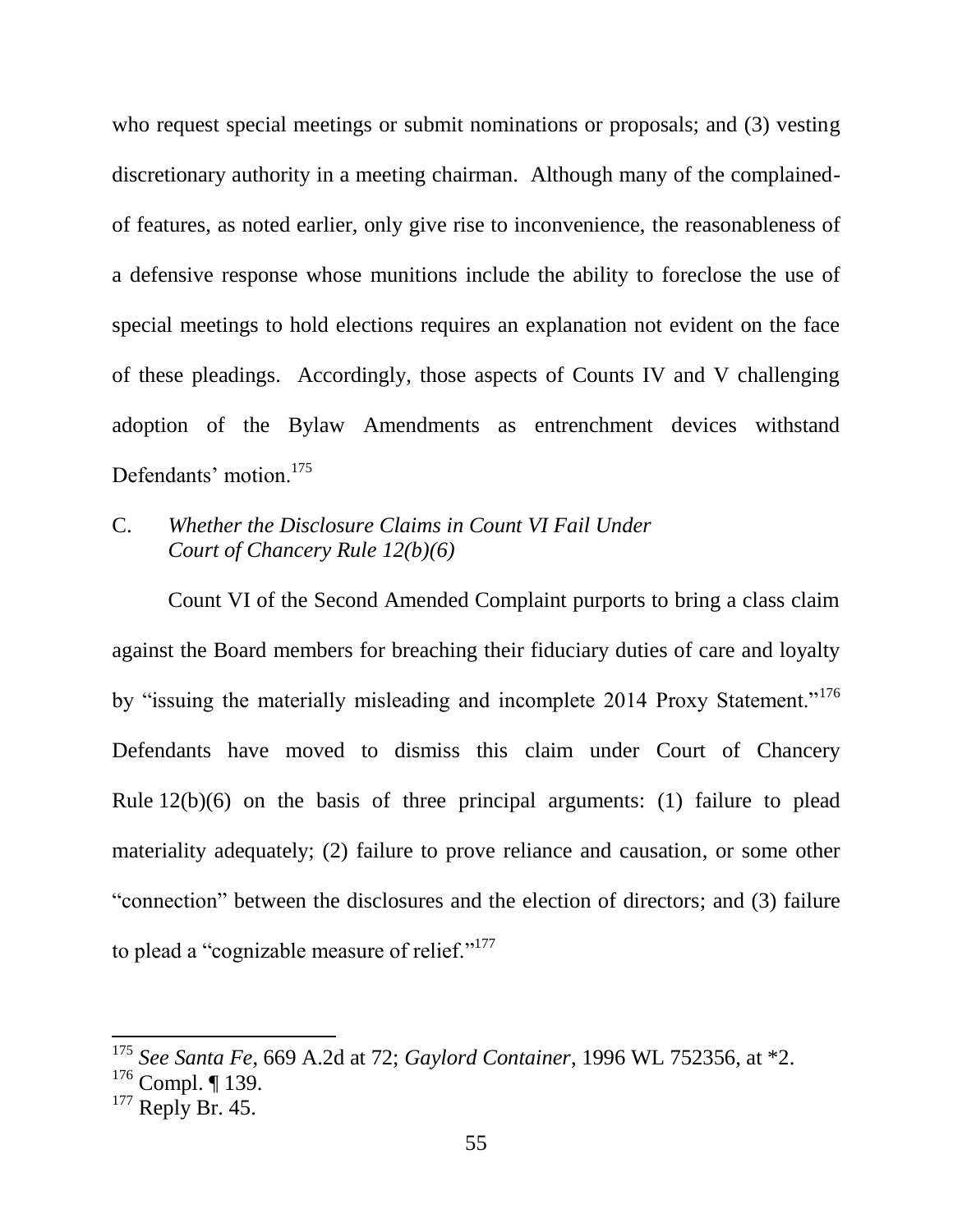Directors' fiduciary duties of care and loyalty give rise to a related duty "to observe proper disclosure requirements."<sup>178</sup> This so-termed duty of disclosure aims, in part, to ensure that stockholders asked to approve a given action have all material information needed to vote on an informed basis.<sup>179</sup> In an action alleging breach of the duty of disclosure, "[t]he essential inquiry" is materiality, a standard that "is determined with respect to the shareholder action being sought."<sup>180</sup> Although the materiality standard does not require a given omission to "have caused the reasonable investor to change his vote," information is material and must be disclosed if there exists "a substantial likelihood that [it] would have been viewed . . . as having significantly altered the 'total mix' of information made available."<sup>181</sup> The Court's determination of a given misstatement or omission's

 $\overline{a}$ 

<sup>178</sup> *Malone v. Brincat*, 722 A.2d 5, 12 (Del. 1998); *RBC Capital Mkts., LLC v. Jervis*, 2015 WL 7721882, at \*29 (Del. 2015) ("The Board's 'fiduciary duty of disclosure, like the board's duties under *Revlon* and its progeny, is not an independent dut[y] but the application in a specific context of the board's duties of care, good faith, and loyalty.'" (quoting *Malpiede v. Townson*, 780 A.2d 1075, 1086 (Del. 2001))).

<sup>179</sup> *See Crescent*, 846 A.2d at 987.

<sup>180</sup> *Malone*, 772 A.2d at 12.

<sup>181</sup> *Rosenblatt v. Getty Oil Co.*, 493 A.2d 929, 945 (Del. 1985) (quoting *TSC Indus., Inc. v. Northway, Inc.*, 426 U.S. 426, 449 (1976)); *see also Crescent*, 846 A.2d at 987–88 (framing the rule as applicable to misrepresentations and omissions).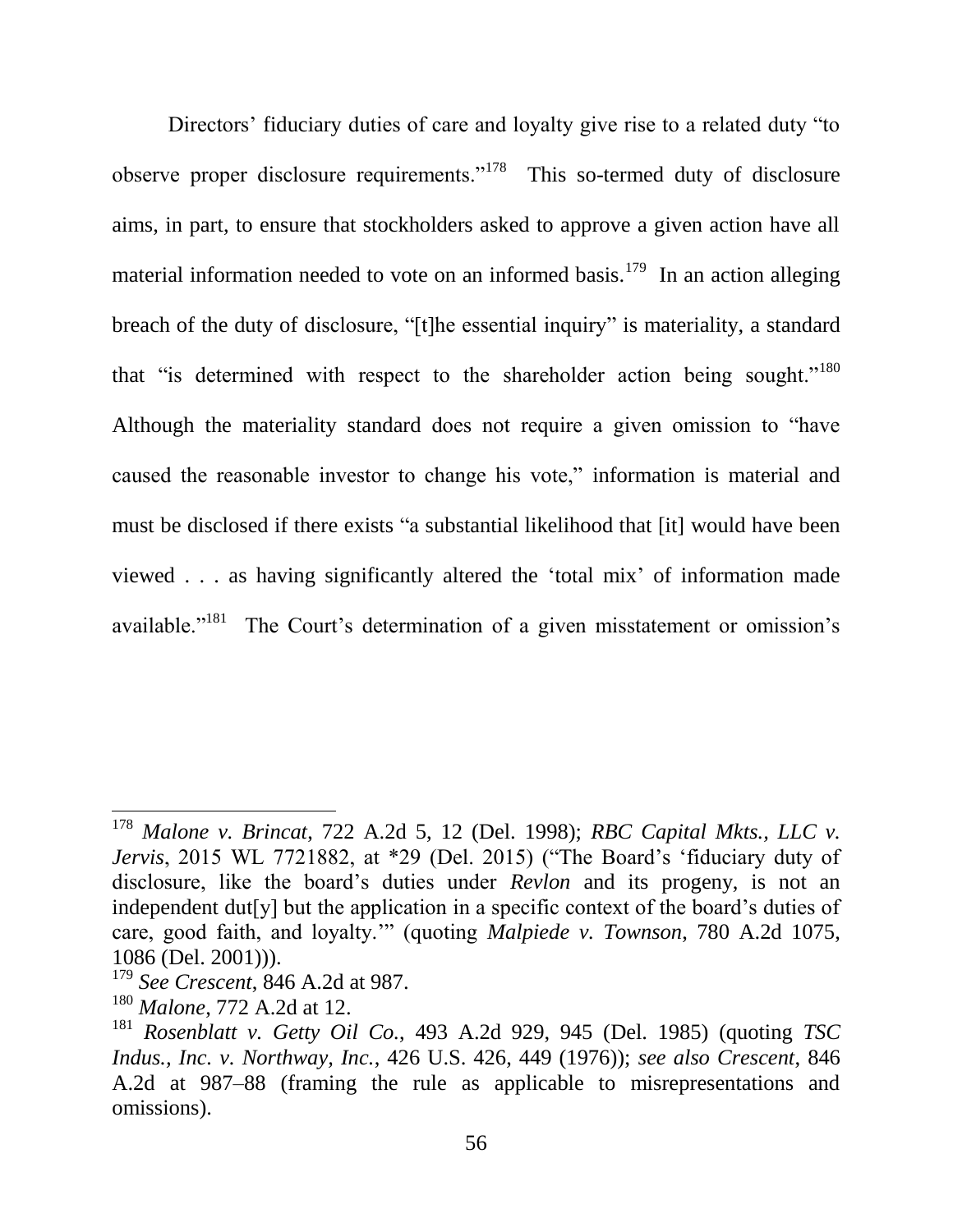materiality is a mixed question of fact and law decided from the standpoint of a reasonable stockholder.<sup>182</sup>

Disclosure suits challenging alleged misstatements or omissions made in connection with a request for shareholder action that seek injunctive relief do not require the plaintiff to address reliance, causation, or quantifiable money damages.<sup>183</sup> Instead, the presence of a connection between the challenged disclosure and the shareholder action is sufficient.<sup>184</sup> More fundamentally, plaintiffs seeking injunctive relief on the basis of disclosure claims must have standing.<sup>185</sup> The elements of standing are as follows:

First, the plaintiff must have suffered an injury in fact—an invasion of a legally protected interest which is (a) concrete and particularized, and (b) actual or imminent, not conjectural or hypothetical. Second, there must be a causal connection between the injury and the conduct complained of—the injury has to be fairly . . . trace[able] to the challenged action of the defendant, and not . . . th[e] result [of] the

<sup>&</sup>lt;sup>182</sup> *RBC*, 2015 WL 7721882, at \*29 ("Whether disclosures are adequate 'is a mixed [question] of law and fact, requiring an assessment of the inferences a reasonable shareholder would draw and the significance of those inferences to the individual shareholder.'" (quoting *Shell Petroleum, Inc. v. Smith*, 606 A.2d 112, 114 (Del. 1992))); *Millenco L.P. v. meVC Draper Fisher Jurvetson Fund I, Inc.*, 824 A.2d 11, 18 (Del. Ch. 2002); *Crescent*, 846 A.2d at 988; *see Cede & Co. v. Technicolor, Inc.*, 636 A.2d 956, 957 (Del. 1994).

<sup>183</sup> *In re Orchard Enters., Inc. S'holder Litig.*, 88 A.3d 1, 53 (Del. Ch. 2014).

<sup>184</sup> *Malone*, 722 A.2d at 12; *Dubroff v. Wren Hldgs.*, LLC, 2010 WL 3294219, at \*5 (Del. Ch. Aug. 20, 2010); *cf. Alessi v. Beracha*, 849 A.2d 939, 944 (Del. Ch. 2004) ("*Malone* teaches that '[a]n action for breach of fiduciary duty arising out of disclosure violations in connection with a request for stockholder action does not include the element[] of reliance.'" (alternations in original)).

<sup>185</sup> *Thornton v. Bernard Techs., Inc.*, 2009 WL 426179, at \*4 (Del. Ch. Feb. 20, 2009).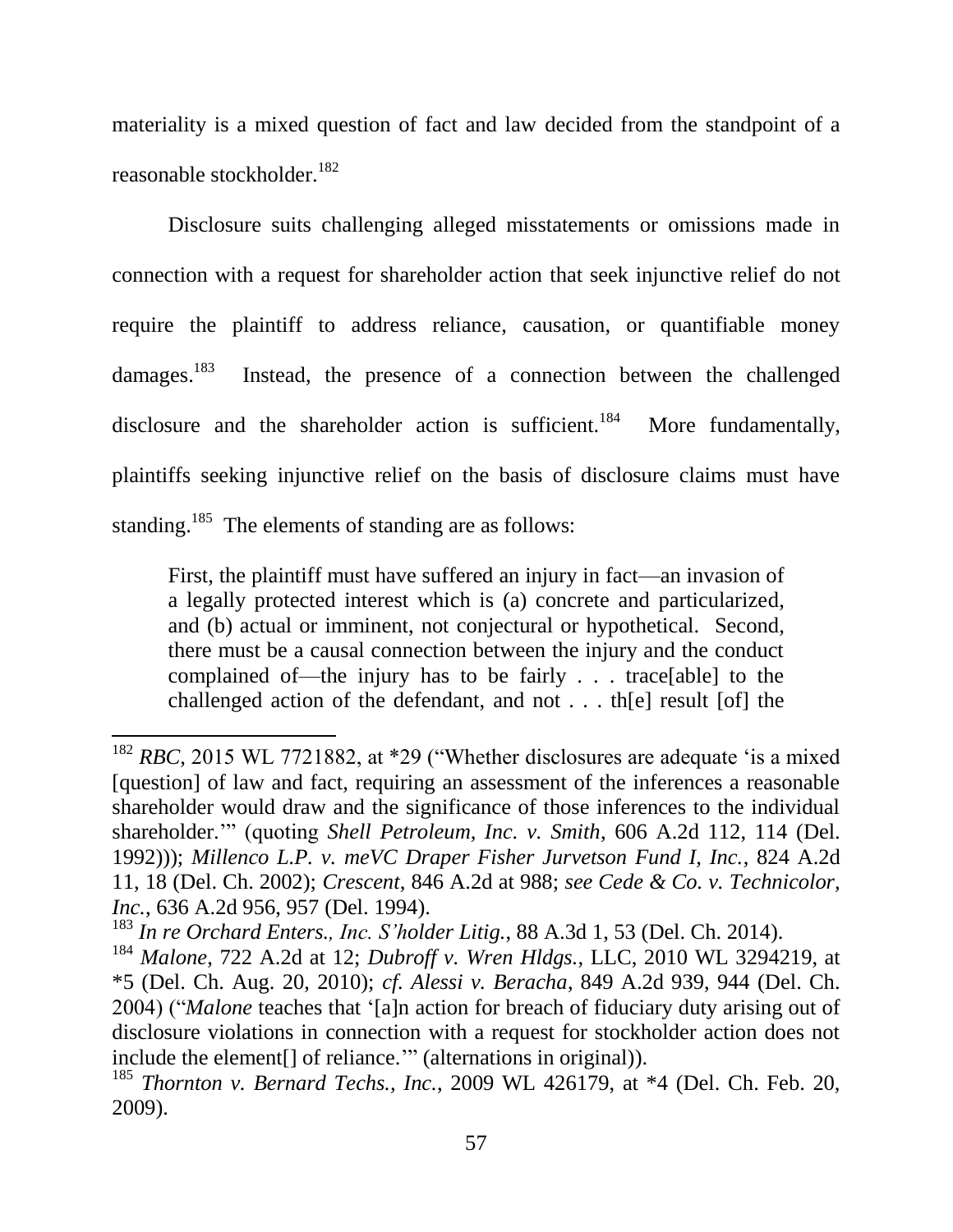independent action of some third party not before the court. Third, it must be likely, as opposed to merely speculative, that the injury will be redressed by a favorable decision."<sup>186</sup>

Accordingly, this Court has found past occasion to dismiss a disclosure claim at the motion to dismiss stage for lack of a redressable injury.<sup>187</sup>

Here, Plaintiffs challenge the 2014 Proxy Statement for things it says and does not say about the Director Nomination Agreement, the Barrington threat, Raina's compensation, the Bylaw Amendments, and the (now mooted) Proxy Put. Plaintiffs take issue with the 2014 Proxy Statement's failure to describe the factual context from which the Director Nomination Agreement sprung, an omission which, in Plaintiffs' view, inappropriately clouds the Board's motivations. Further, Plaintiffs argue that the 2014 Proxy Statement contains misleading information about Raina's salary because it both omits his 2014 compensation information and fails to adequately describe the arrangement Raina negotiated for himself in the Abandoned Merger despite disclosing his \$1.2 million retention bonus in connection with the same deal. Finally, the Second Amended Complaint avers that the 2014 Proxy Statement both fails to mention the Bylaw Amendments and misstates certain procedural requirements those bylaws would impose.

<sup>186</sup> *Id*. (alterations in original) (italics omitted) (quoting *Lujan v. Defenders of Wildlife*, 504 U.S. 555, 560 (1992)).

<sup>187</sup> *Id.* at \*4–5 (finding a lack of standing where plaintiff asserting disclosure claims sought relief in the form of new disclosures and new elections because neither would redress any alleged harm in light of defendant corporation's entry into Chapter 7 liquidation).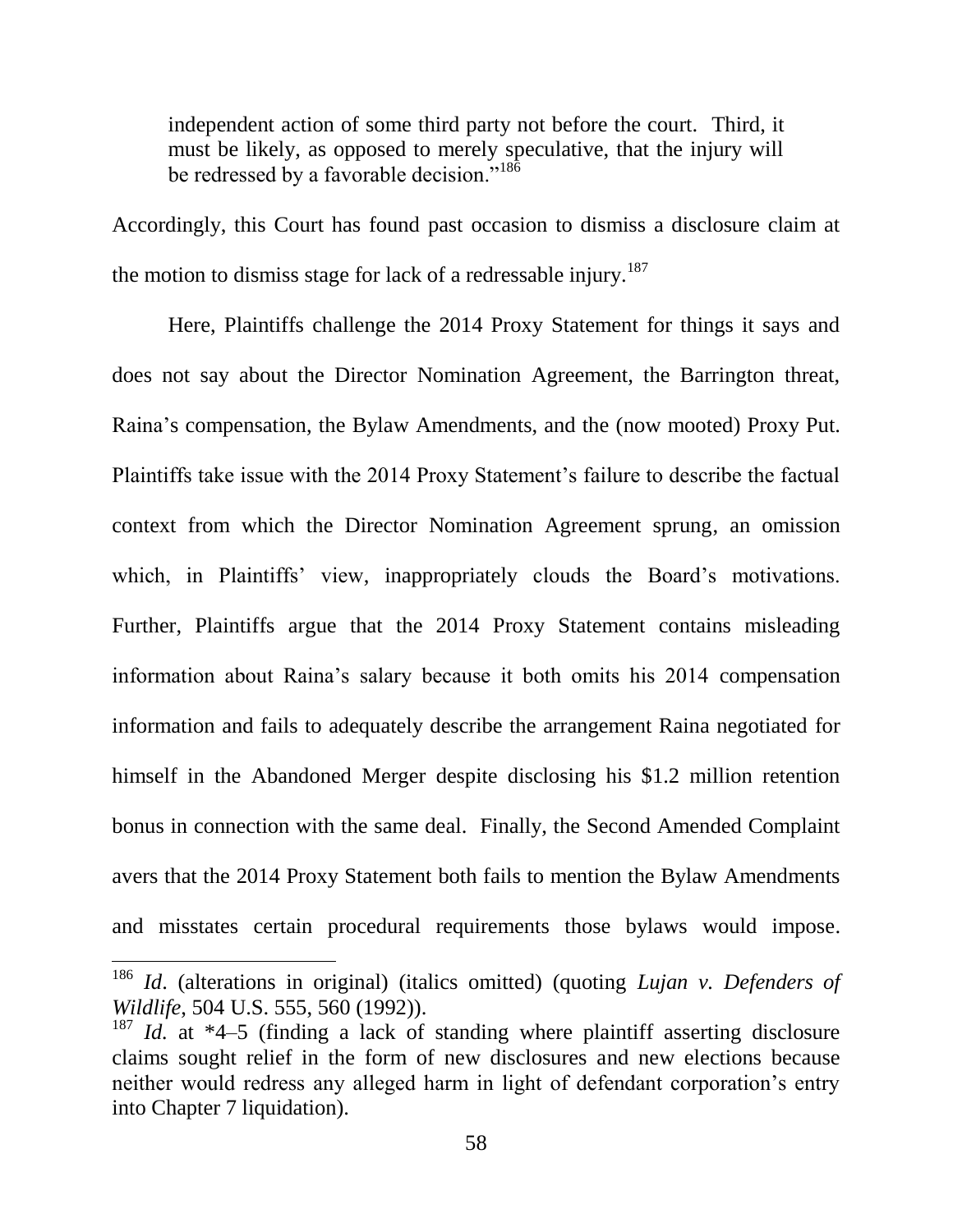Because Plaintiffs suppose that these misstatements and omissions befouled stockholder approvals at the 2014 Annual Meeting, including a Board election and an advisory say-on-pay vote, Plaintiffs ask this Court to declare them invalid and order a new annual meeting at which stockholders may submit nominations and proposals.

Count VI fails to state a claim because Plaintiffs have failed to identify misstatements or omissions in the 2014 Proxy Statement that are "material with respect to the shareholder action being sought."<sup>188</sup> Plaintiffs challenge two forms of shareholder action sought in the 2014 Proxy Statement: (1) a vote on director elections and (2) an advisory say-on-pay vote.<sup>189</sup> Accordingly, the challenged disclosures must be material and "connect [ed] to the request" for those actions.<sup>190</sup> For reasons that follow, a reasonable shareholder would not think the complainedof disclosures altered the "total mix" of information made available with respect to the election and say-on-pay vote.<sup>191</sup> This discussion organizes the disclosures into

<sup>188</sup> *Malone*, 722 A.2d at 12.

<sup>&</sup>lt;sup>189</sup> See Compl. **[1]** 99-106. Through the course of litigating this Motion to Dismiss, Plaintiffs have failed to argue that the alleged misstatements and omissions they identify are material with respect to any other shareholder action sought in the 2014 Proxy Statement. Arguments to that effect are therefore waived. *See King v. VeriFone Hldgs., Inc.*, 994 A.2d 354, 360 n.21 (Del. Ch. 2010), *rev'd on other grounds*, 12 A.3d 1140 (Del. 2011) ("A party's failure to raise an argument in its answering brief on a motion to dismiss constitutes waiver of that argument."). <sup>190</sup> *Malone*, 722 A.2d at 12.

<sup>191</sup> *See Rosenblatt*, 493 A.2d at 945.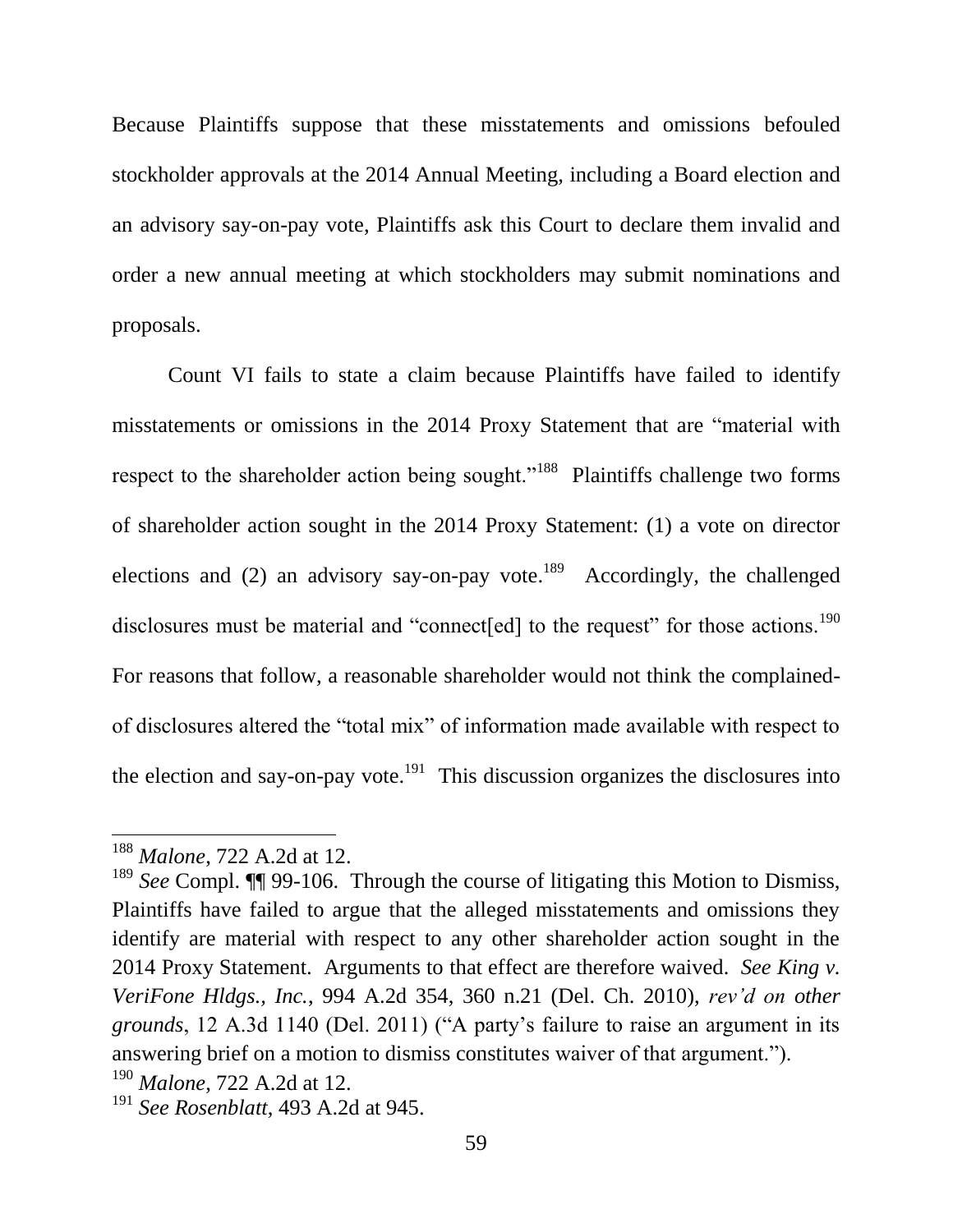the following three categories: (1) disclosures about the Proxy Put, Bylaw Amendments, and Director Nomination Agreement; (2) disclosures about Raina's compensation; and (3) disclosures providing procedural guidance for the 2015 annual meeting.

Challenges to the disclosures concerning the Proxy Put, Bylaw Amendments, and factual background to the Director Nomination Agreement fall short of the applicable standard. Omissions about the Proxy Put have been mooted,<sup>192</sup> and the stockholders were not asked to vote on the Director Nomination Agreement or the Bylaw Amendments—an unsurprising circumstance given that the Board had not adopted the Bylaw Amendments at the time the 2014 Proxy Statement was issued. Nonetheless, Plaintiffs claim that a reasonable stockholder might have viewed incumbent directors and Barrington's designees with a "jaundiced eye" had they known of the Bylaw Amendments and the fact that the Director Nomination Agreement arose after Barrington announced its plan to propose four new directors.<sup>193</sup> This limited conceptual nexus does not salvage either alleged omission. Ebix's directors were under no obligation to unveil the Bylaw Amendments preemptively in a proxy soliciting votes on two unrelated items. And in any event, the Board disclosed the Bylaw Amendments in a public filing issued on December 24, 2014—over two weeks before the annual meeting

<sup>192</sup> *See supra* note 40 and accompanying text; *supra* Part III.B.2.

<sup>193</sup> Compl. ¶¶ 102–03.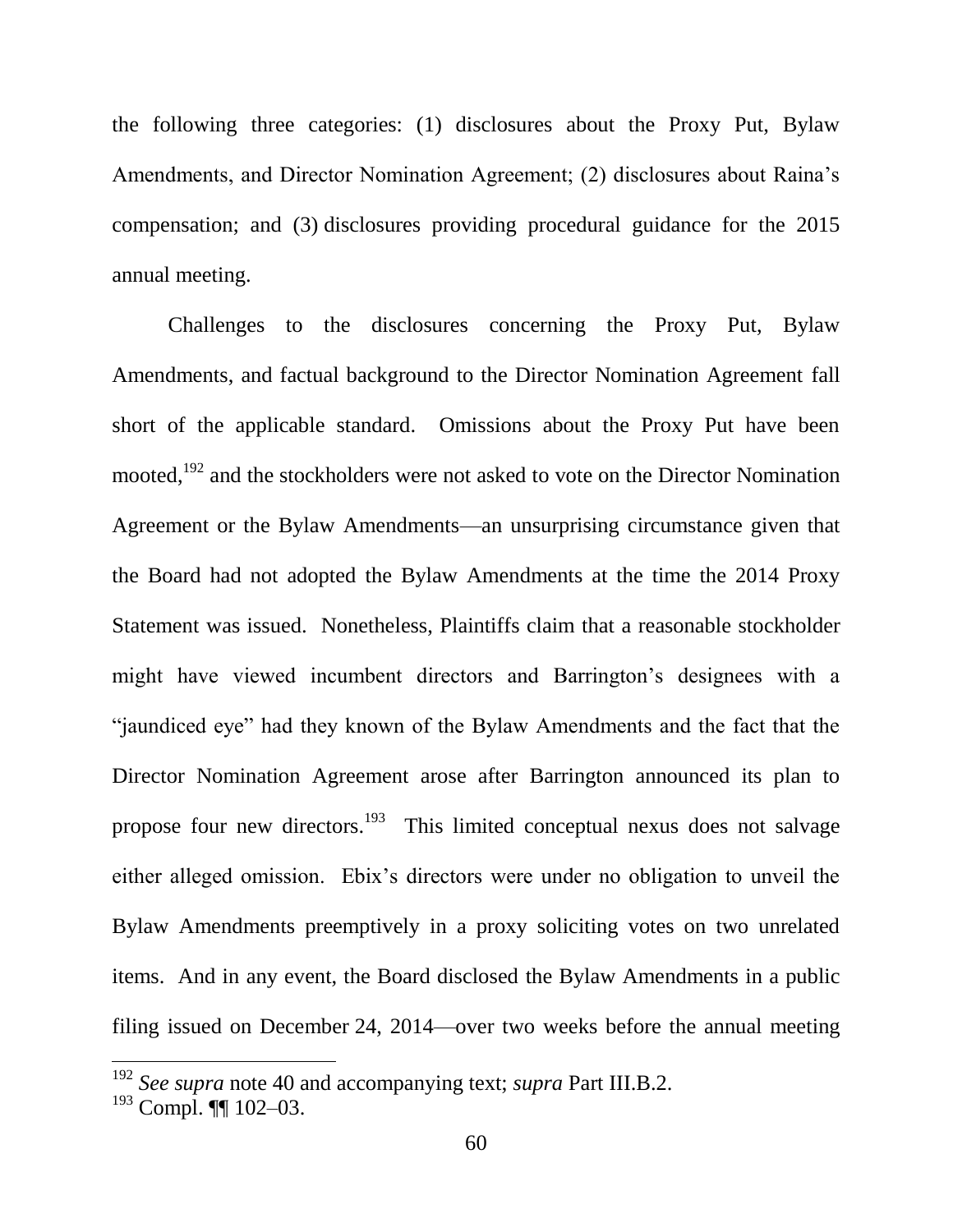scheduled for January 9, 2015. Further, the informational value of a disclosure conveying the particulars of Barrington's letter is dubious given the breadth of information already disclosed in the 2014 Proxy Statement, which included descriptions of the Director Nomination Agreement, Barrington's standstill obligations, and the addition of two Barrington designees who would receive Board support.<sup>194</sup> Accordingly, a reasonable stockholder would not think these omissions significantly altered the "total mix" of information relating to the actions sought.

Although the alleged omissions concerning Raina's compensation are "connected" to both the election and the advisory say-on-pay votes,<sup>195</sup> they are not material. Both omissions identified by Plaintiffs criticize the 2014 Proxy Statement for failing to disclose compensation that Raina had not actually received. Plaintiffs complain that 2014 compensation figures should have accompanied 2011–2013 figures, but do not allege that Raina had in fact received 100% of his 2014 compensation as of mid-December when the 2014 Proxy Statement was issued.

 $\overline{a}$ 

<sup>194</sup> *Cf. Dias v. Purches*, 2012 WL 4503174, at \*9 (Del. Ch. Oct. 1, 2012) ("The drafters of an S4 or proxy statement face the difficult task of providing stockholders enough information to make an informed decision while simultaneously not miring the reader in insignificant details."); *Zirn v. VLI Corp.*, 1995 WL 362616, at \*4 (Del. Ch. June 12, 1995) ("[T]he law ought guard against the fallacy that increasingly detailed disclosure is always material and beneficial disclosure. In some cases the opposite will be true.").

<sup>&</sup>lt;sup>195</sup> The Second Amended Complaint alleges that all directors—including Raina and the Compensation Committee—were up for re-election at the 2014 Annual Meeting. Compl. ¶¶ 99, 104.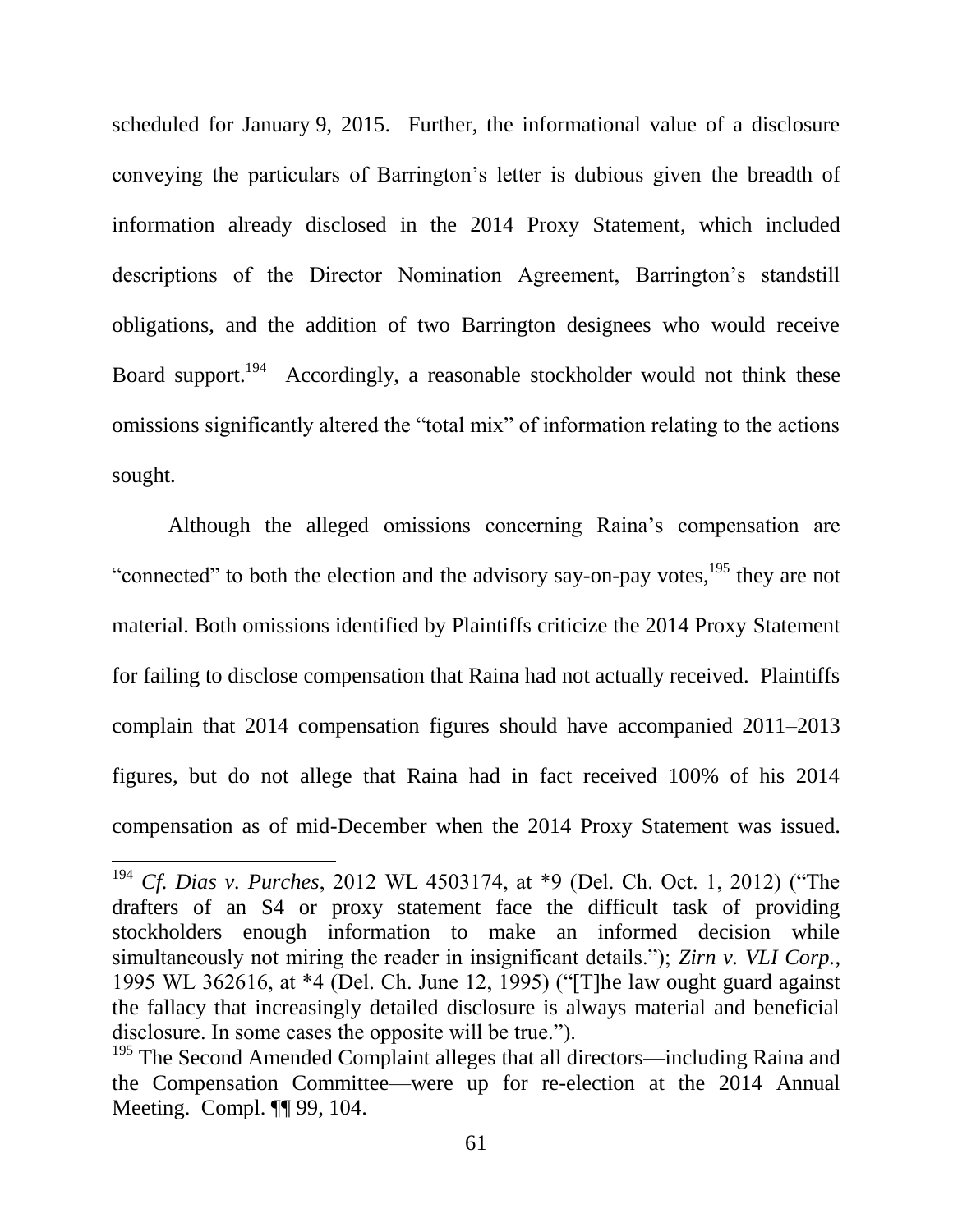Thus, the pleadings do not support an inference, and this Court will not assume, that a complete 2014 figure was actually available.<sup>196</sup> Further, disclosure of an incomplete figure might have been possible, but nonetheless difficult to interpret, misleading, or subject to subsequent modification. Similarly, Plaintiffs' suggestion that the 2013 figure is materially incomplete because the 2014 Proxy Statement does not disclose the compensation arrangement Raina bargained for *but did not receive* in connection with the Abandoned Merger goes too far. What the 2014 Proxy Statement does disclose—the \$1.2 million retention bonus Raina in fact received—is far more relevant to an election and say-on-pay vote. In short, the Board was under no duty to disclose one unrealized aspect of an eighteen month old terminated deal.

The final batch of challenged disclosures, which itself contains three pieces of procedural guidance on submitting shareholder nominations and proposals for the 2015 annual meeting, $197$  does not provide a basis for liability for two reasons. First, each disclosure was true at the time the 2014 Proxy Statement was issued.<sup>198</sup>

<sup>196</sup> *See Gen. Motors*, 897 A.2d at 168 ("A trial court is required to accept only those 'reasonable inferences that logically flow from the face of the complaint' . . . .).

 $197$  Those three items are: (1) the date by which nominations for the 2015 annual meeting must be received; (2) the standards the Board applies in considering candidates submitted by stockholders; and (3) the date(s) by which stockholders must submit proposals for the 2015 annual meeting. Compl. ¶ 106.

<sup>&</sup>lt;sup>198</sup> "Directors are required . . . to provide a balanced, truthful account of all matters disclosed in the communications with shareholders." *Malone*, 722 A.2d at 12.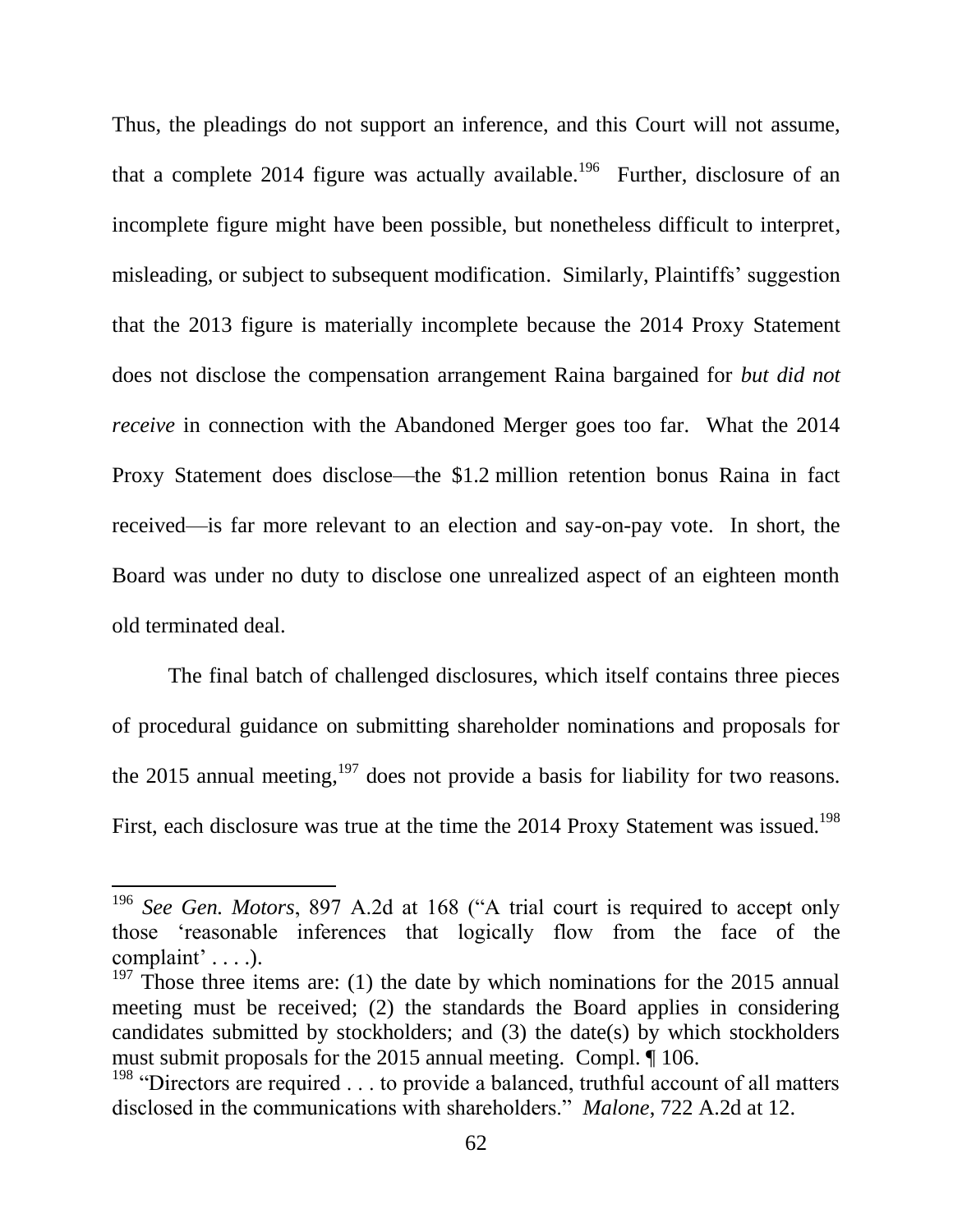Plaintiffs do not argue that the 2014 Proxy Statement's guidance on either the 2015 annual meeting's shareholder proposal submission deadline or the standards the Board would use to consider stockholder nominees conflicted with Ebix's thenexisting bylaw regime.<sup>199</sup> And Plaintiffs' argument that the 2014 Proxy Statement provided a contemporaneously incorrect deadline for 2015 shareholder nominations submissions fails. At the time, Ebix had no advance notice bylaw<sup>200</sup> and this Court has, in the past, recognized directors' ability to set an advance notice deadline for future meetings in a proxy statement in the absence of such a  $b$ vlaw. $^{201}$  Accordingly, the pleadings fail to sustain an inference that the 2014 Proxy Statement contained false information.

Second, these disclosures are not material in relation to the 2014 Proxy Statement's solicitations for shareholders' approval of incumbent directors and advisory say-on-pay at the 2014 Annual Meeting. Once again, the conceptual nexus Plaintiffs provide—that directors who provide misleading procedural disclosures are less attractive candidates—is attenuated. None of the complainedof procedural guidance affected shareholders' understanding of how to, say, submit

<sup>199</sup> *See* Compl. ¶ 106.

<sup>200</sup> *Id.*

<sup>201</sup> *See Goggin v. Vermillion*, 2011 WL 2347704, at \*4 (Del. Ch. June 3, 2011) (holding, in the context of a motion for a preliminary injunction, that a party had failed to establish a reasonable probability of success on the merits of its claim that an advance notice requirement created in a proxy statement was an "unwarranted defensive and entrenching behavior by the Board").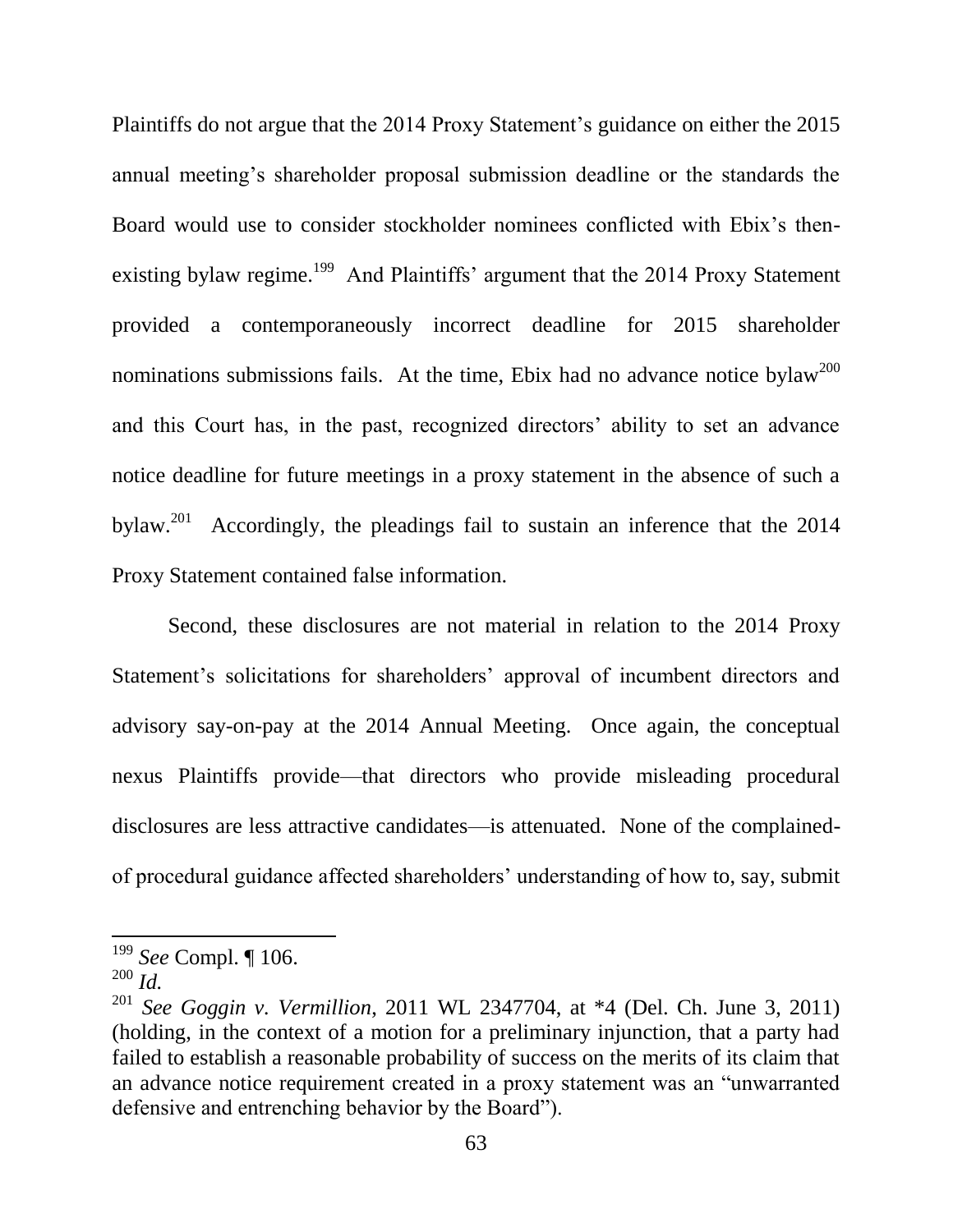nominations or proposals for the 2014 Annual Meeting. And the fact that procedural guidance relating to the 2015 annual meeting later became obsolete is unremarkable given its correction (upon Ebix's December 24, 2014 public filing disclosing the Bylaw Amendments) far in advance of that meeting.<sup>202</sup> Relatedly, as was noted in discussion of Defendants' alleged omission of Raina's 2014 compensation figure, a disclosure designed to conform preemptively to the not-yetadopted Bylaw Amendments might have required revision should the Board have ultimately decided to adopt those amendments in modified form or not at all. Thus, Plaintiffs overstate these disclosures' materiality with respect to the challenged election.

For all of these reasons, the alleged misstatements and omissions, whether considered individually or collectively, are not material with respect to the challenged shareholder actions. Count VI is dismissed.

### **IV. CONCLUSION**

For the foregoing reasons, Count IV is dismissed in part; its challenge to the Board's approval of the Proxy Put is dismissed as moot and its challenge to the Board's approval of the Director Nomination Agreement as a breach of fiduciary

 $202$  The 2014 Proxy Statement provides an August 15, 2015 deadline for receipt of nominations for the 2015 annual meeting. Plaintiffs argue the correct deadline is between September 11 and October 11, 2015. Compl. ¶ 106. Either way, stockholders had ample time to appreciate the correction that Plaintiffs allege was necessary.